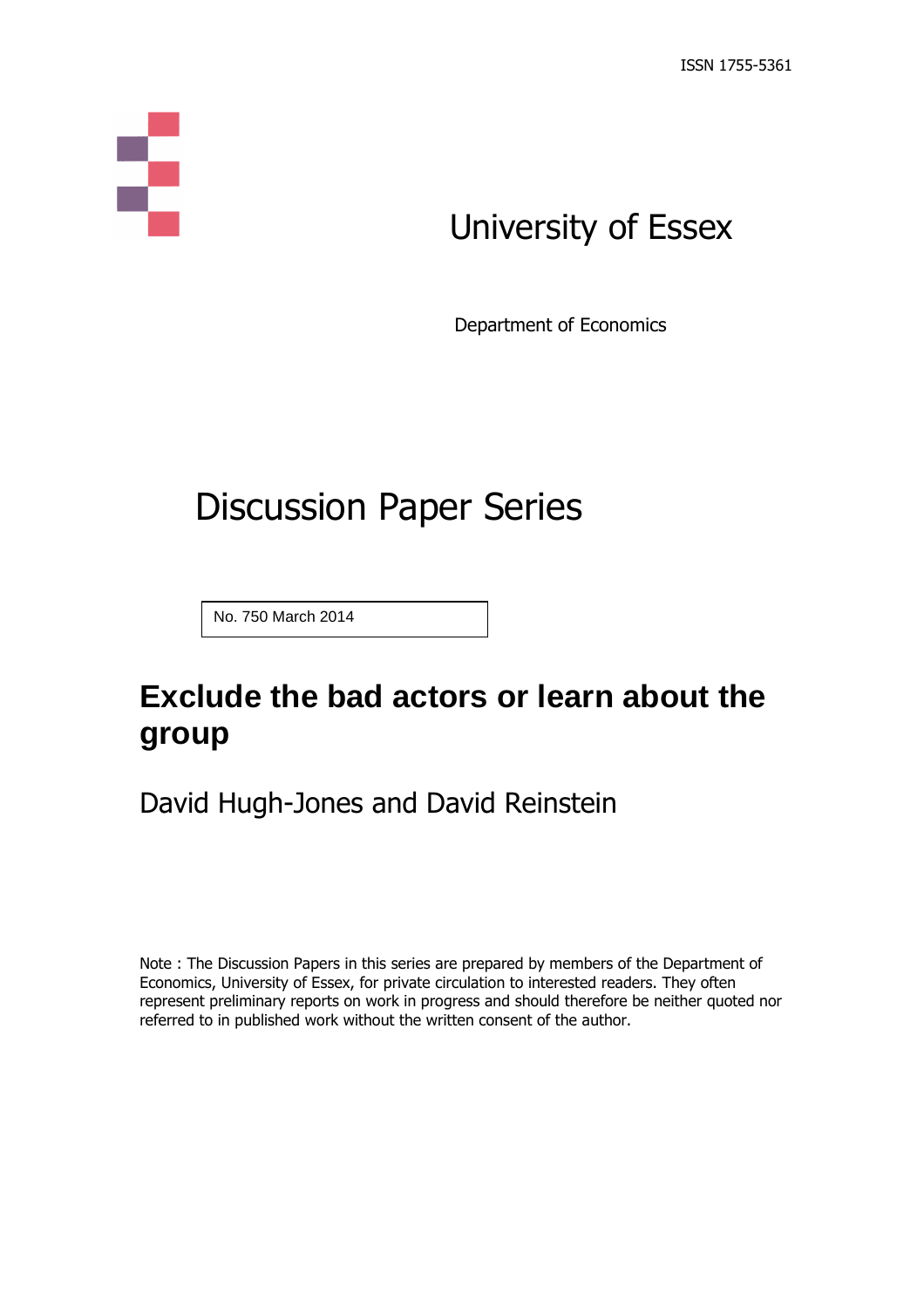## Exclude the bad actors or learn about the group David Hugh-Jones and David Reinstein<sup>∗</sup>

March 20, 2014

#### Abstract

In public goods environments, the threat to punish non-contributors may increase contributions. However, this threat may make players' contributions less informative about their true social preferences. This lack of information may lead to lower contributions after the threat disappears, as we show in a two stage model with selfish and conditionally cooperative types. Under specified conditions welfare may be improved by committing not to punish or exclude. Our laboratory evidence supports this. Contributions under the threat of targeted punishment were less informative of subjects' later choices than contributions made anonymously. Subjects also *realized* that these were less informative, and their incentivized predictions reflected this understanding. We find evidence of conditional cooperation driven by beliefs over others' contributions. Overall, our Anonymous treatment led to lower first-stage contributions but significantly higher second-stage contributions than our Revealed treatment. Our model and evidence may help explain why anonymous contributions are often encouraged in the real world.

Keywords: signaling, anonymity, public goods, club goods, experiments, social trust, reciprocity

Authors: David Hugh-Jones, University of Essex, Wivenhoe Park, Colchester CO4 3SQ, United Kingdom; dhughj@essex.ac.uk. David Reinstein (corresponding author), University of Essex, Wivenhoe Park, Colchester CO4 3SQ, United Kingdom; drein@essex.ac.uk; +44 1206 87 3518.

JEL codes: H41, Z12, D82.

<sup>∗</sup>David Hugh-Jones is a lecturer in Government at the University of Essex. David Reinstein is a lecturer in Economics, also at the University of Essex. We thank Toru Suzuki, Ondrej Rydval, Gerlinde Fellner, Martin Leroch, Ryan Mackay, Vittoria Levatti and Henry Bottomley ; seminar participants at the University of Queensland, Sungkyunkwan University, the University of Oxford, the Max Plank Institute, Hamburg University, the University of Essex, the University of Nottingham, the University of Warwick, the University of Amsterdam, and M-BEES. Huajing He, Jonathan Homola, Yousef Makhlouf, Liutauras Petrucionis, provided excellent research assistance.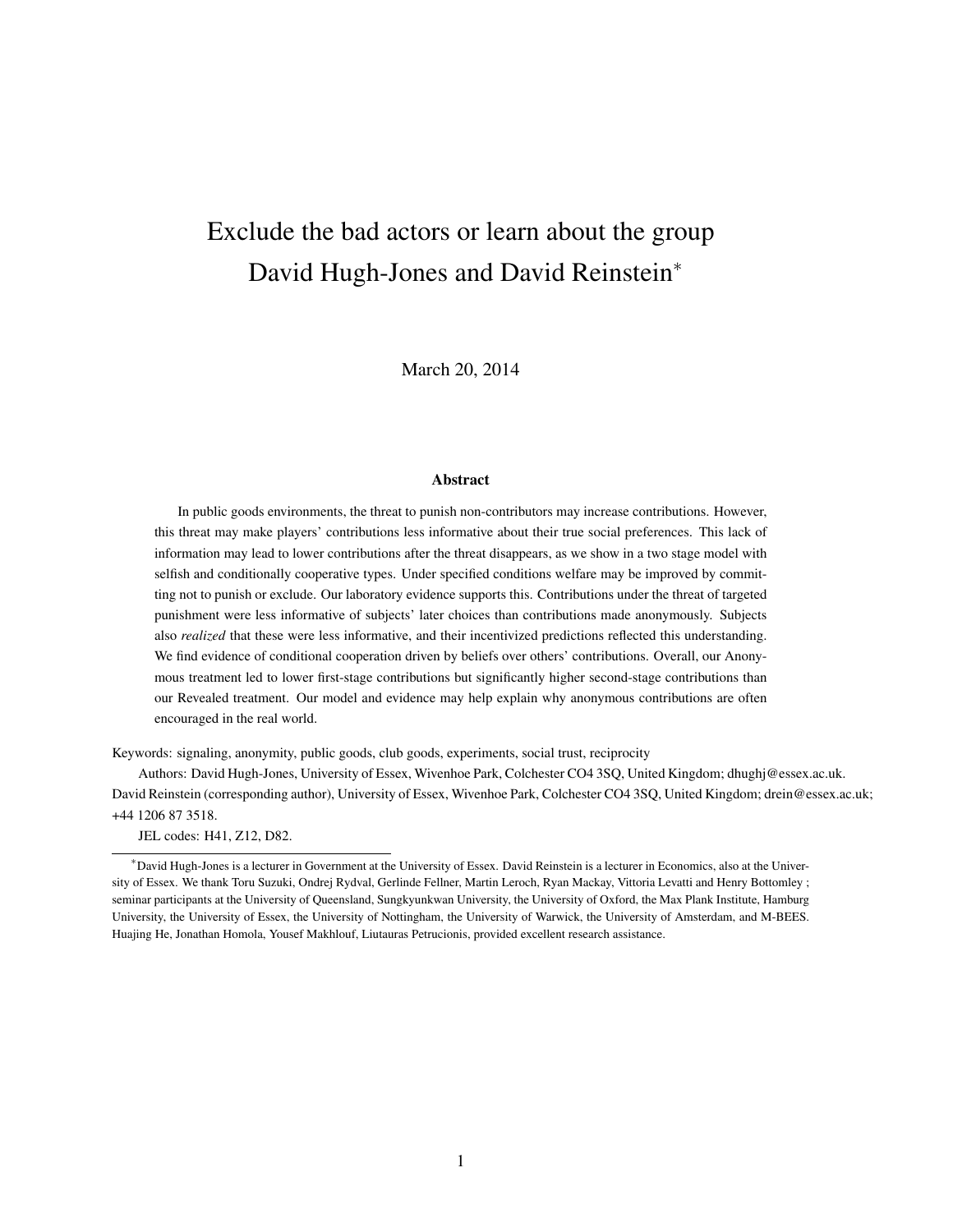## 1 Introduction

There is evidence that punishment and exclusion can increase cooperation in laboratory public goods games. Yet, in real world public goods situations, we do not always observe punishment or exclusion. Indeed, sometimes contribution mechanisms seem to be structured to avoid the possibility of direct punishment - for example, by making contributions anonymous. In this paper, we provide and model an explanation, and present a laboratory experiment offering supporting evidence. We show that punishment and exclusion can prevent players learning about each others' true preferences, and lower mutual trust. In some cases, making punishment less targeted can then make institutions more efficient.

Consider a group whose members can benefit from each other's cooperation, such as farmers who must work together to bring in a harvest, workplace colleagues who can produce more by exerting non-contractible effort, union members who can support each other in disputes with management, or a unit of soldiers during war. Each of these situations involve a collective action problem: individually rational, self-interested actors will "defect", leading to an inefficient outcome. Cooperation in such groups may be on-going; if the interactions are repeated indefinitely, then even self-interested actors may cooperate (Fudenberg and Maskin, 1986). However, even within a long-term relationship there may occur *extreme episodes*, periods in which immediate payoffs or losses are larger then normal, offering a greater temptation to behave selfishly (cf. Rotemberg et al., 1986 in an oligopoly context). For example, farmers may experience poor harvests, a firm may be threatened with bankruptcy, a union may begin a prolonged strike, and soldiers may face frontline combat. In these *extreme episodes* the present benefits of selfishness may outweigh the future cost of a breakdown of cooperation, and previously cooperative individuals may defect. Similarly, cooperation may be sustained by outside enforcement, but this enforcement may break down during anarchic periods.

Some individuals (e.g., those with lower discount rates or a stronger other-regarding preference) may cooperate during an extreme episode or anarchic period. These individuals may be *conditional cooperators* who prefer to cooperate only if others do so as well. There is strong evidence that some, but not all, individuals are conditional cooperators.<sup>1</sup>

We model the situation just described as two rounds of a public goods game. The first stage represents an everyday interaction. The second stage, which has a greater impact on total welfare, represents an extreme episode.<sup>2</sup> In the second stage, self-interested players will always defect, but conditional cooperators will cooperate only if they expect others to do so too: i.e., if they believe that enough other players are conditional cooperators, and if they expect those players to cooperate.<sup>3</sup>

<sup>&</sup>lt;sup>1</sup>See Ledyard (1993), Isaac, R. M., J. Walker, and S. Thomas (1984), Ostrom (2000), Plott and Smith (2008) section 6.1, and Chaudhuri (2011) for surveys; we discuss only the tip of the iceberg below.

 $2$ This simple structure captures the signaling logic of an infinitely repeated game with randomly occurring extreme episodes. It is also analogous to a finitely repeated game with some "critical" stage, past which self-interested players no longer cooperate, following the logic of Kreps et al. (2001).

<sup>3</sup>We motivate this with a vignette. Describing a strike on a Midwestern university campus, Dixon and Roscigno (2003)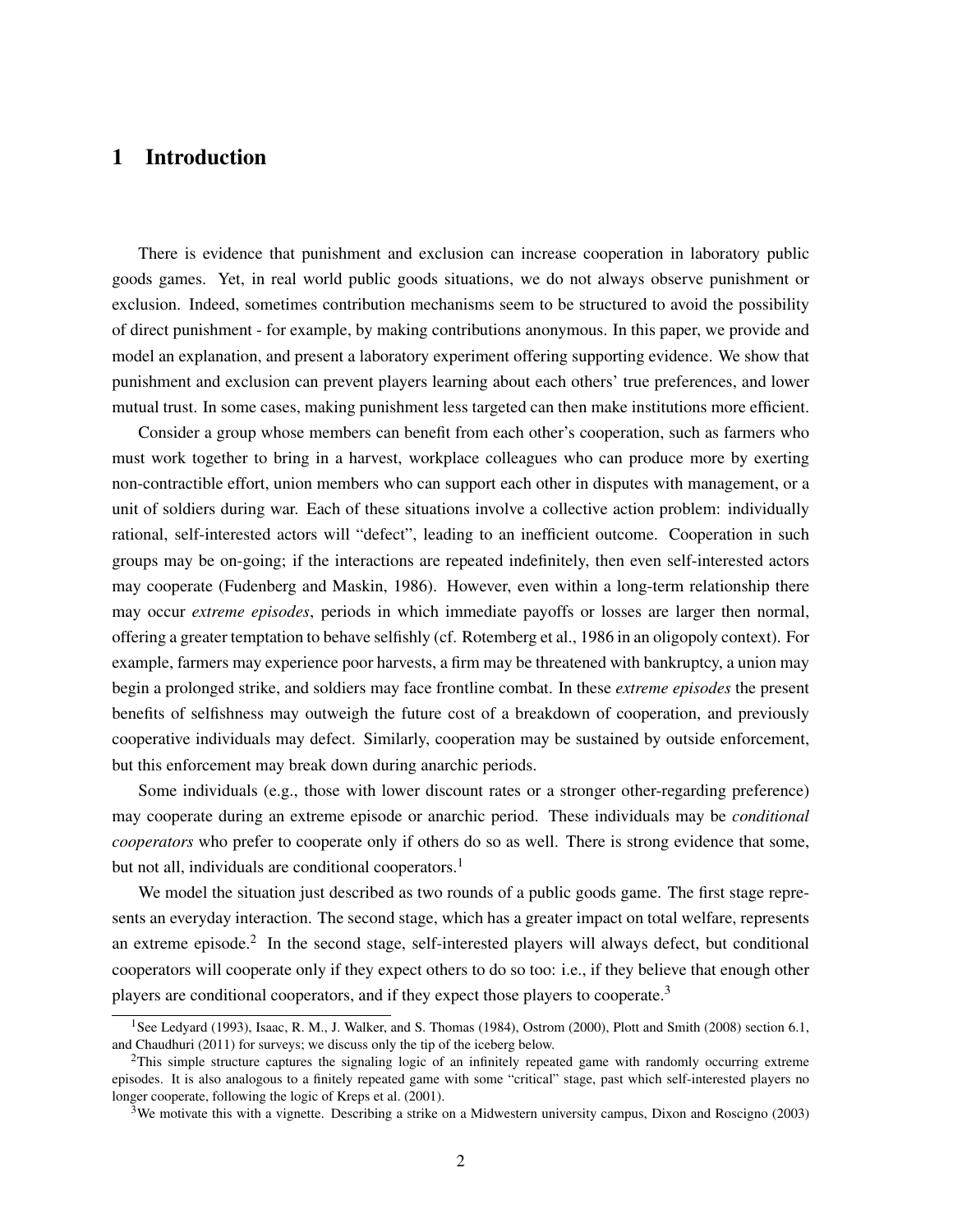There are three important connections between the everyday interaction and the extreme episode, i.e., between the first and second stages. First, whenever the public good has some rivalry the group may benefit if selfish types are excluded from the second stage. For example, unproductive farmers may burden the whole community during a famine, and union members who work during a strike will undermine a union's negotiating power. As a result, if exclusion is possible (i.e., for a "club good"), selfish types may be excluded.<sup>4</sup>

Second, the group may benefit if the number of selfish types becomes common knowledge. Knowing that there are many selfish types may reduce cooperation by conditional cooperators, while knowing there are many cooperative types will have the opposite effect*.* Better information may help on average, depending on the ex-ante beliefs and on the payoff functions. For example, if conditional cooperators are ex-ante pessimistic and would cooperate little under their *uninformed prior* beliefs, then information that leads to a positive surprise may increase their contributions dramatically, while disappointing information will have little effect. . "Where information helps" (described formally in Lemma 1), the knowledge of the group's type gained from the first-stage interaction will improve average second-stage welfare.

Lastly, all players, including selfish ones, have an incentive to act like conditional cooperators during the first stage, since by doing so they may convince others there is "one more good type", and thus spur second stage cooperation. This incentive may be small, since the resulting increase in others' cooperation is itself a public good. However, the incentive to pool will become much stronger when selfish behavior in the first stage *also* brings the risk of being excluded.

This last consequence creates a conflict, from the point of view of group welfare, between the potential benefit of learning the number of selfish types and the incentive to exclude selfish types. If selfish types face exclusion or punishment then they are likely to mimic the behavior of conditional cooperators to avoid this, and this makes it harder for others to learn of their presence. Yet, the *ex post* incentives to exclude the selfish from the second stage may be strong enough that promises not to do so will not be credible.

In this context, anonymity can serve as a group self-commitment device. The everyday interaction may be structured so that the profile of contributions is visible, but no individual contributor can be identified. (For example, in a labor union, dues may be collected anonymously but reported in sum, and elections can use a secret ballot but report the level of turnout.) As a result, individually targeted

quote a union activist: "while workers were signing up for picket duty in the week leading up to the strike, and certainly talking to one another and 'sizing each other up,' many made up their minds at the last possible moment." Strike participation was highly correlated within work units. This suggests that workers had conditionally cooperative preferences and updated their beliefs about overall participation based on the behavior of their work unit peers.

<sup>4</sup>Even without crowding, punishment or exclusion may be driven by psychological motives and moral norms, such as fairness and reciprocity (Fehr and Schmidt, 2006). Indeed, exclusion or punishment of the unproductive is often observed. For example, workers may be "sent to Coventry" (socially ostracized) by their union colleagues if they are seen to behave in a way that hurts other workers, such as putting in "excessive" effort, failing to contribute union dues or to show up to meetings. In a religious context, many US protestant churches practice "shunning"; similar practices include *cherem* in Judaism, disfellowshipping among Jehovah's witnesses and disconnection in Scientology.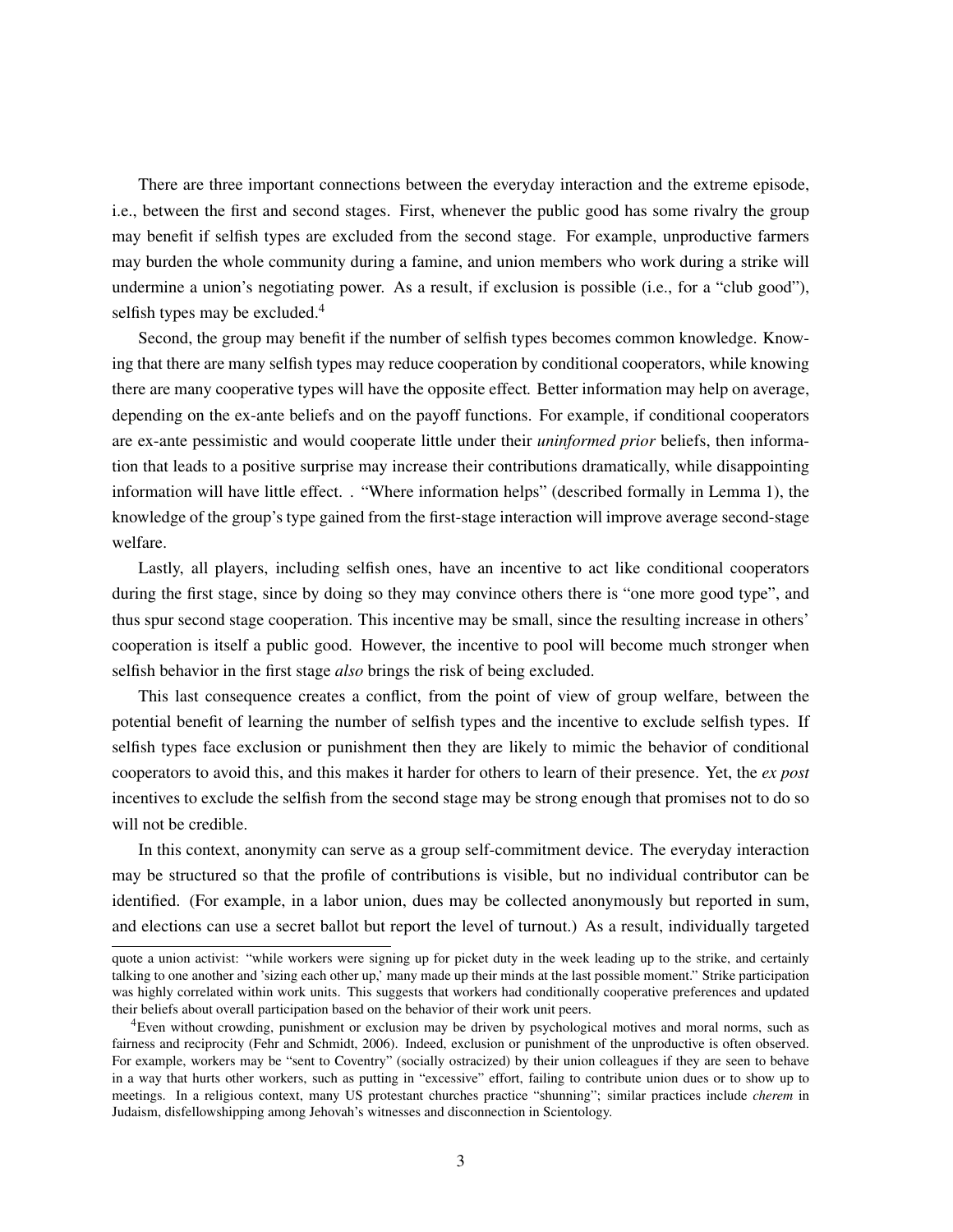exclusion or punishment becomes impossible. Selfish types then have weaker incentives to act like cooperative types in the first stage. Contributions in the first stage will better reflect the players' types, and therefore will be more informative of play in the second stage. Conditional cooperators then learn more, and, *where information helps*, the level of second-stage cooperation will increase on average.

In section 3 we present a model with a small Voluntary Contributions Mechanism (VCM) game followed by an exclusion decision, followed by a larger  $VCM$ <sup>5</sup>. While all players get the same linear "material" payoff from the total contribution, *conditionally cooperative* types also get a payoff that is complementary in one's own contribution and others'.<sup>6</sup> Types are private information; in Lemma 1 we give conditions under which *learning* others' types increases contributions in the VCM. We next consider the exclusion choice, and the equilibrium in the full game, parametrizing the relative size of the first and second VCM. Even if exclusion cannot be targeted based on first-stage contributions, selfish types will pool with conditional cooperators (to send a false signal of "one more cooperator" and raise second-stage contributions) unless the first-stage VCM is sufficiently large. However, when exclusion can be targeted, implying contributions (more strongly) reduce the probability of being excluded, the first VCM must be made even *larger* to separate the types, as we show in Proposition 2. Putting together Lemma 1 and Proposition 2, our model predicts that less targeted enforcement will lead to greater revelation of true types, and that in net this *may* increase efficiency in public goods settings.<sup>7</sup>

To test the plausibility of our theory, we run a laboratory experiment. In each of 15 repetitions subjects played two sequential public goods games, with an exclusion decision after stage 1, and reassignment to a new group after stage 2. In our *Revealed* treatment subjects could target someone for exclusion based on her stage 1 contribution; in our *Anonymous* treatment subjects learned only the aggregate profile of contributions and could choose only to exclude someone at random. As our model predicted, *Revealed* stage 1 contributions were significantly less informative signals of subjects' stage 2 contributions than *Anonymous* stage 1 contributions. Other subjects' incentivized predictions reflected this. We find evidence of conditional cooperation driven by *beliefs* over others' stage-2 contribution. Our *Anonymous* treatment also led to lower stage 1 contributions but significantly higher stage 2 contributions.

This suggests a partial explanation for the preservation of anonymity in some public goods environments, which is puzzling in light of evidence that anonymity decreases contributions (e.g. Harbaugh, 1998; Glazer and Konrad, 1996; Milinski et al., 2002; Cooter and Broughman, 2005; Soetevent, 2005;

<sup>5</sup>We refer to these games as *VCMs* following the standard terminology in the experimental literature. In our context these are essentially impure public goods, involving both some exclusion and some rivalry or "crowding".

<sup>6</sup>The latter payoff may also be material; e.g., some types may benefit more financially from *contributing* to a succesful effort. However, our experiment depends on conditional cooperators having a primal psychological motivation.

 $<sup>7</sup>$  Hugh-Jones and Reinstein (2012) formalize a "burning money" variation of this theory. In the present paper the signaling</sup> game takes the same form as the main public goods game. It seems natural that the signaling institution might resemble the basic collective action problem; as good types benefit more from their own contribution, it becomes cheaper for them to signal (as in the standard model of Spence, 1973), and thus easier to separate the types.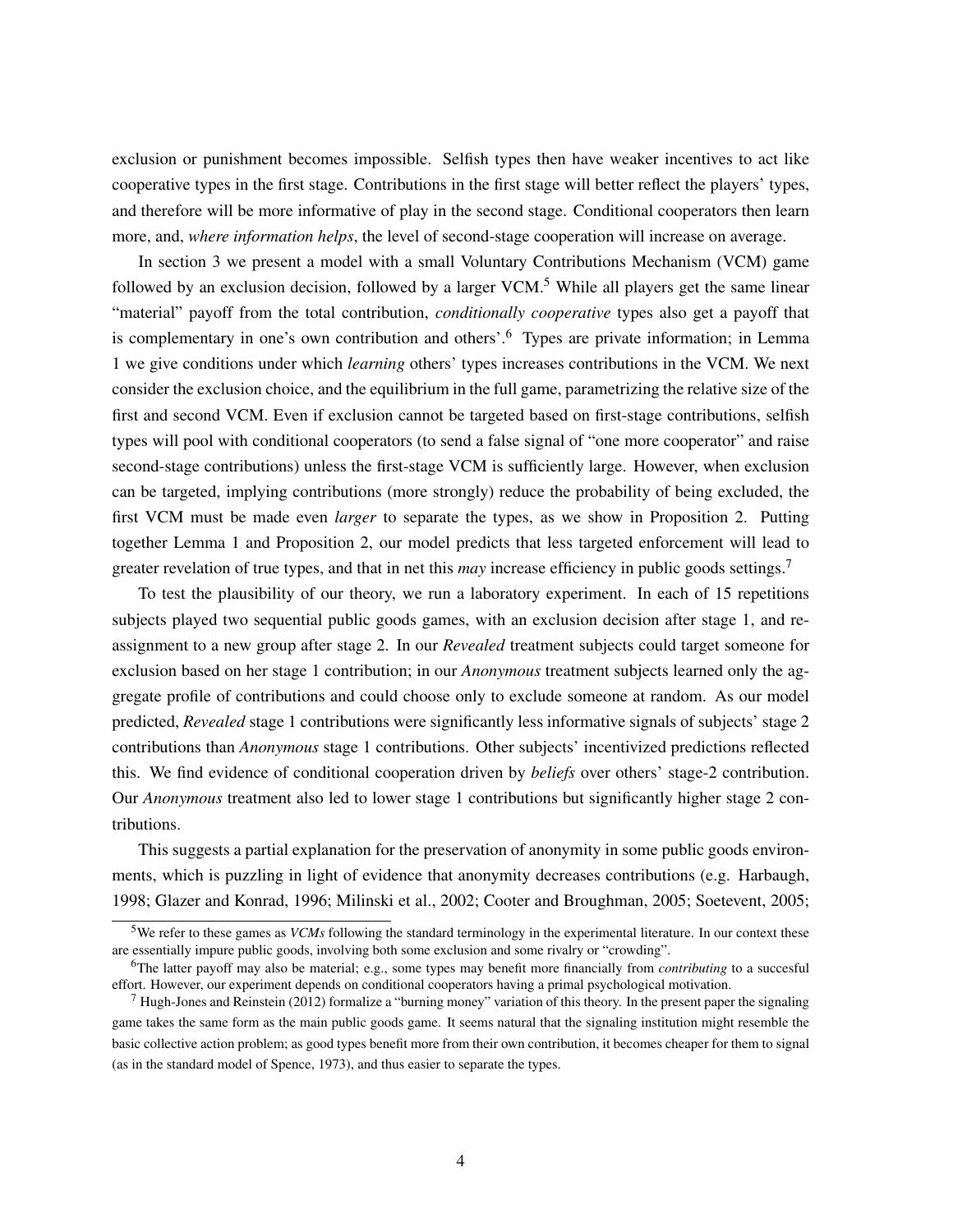Andreoni and Petrie, 2004; Alpizar et al., 2008). As noted above, anonymity may serve as a commitment to less targeted punishment, as contributions cannot be linked back to any one player, reducing the incentive for selfish types to pool with conditionally cooperative types. Thus, even if anonymity reduces contributions in everyday interactions, it may allow a better measure of a group's underlying type, build mutual trust, and thus better coordinate later cooperation when enforcement is impossible.

This suggests a hidden benefit of several institutions which encourage anonymous contributions, including church donations, religious norms of private giving, the secret ballot, and group incentive schemes. Many religions encourage anonymous contributions; Matthew 6:2-4 enjoins "But when thou doest alms, let not thy left hand know what thy right hand doeth..." Although this may not be the most effective way of raising money, the anonymity may be critical to building mutual trust within religious communities.

Voting is often anonymous. One reason is to prevent private actors from bribing or threatening voters, but the anonymity may also lead to a more honest signal; in particular, as there is some cost to voting, a high turnout may signal the strength of public concern. In the 1980's, the UK Conservative government forced unions to hold secret ballots before a strike, expecting this to reduce the effectiveness of strike threats. In fact, the ballot may have given the unions leverage to negotiate with management (Martin et al., 1991). In workplaces where not supporting the union might result in social disapproval, precisely the *anonymity* of the ballot box made it a credible signal of members' willingness to support industrial action. Lastly, the management literature on team-building discourages "finger-pointing"; truly cohesive teams must fail or succeed collectively (Katzenbach et al., 2001). We discuss anonymous institutions at greater length in Hugh-Jones and Reinstein (2012).

The remainder of our paper is organized as follows. In section 2 we discuss the related theoretical and experimental literature. Section 3 presents our model*.* We discuss experimental design issues in 4.1, describe our specific design choices in 4.2, and give summary statistics in 4.3. We derive our experimental hypotheses in section 4.4, and we test these and present related results in section 4.5. We conclude in Section 5 with an interpretation and further motivation for our results, and suggestions for future work.

## 2 Literature

A variety of papers have discussed and modeled the signaling value of public goods contributions (Veblen, 1899; Glazer and Konrad, 1996; Katz and Rosenberg, 2005; Carpenter and Myers, 2010) but these are all about signaling an *individual's own* trustworthiness. Our model more closely resembles that of Londregan and Vindigni (2006), where an individual's signal provides information about the *group*.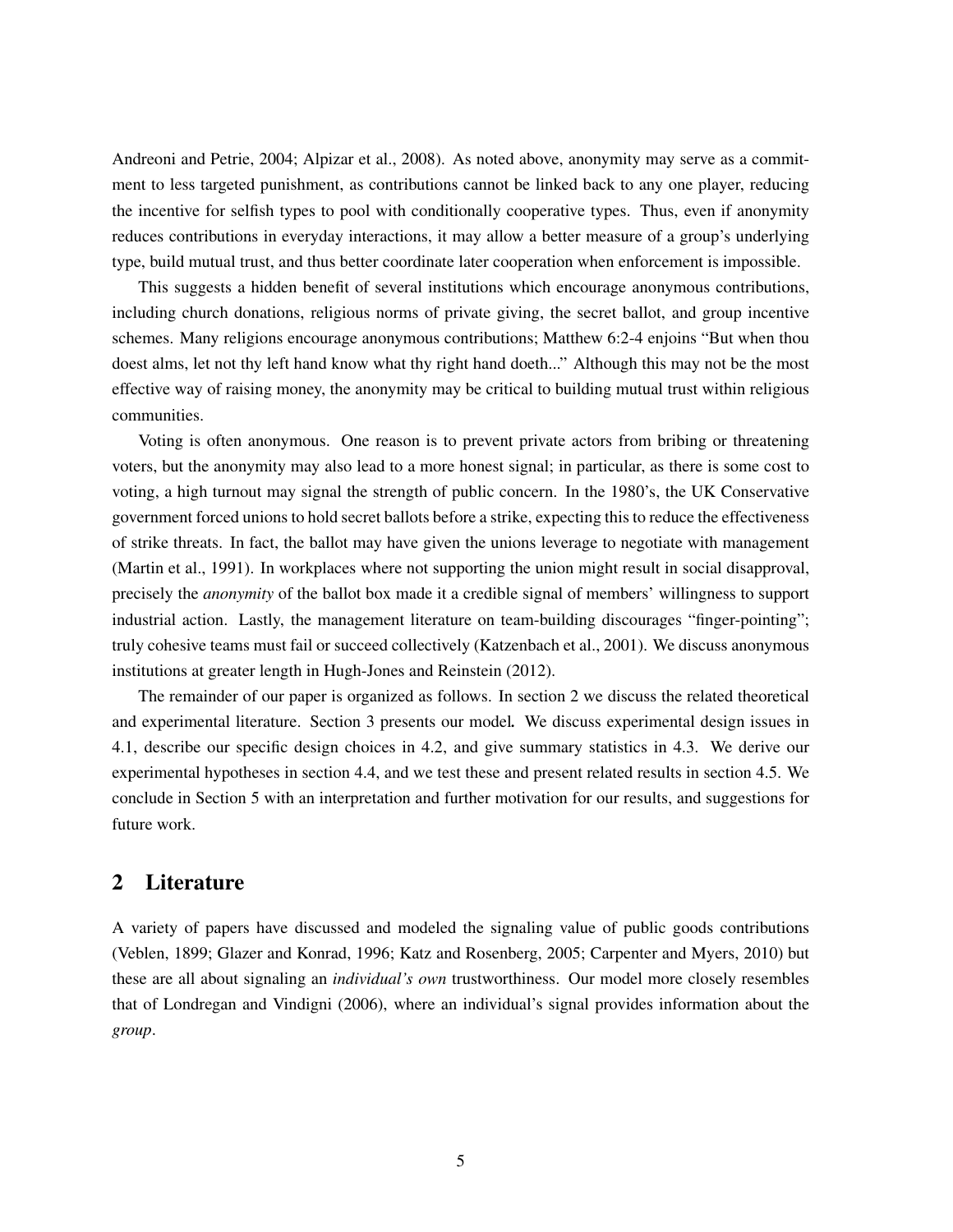## 2.1

In most VCM and public goods experiments, where the self-interested dominant strategy is to contribute nothing, ${}^{8}$  contributions decline over repetitions (among the same group), but remain substantially greater than zero. There is considerable evidence for heterogeneous preferences: some subjects are selfinterested, others are conditional cooperators. In explaining the standard patterm, Ostrom (2000) argues that conditional cooperators (good types) begin optimistic, and some selfish types strategically pool with them (as in Kreps et al., 2001), but this gradually unravels. On the other hand, when conditionally cooperative types are isolated, or can separate themselves, a higher level of cooperation can be sustained. As Ostrom (2000) puts it, "a core question is how potential cooperators signal one another and design institutions that reinforce rather than destroy conditional cooperation". This may occur naturally, as subjects observe each others' play over repeated interactions. However, as our model suggests, the temptation to to punish or exclude free-riders may lead to pooling behavior and impede signaling and learning. Thus monitoring and punishment may lead to worse outcomes if and when these institutions are no longer effective.<sup>9</sup>

A wide class of papers investigate the impact of the threat of punishment or exclusion (related to "ostracism") in VCM's. Most of these papers (e.g., Fehr and Gächter, 2000, Cinyabuguma et al., 2005) find that these threats increase contributions while the threats are present. However, the net effect on efficiency is often ambiguous (see, e.g., Bochet et al., 2006) under costly punishment. Furthermore, Herrmann et al. (2008) document how "antisocial punishment" (the punishment of high contributors) occurs in certain groups, and this can make the punishment regime counterproductive. We could find no experimental evidence on the impact of such punishment institutions on *later* cooperation after punishment is no longer available or feasible (e.g., see literature surveys by Ledyard, 1993 and Chaudhuri, 2011).

Several recent experiments (e.g., Coricelli et al., 2004) examine the implications of heterogeneity through classifying and sorting subjects by "type." Burlando and Guala (2005) use pre-game measures to classify players' types, and then put subjects into homogeneous groups to play the public goods game. Contributions remain high among the more cooperative groups, and overall contributions are increased by the segregation. However, these papers do not inform the subjects in advance what these tests will be used for, and therefore rule out strategic misrepresentation of preferences. In the real world, such classification mechanisms are prone to manipulation.

Other papers (beginning with Erhart and Keser, 1999) investigate *endogenous* group formation. Ahn et al. (2009) allow restricted entry and exit (by majority vote) in various treatments. Here group

<sup>8</sup>See Ledyard (1993), Isaac, R. M., J. Walker, and S. Thomas (1984), Ostrom (2000), Plott and Smith (2008) section 6.1, and Chaudhuri (2011) for surveys; we discuss only the tip of the iceberg below.

<sup>9</sup> Broadly speaking the idea that weakening the monitoring may lead to better information echoes Ichino and Muehlheusser (2008). However, their work involves the monitoring of an individual agent and does not involve conditional cooperation and the signaling of the "average group type," as in our model.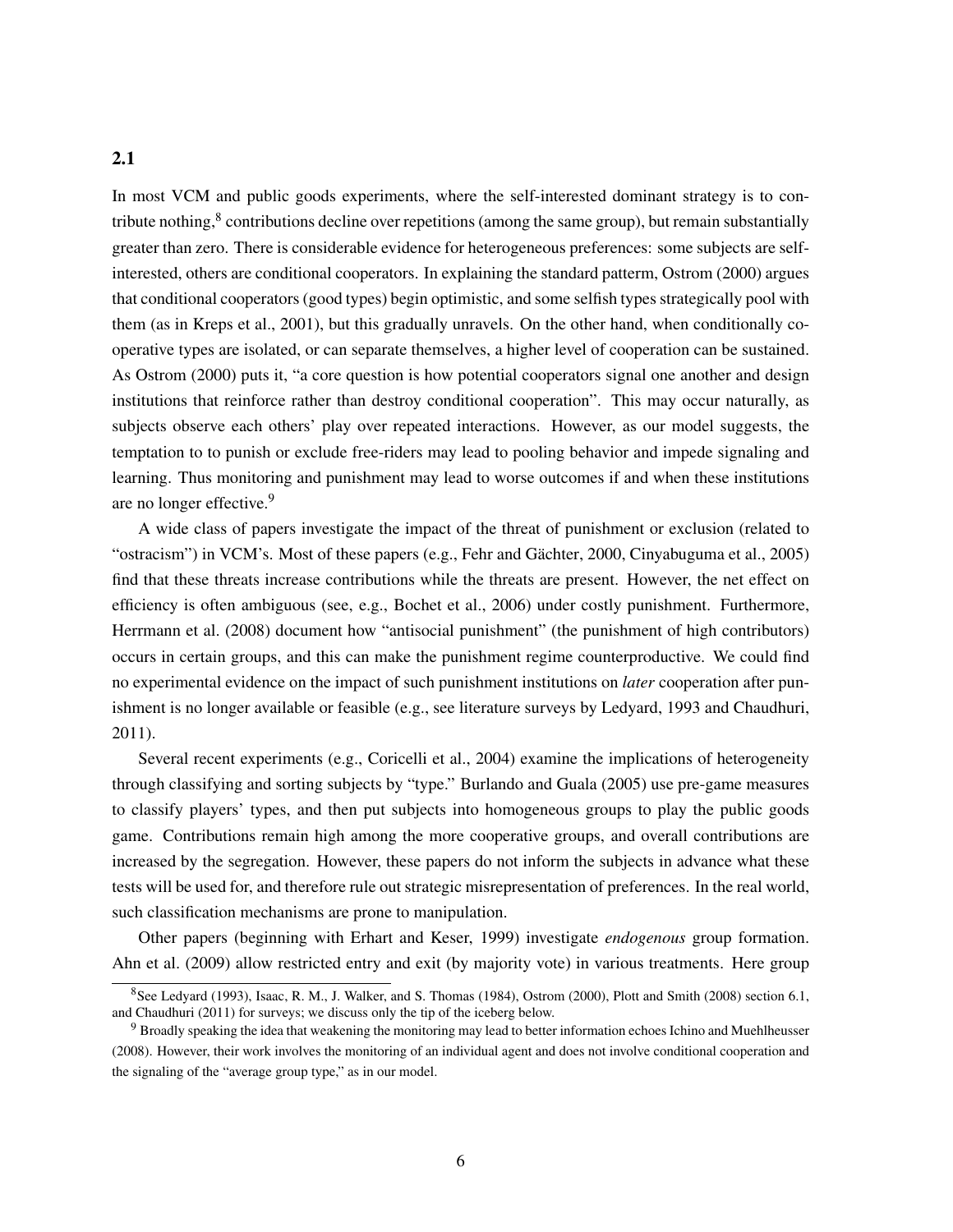size is endogenous, and behavior may be strategic; in their restricted entry treatment players may build a history of contribution to get admitted to a cooperative group. Indeed, in the restricted entry treatment they observe a significant "endgame effect," with sharp declines in cooperation. Coricelli et al. (2004) and Cinyabuguma et al. (2005) find similar endgame effects, as do Keser and van Winden (2000) particularly in their "partners" treatment.<sup>10</sup>The evidence is mixed, but it appears that there are limits to endogenous sorting – it does not guarantee that conditional cooperators will be able to identify and associate with each other.

Our experiment explores this further. Since our groups are re-matched between repetitions of the two-stage game, there is an "endgame" in every second stage. Thus we are able to measure the effect of targeted exclusion on (i) contributions under the threat of exclusion, (ii) contributions after this threat is removed, and (iii) beliefs about other players' contributions.

## 3 Model

To fix ideas and demonstrate internal consistency we represent our theory formally. All proofs are in Appendix A.1. Each of  $i = 1...N$  players choose to contribute  $x_i \geq 0$  to a collective good. Let  $\bar{X} = \sum_{j=1}^{N} x_j/N$  be average contributions and  $\bar{X}_{-i} = \sum_{j \neq i} x_j/(N-1)$  be the average contribution of all players except player *i*. There are two types of players. Player *i*'s welfare is given by

$$
\alpha \bar{X} - x_i + w(x_i, \bar{X}_{-i}) \tag{1}
$$

if she is a conditionally cooperative, or "good" type, and

$$
\alpha \bar{X} - x_i \tag{2}
$$

if she is a selfish or "bad" type. Player types are independent: the probability of a good type is  $\pi \in (0,1)$ . Let  $\Pi(g)$  represent any player's expectation that there are exactly *g* good types among the remaining *N* − 1 players; this comes from a binomial distribution.  $\alpha \in (1, N)$  is the multiplier for the unconditional benefit of the collective good (we will refer to  $\alpha \bar{X} - x_i$  as the "material payoff"). We denote the marginal unconditional benefit of one's own contributions as  $\overline{\alpha} = \alpha/N$ . In addition, *w* represents a benefit received by good types only, which is twice differentiable, strictly concave and strictly increasing in both its arguments, with a positive cross partial, and  $w(0,0) = 0$ ; we will refer to this payoff as the "CC" payoff" (for "conditional cooperator").

To ensure the existence of an interior equilibrium, we make the following assumptions. First, good types always prefer to contribute something, i.e.,  $w_1(0,0) > 1 - \bar{\alpha}$ . Second, the marginal return to contributions ultimately diminishes towards zero, implying that everyone's preferred contribution is

 $10$ In contrast Page et al. (2005) find much smaller end-game effects for their endogenous "regrouping" treatments. However, their "final stage" only occurs once, and represents a small share of expected payoffs; this limits players' incentive and ability to learn strategic contribution behavior.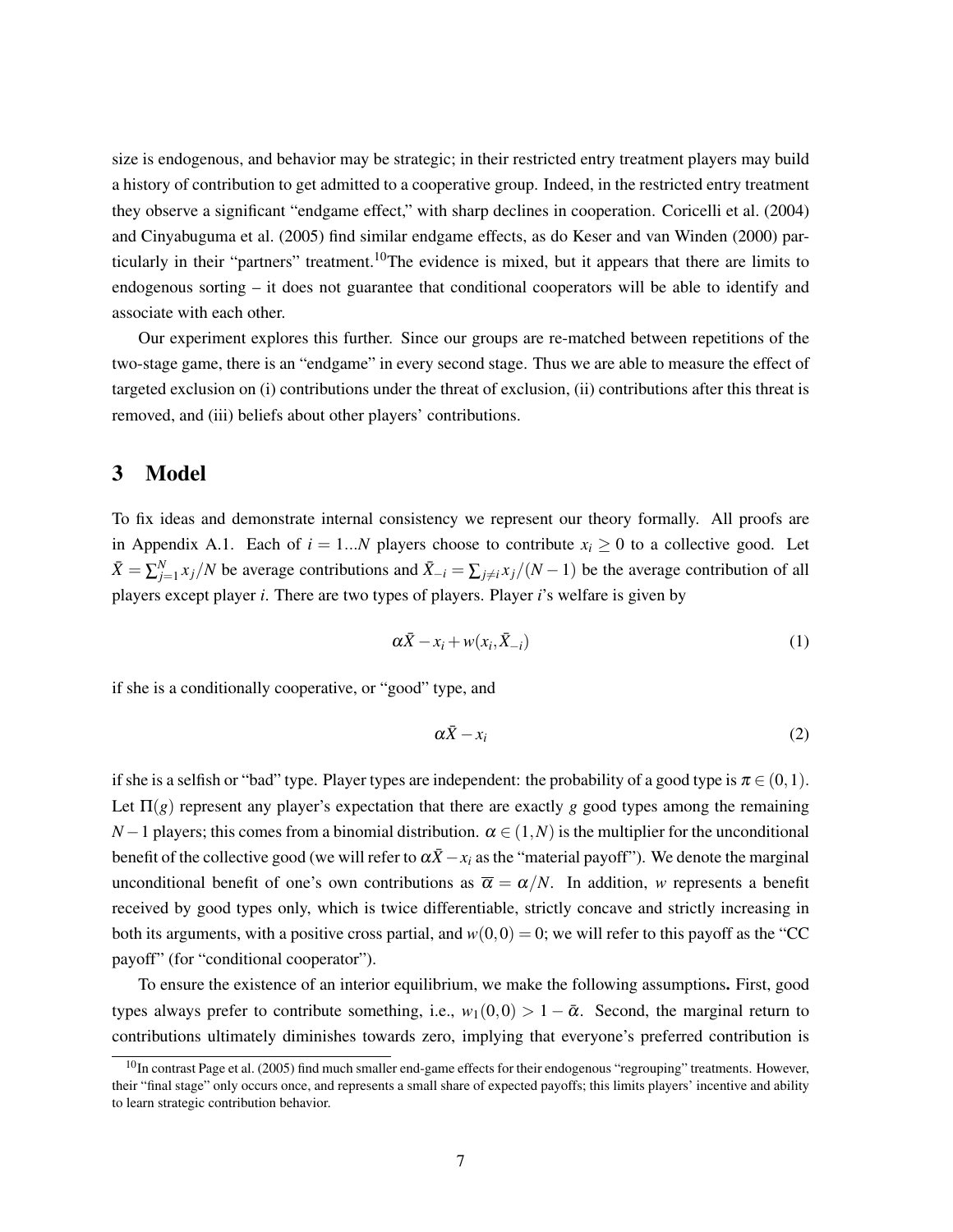bounded. In other words, the derivatives  $w_1$  and  $w_2$  are bounded, with  $w_1(x_i, \bar{X}_{-i}) \to 0$  as  $x_i \to \infty$  for all  $\bar{X}_{-i}$ ; and there is some finite  $\tilde{x}$  with  $w_1(\tilde{x}, \bar{X}_{-i}) < 1 - \bar{\alpha}$  for all  $\bar{X}_{-i}$ . To guarantee a unique equilibrium, we also make the technical assumption that  $\frac{w_{12}(x,X)}{w_{11}(x,X)} \in \left(-k\frac{x}{X}\right)$  $\frac{x}{X}$ , 0) for all *x*, all *X* > 0 and some fixed  $k \in (0,1)$ .

By construction, a bad player never contributes anything, since  $\bar{\alpha}$  < 1. A good player who expects that others' average contributions will be exactly *X* solves the first order condition and contributes  $x_i$ such that

$$
w_1(x_i, X) = 1 - \bar{\alpha}.\tag{3}
$$

Define the best response as  $b(X) \equiv x_i$  satisfying the above. This is single-valued by the strict concavity of *w*.

When others' contributions are uncertain, good types' optimal contributions satisfy

$$
E_{\bar{X}_{-i}}w_1(x_i, \bar{X}_{-i}) = 1 - \bar{\alpha}.
$$
\n(4)

Suppose that, prior to the game, there are revealed to be exactly  $g+1$  good players in total (with the identity of these players either common knowledge, or completely unknown). Then there is a unique equilibrium in which each good type contributes the same amount  $x_g > 0$ . On the other hand, if players only know the "prior" distribution of good players, this again implies a unique symmetric equilibrium, in which all good types contribute  $x^* > 0$ .

Comparing these two cases, common knowledge of types will increase contributions on average when

$$
\sum_{g=0}^{N-1} \Pi(g)(g+1)x^* < \sum_{g=0}^{N-1} \Pi(g)(g+1)x_g. \tag{5}
$$

Here  $(g + 1)x^*$  or  $(g + 1)x_g$  gives the total value of equilibrium contributions when there are  $g +$ 1 good types, which occurs with probability  $\Pi(g)$ .<sup>11</sup> This inequality need not hold in general; the following is a sufficient condition.

Lemma 1. *Common knowledge of the number of good types increases contributions ex ante (on average)* when  $w_1(x, X)$  *is weakly concave in* X and the best response function  $b(\cdot)$  *is weakly convex.* 

The weak convexity of  $b(\cdot)$  implies that a good type's optimal contribution increases in response to others' contributions at an increasing rate. As an example, the conditions of the above Lemma hold if the CC payoff is "Cobb-Douglas," i.e., if  $w(x,X) = x^{\gamma}X^{1-\gamma}$  with  $\gamma \in (0,1)$ . Note that the weak convexity of  $b(\cdot)$  is simply a condition on the locus of points  $(x, X)$  such that  $w_1(x, X) = 1 - \overline{\alpha}$ . Hence this is equivalent to a condition on the model's primals.

 $11$ This is assuming there is at least one good type. If there are no good types, contributions are zero in both cases.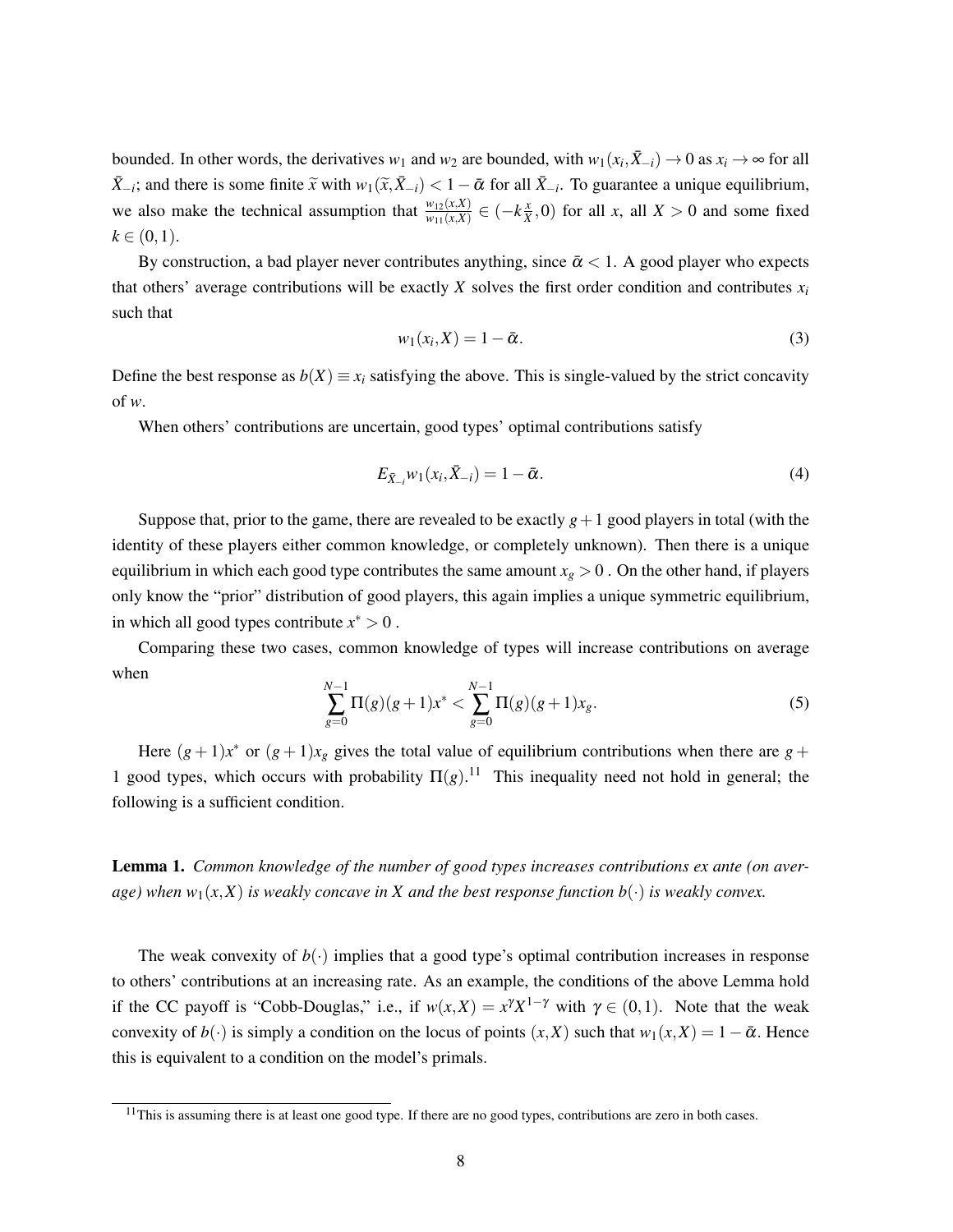### The first stage

We assume that the first stage is simply a scaled-down version of the main collective action problem, in which both material and CC payoffs are multiplied by  $D < 1$ .<sup>12</sup> In between the stages, players may be excluded from the second round, in which case they receive zero utility from it. Thus, *i*'s total welfare, using superscripts for stages 1 and 2, is

$$
D\left[\alpha\bar{X}^1 - x_i^1 + \tau_i w(x_i^1, \bar{X}_{-i}^1)\right] + I_i\left[\alpha\bar{X}^2 - x_i^2 + \tau_i w(x_i^2, \bar{X}_{-i}^2)\right]
$$

where  $\tau_i = 1$  if *i* is good and 0 otherwise, and  $I_i = 1$  if player *i* is included in the second stage,  $I_i = 0$ otherwise.

There are two different types of first stage. After a *revealed* first stage all players' contributions are public knowledge. After an *anonymous* first stage only the profile of contributions is revealed, so exclusion cannot be targeted at any particular player based on her round 1 contribution.

For technical simplicity, we assume that exclusions are implemented only when they will increase the proportion of good types in the second round. Thus, in the revealed institution, if the first round behavior is distinct for each type, only good types are included in the second round, while if there is pooling in the first round, there will be no exclusion. In the anonymous institution, where bad individuals cannot be targeted for exclusion, no players are excluded. However, Proposition 2 below will hold even if we allow a certain proportion to be excluded under anonymity, as long as the slope of the probability of being excluded in one's contribution is shallower under anonymity.

We look for a separating equilibrium, where the types play differently in the first stage. When *D* is very small, the incentive to pretend to be good and thus increase round 2 contributions will dominate the incentive to contribute little in the first stage, even for bad type players, and separation will be impossible. When *D* is larger, a separating equilibrium will be possible. An anonymous first stage allows separating equilibria for lower values of *D*. The reason is intuitive: when play is anonymous, the cost of playing selfishly is only that others contribute less in the second round. When play is revealed, selfish play results in exclusion from the second round. As a result, the incentive for bad types to pool with good types, and to contribute in round 1, is greater in the revealed institution.

We refine our set of equilibria using the Intuitive Criterion. Here, this requires that in equilibrium, good types cannot profitably deviate towards the contribution that they prefer in the stage-game, unless a bad type can also profit from making such a deviation.

Proposition 2. *In the anonymous first stage, there is an Intuitive separating equilibrium (only) for values of D above a fixed value*  $\hat{D}$ *. In the revealed first stage, there is an Intuitive separating equilibrium (only) for values of D above a fixed value D<sup>\*</sup>, where*  $D^* > \hat{D}$ *.* 

<sup>&</sup>lt;sup>12</sup>Other assumptions are possible: for example, first round material welfare could be the same but with smaller maximum contributions,  $x_i \in [0, D]$ , with the CC payoff function unchanged as  $w(x, X)$ . Our formulation is chosen for simplicity, but our results are not sensitive to this assumption, since our proofs do not use the fact that *w* is identical between rounds.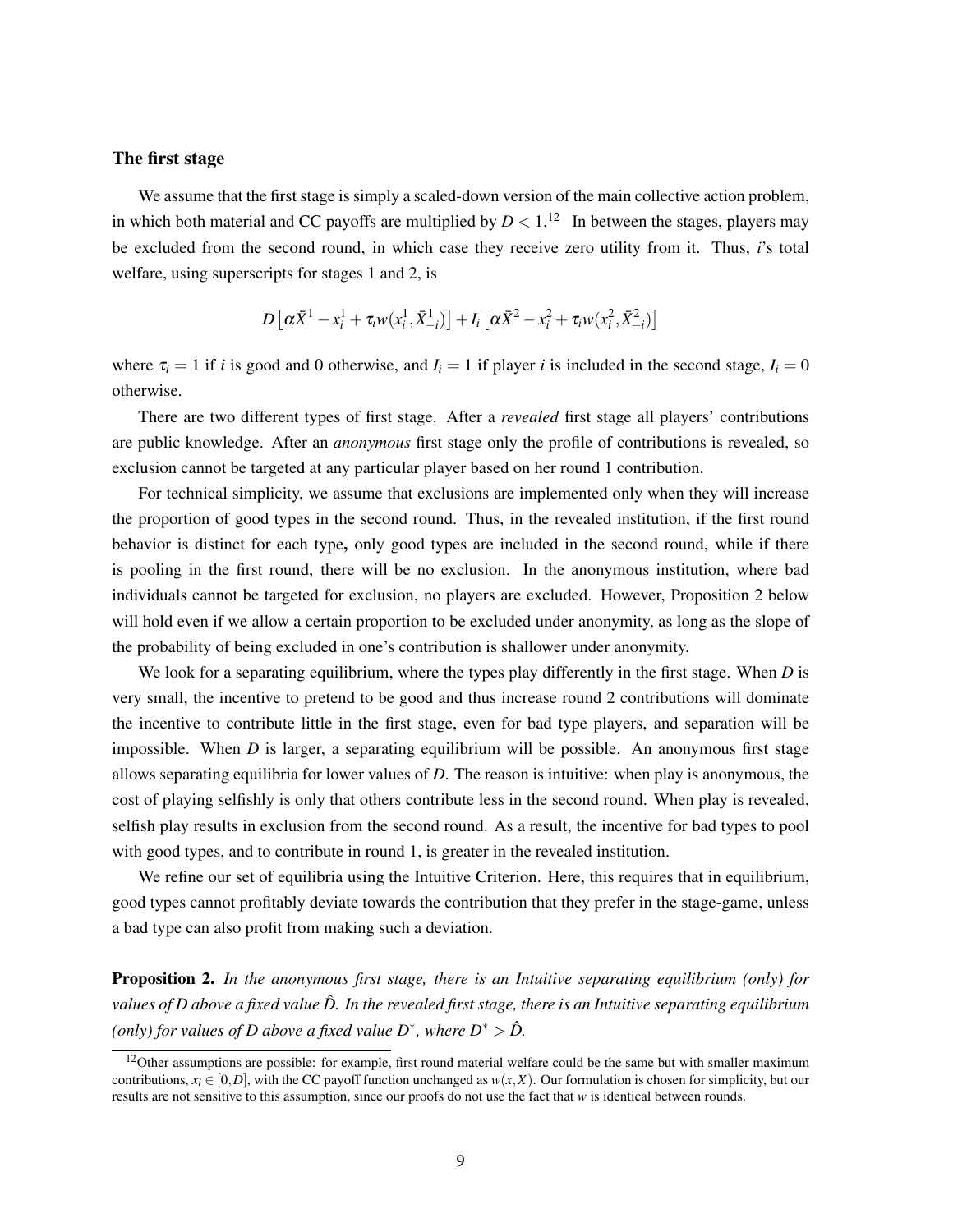If  $D \in (\hat{D}, D^*)$ , a separating equilibrium is possible in an anonymous first stage but not in a revealed first stage. In these separating equilibria, good types contribute in the first round, while bad types do not. In other words, the smallest first round that allows a separating equilibrium is larger when the first round is revealed than when it is anonymous. For an intermediate-sized first round, the types *only* separate under anonymity. Thus, under some conditions, especially when it is costly or impossible to increase the size of the first round, an anonymous first round may be preferred. This proposition suggests that an anonymous first stage may be preferred if common knowledge of the number of good types increases contributions on average (as in Lemma 1), and if the first stage is very small, or it is expensive to shift resources into the first stage.

As we demonstrate in section 4.4, our experimental setup seems to fall in the "intermediate" range: first-round play is more informative of second round play when the first round is anonymous, and this additional information seems to build trust and increase second stage cooperation.

## 4 Experiment

### 4.1 Design issues

In standard linear payoff VCM games, as in our experiment, with common knowledge of material self-interest, the standard prediction is zero contributions. However, if subjects are heterogeneous and have social preferences such as fairness and altruism, economic theory offers no clear prediction. As described above, previous experiments offer evidence for many of the *components* of our theory. We bring these together in a single context that measures subjects' inherent preferences and beliefs and observes the strategic responses to these and the resulting outcomes. Our model is rich: it makes several falsifiable predictions, specified below; our experiment is carefully designed to be able to test each of these, as cleanly as possible, in a unified setting. We find evidence that is consistent with each of our several hypotheses and inconsistent with reasonable alternative hypotheses.

Our experiment focuses on exclusion rather than costly punishment, as this seems more relevant to the real-world institutions we are considering. As noted below, exclusion amounts to a form of punishment in this context. We might have more simply compared exclusion to "no exclusion"; we include an exclusion decision in *both* treatments for parallelism. The prospect of being excluded, or of voting on the exclusion of others, may in itself affect contributions; we aim to balance this across treatments.<sup>13</sup>

Our hypotheses are formulated by *analogy* with our formal model, echoing the "instrumentalist" view of Friedman (1953) and the "fictionalist" approach in which a model connects "with the real world by relations of similarity" (Sitzia and Sugden, 2011). Our model is derived from the simplest assumptions and used to generate meaningful testable predictions for a more complex environment. Our

 $^{13}$ In Appendix A.2 4.4 we offer evidence suggesting that our results are not driven by a differential probability of exclusion by treatment.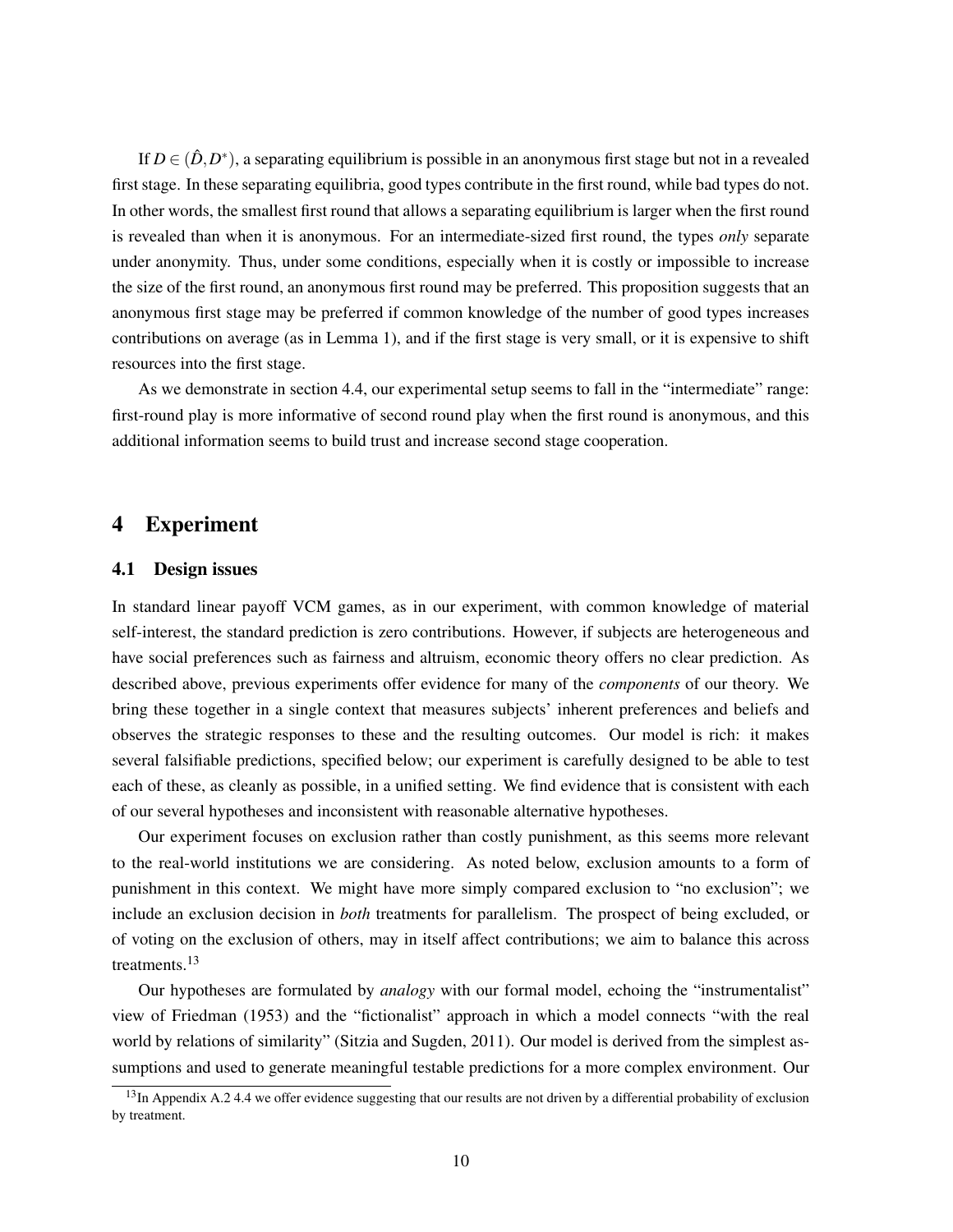experimental design incorporates homegrown preferences and beliefs, and specific elements meant to rule out alternative explanations. Thus our experiment does not allow simple formally-derived predictions without making heroic assumptions. In essence, our design sacrifices a direct theoretical prediction to allow for more robust and powerful testing, in a more informative setting.<sup>14</sup>

## 4.2 Design and implementation

Our design is as follows. Thirty subjects enter the session; 15 are randomly assigned to the *Anonymous*, and 15 to the *Revealed* treatment. Subjects read through the instructions (shown in the online Appendix).<sup>15</sup> They then play 15 repetitions of a two-stage public goods game, always remaining within the same enforcement treatment, i.e., this is a between-subjects design.<sup>16</sup> For each repetition, subjects are randomly rematched into groups of five.<sup>17</sup> Each repetition is meant to represent a complete twostage game of the type that we model above; the multiple repetitions allow subjects to gain experience with the game, potentially allowing convergence to equilibrium play. We suppose that people in the real world should be similarly experienced, having been involved with many partnerships and groups, some of which face "endgame play" issues.

<sup>&</sup>lt;sup>14</sup>If we had alternately *induced* a distribution of material conditionally cooperative payoffs among subjects, we would be merely testing their ability to signal strategically in a conventional setting. It would be difficult to argue that these material payoffs mimicked the relevant distribution of social preferences and subjects' beliefs over others types. Furthermore, strategic play over *social* preferences is not guaranteed to follow the same rules as for material preferences. Strategic play may itself change the nature of social and psychological rewards.

<sup>&</sup>lt;sup>15</sup>Subjects were given separate sets of instructions for each treatment. Within each treatment two sets of instructions were given out, varying the amounts contributed in a worked example. These differing examples had significant effects (see online appendix 5). However, as these instruction treatments were administered orthogonally to our treatments and controlled for in our analyses, they do not bias our main results.

 $^{16}$ The pilot version had six repetitions. The last of these repetitions involved choices specified using the strategy method. As we decided not to use the strategy method in subsequent runs, we use only the first five repetitions of the pilot in our data analysis below. None of our results change in sign if data from the pilot is excluded, and significance is preserved in most cases; tables available by request.

<sup>&</sup>lt;sup>17</sup>Given our limited resources and the number of repetitions, we could not implement a "perfect strangers" design – two subjects may be in the same group in more than one repetition. However, as subject numbers change in each repetition, subjects can never know for certain who is in their group in a particular repetition. We address the possibility of session-specific and cross-repetition effects in section 4.4.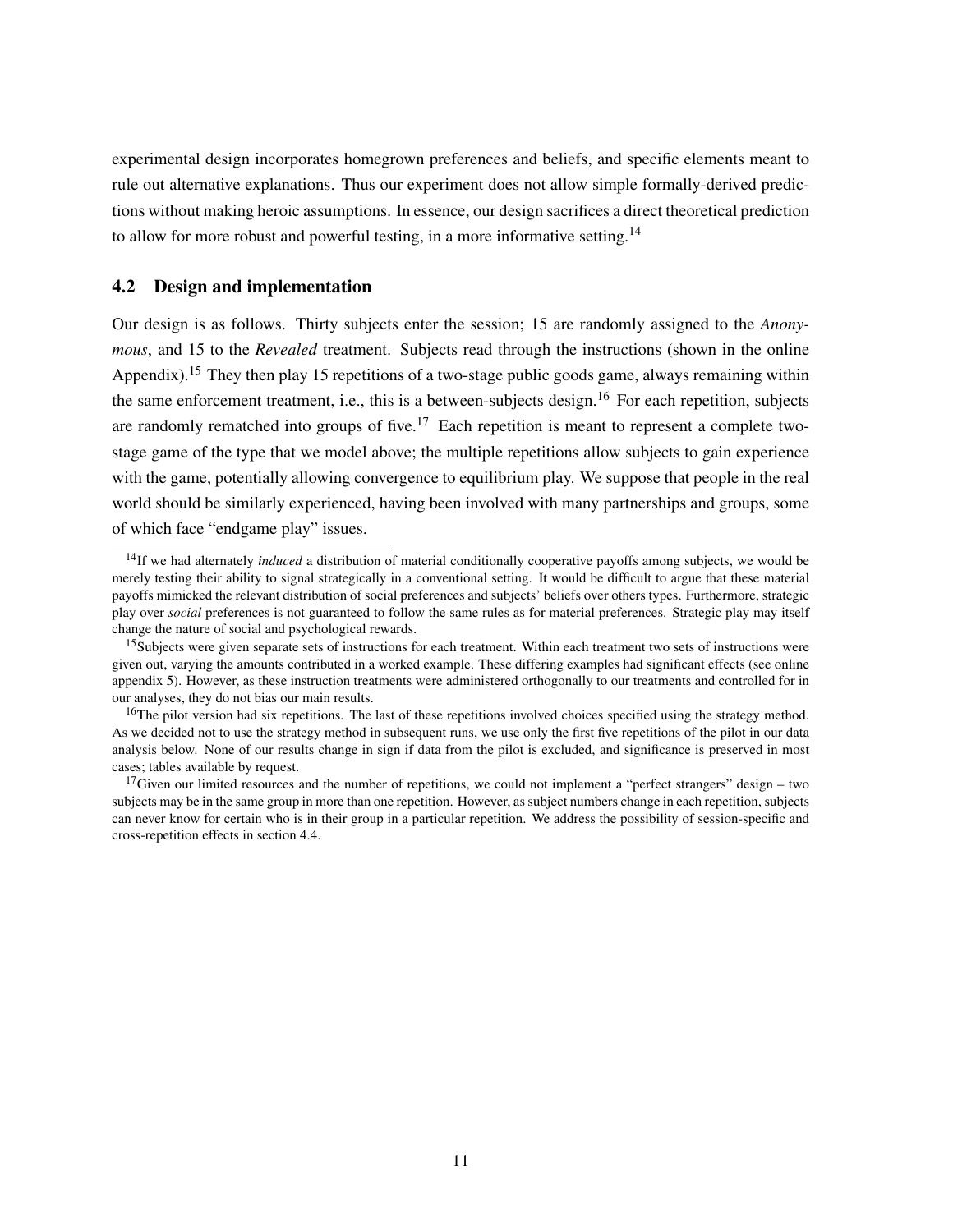

Figure 1: Experimental design

A repetition, depicted in Figure 1, consists of two linear VCMs. Players in each group are randomly numbered from 1 to 5; a player's number will vary from repetition to repetition. In the first game, players 1-3 (the "leaders")<sup>18</sup> play a smaller-stakes VCM game among themselves: each leader donates between 0 and 4 ECU's, and the total is multiplied by 1.5 and shared equally among the leaders. All players observe the leaders' contributions. Players 4-5 (the "followers") each vote either to exclude a specific leader – identified by player number – from the second stage, or to exclude no one. One of the followers' exclusion decisions is randomly selected and is implemented.

The distinction between leaders and followers is not part of our theory: it was implemented so as to prevent direct reciprocity motives from affecting either the decision to exclude or the secondstage contributions (of followers). This modification preserves the intuition behind our theory, as the followers will have similar incentives as leaders to use exclusion to screen out self-interested types.

The only difference between treatments is as follows. In the Revealed treatment, followers observe

<sup>&</sup>lt;sup>18</sup>The terms "leader" and "follower" were not used in the experiment itself. In even repetitions, players 1-2 were selected for each group, from a pool made up of the previous repetition's players 4-5; players 3-5 were selected for each group from the remaining players. This ensured a reasonable balance of leader/follower roles across subjects.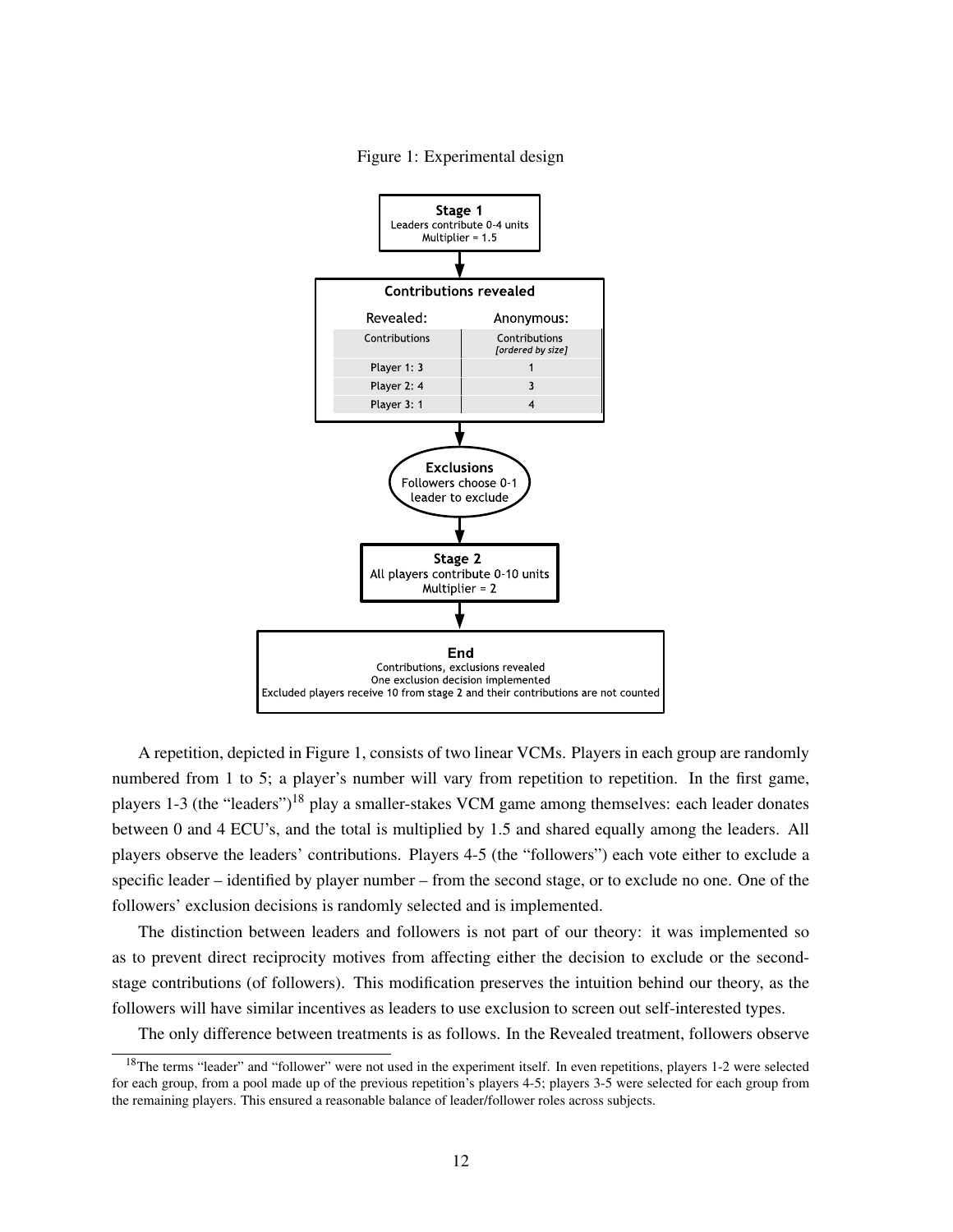the amount each leader contributed along with her player number, and can exclude on this basis. In the Anonymous treatment, leader contributions are not linked to player numbers, and hence followers cannot target specific leaders for exclusion; i.e., the choice is essentially whether or not to exclude a randomly chosen leader.

In the second stage, all players play another, larger VCM game: each player donates between 0 and 10 ECU's and the total donated by non-excluded players is multiplied by 2 and shared among all non-excluded players. Excluded players make a contribution decision but this is ignored in calculating payoffs; instead excluded players simply receive their second-stage endowment of 10 ECU's. This implies that, with standard preferences, being excluded is never strictly preferable, and if others contribute a positive amount in stage 2, being excluded is always strictly worse, since one can always contribute nothing in the second stage and profit at least 10 ECU's. Empirically, over 88% of non-excluded players earned more than 10 ECU's in the second stage.

Finally, all players learn choices, profits, and exclusion decisions. Announcing exclusion decisions only at the *end* of a repetition allows us an additional data point per round, and ensures that secondround contribution decisions are made in a relatively homogeneous environment, as subjects can not yet be certain whether an exclusion has been made. Announcing the decisions earlier would have allowed us to control for subjects' expectations about exclusion, but might have led to extraneous effects such as resentment at another's exclusion or non-exclusion.

The exclusion decision may be based on both material and psychological motives. Because the public good is divided amongst the included players, voting for exclusion will be in a player's material self-interest under certain beliefs. Specifically, a follower will increase her expected income by voting to exclude a leader whenever she expects that leader to contribute less than  $\frac{3}{4}$  of the average contribution of the other group members. In the Anonymous treatment, while exclusion of a random *player* could not affect expected payoffs, the followers are randomly choosing one *leader* to exclude, and first stage behavior may indicate that the expected contribution of a *leader* is significantly lower than the average.

Previous experiments have found that a greater marginal per capita return (MPCR) tends to increase contributions, as does a larger group size, holding the MPCR constant (hence increasing total returns). However, if the total return rate is kept constant as group size increases, the effect of the decrease in the MPCR dominates, and contributions decline (Ledyard, 1993). It is impossible to keep both MPCR and total return rate the same when a player is excluded, hence we compromise between the two concerns. We set our total return rates (of 1.5 and 2 in stage 1 and 2 respectively) to have the same MPCR for the first and second stage in the presence of exclusion  $(\frac{1.5}{3} = \frac{2}{4} = 0.5)$ . If there is no exclusion the MPCR is slightly lower in stage 2 ( $\frac{2}{5}$  = 0.4). This difference is unlikely to drive our results. Firstly, the difference is small (0.4 versus 0.5), and subjects do not know whether an exclusion will take place when they are making their decision, so that the *expected* difference in MPCR between treatments is even smaller. Second, an exclusion is slightly more likely in the *Revealed* case. If subjects are aware of this then the expected second stage MPCR is higher in the Revealed treatment, which would presumably lead to *greater* contributions in the Revealed treatment – the opposite of what we find.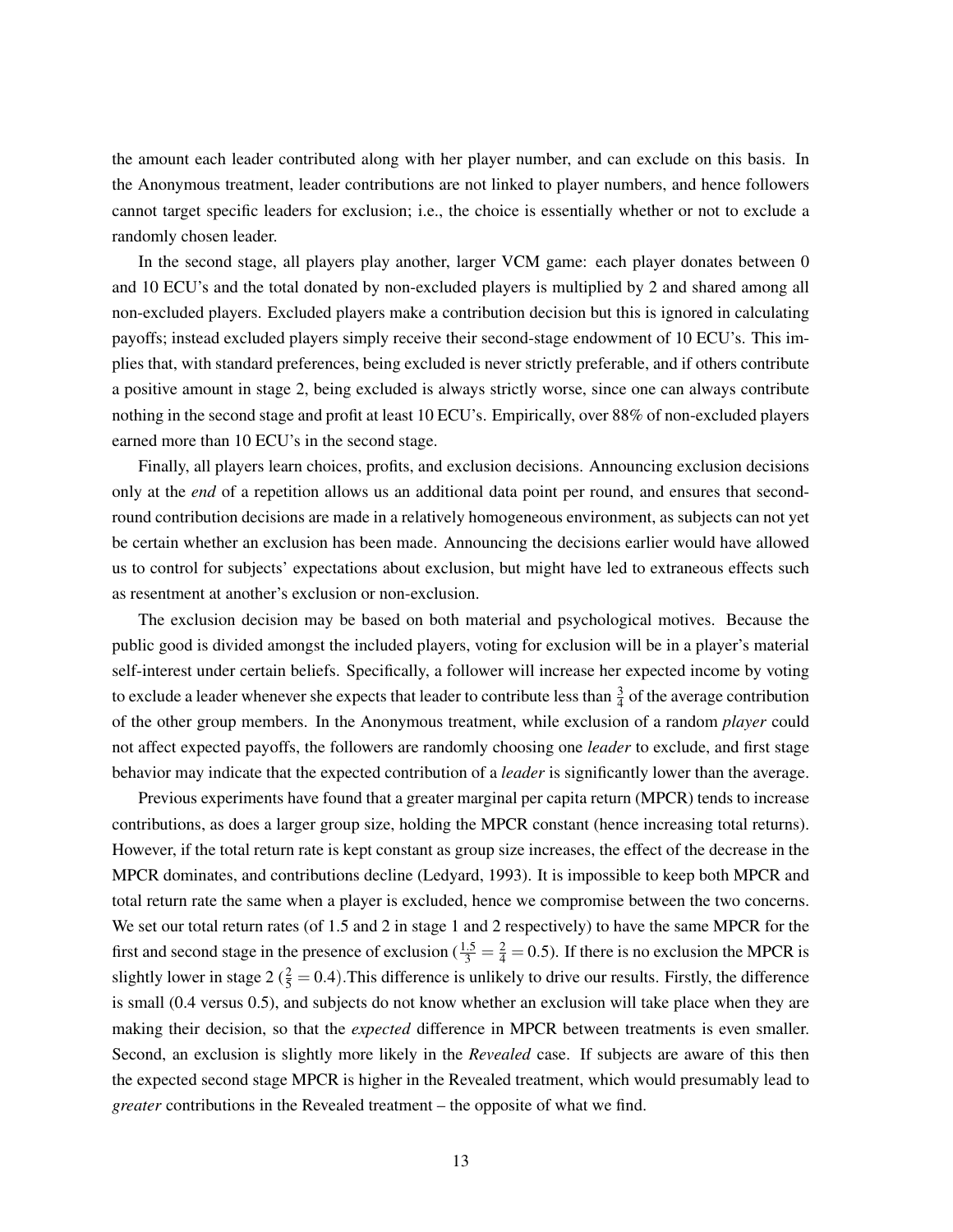In repetitions 3, 7, 11, and 15 (and in repetition 5 of the pilot session) after the first stage, we elicited guesses about all other players' second stage contributions. Guesses are incentivized using a quadratic scoring rule. Where the guess is about a leader player, it may take into account the amount that this leader contributed in the first stage (in the Anonymous treatment, we elicited predictions for e.g., "the player who contributed 2 in the first stage"). We elicited guesses in only four repetitions so that we could control for any effect of the elicitation on second stage behavior (cf. Gächter and Renner, 2010). The effects of the "guessing stage" variable were small and insignificant (results available on request). At the end of the game, participants received their payoffs from two randomly chosen repetitions, one for each stage, and one participant was paid for one randomly chosen guess.<sup>19</sup> Screen shots of key stages are shown in the online appendix (programmed using ZTree, created by Urs Fischbacher, 2007).

We ran four sessions with fifteen repetitions and one shorter pilot session with five repetitions, on a total of 150 experienced subjects from the standard pool at the University of Jena, including 91 females and 59 males; most subjects were students, from a wide variety of disciplines. Demographics are shown in Table 10 in the appendix. The experiment lasted approximately one hour. Subjects were paid a showup fee of 2.50 Euros in addition to the profits mentioned below. Payments were made privately at the end of the experiment.

## 4.3 Summary statistics and overview

#### **Overview**

Summary statistics are shown in Table 1. For both treatments, stage 1 contributions were within the range typically found in prior work (Ledyard, 1993). Exclusion was common in both treatments, but subjects in the Revealed treatment were significantly more likely to vote to exclude someone (Fisher's exact test: p=0.006). The final column shows the number of votes to exclude a particular leader; across treatments, a leader's overall exclusion probability was roughly 15%. In the Anonymous treatment, since the selection of whom to exclude is effectively random, we replace the actual number of votes against a player with one third of the total votes (0, 1, or 2) to exclude *any* player for the relevant repetition and group. This substitution, used in all tables below, reduces random noise, but our results are not sensitive to it.

<sup>19</sup>Subjects' earnings are depicted algebraically in the online appendix.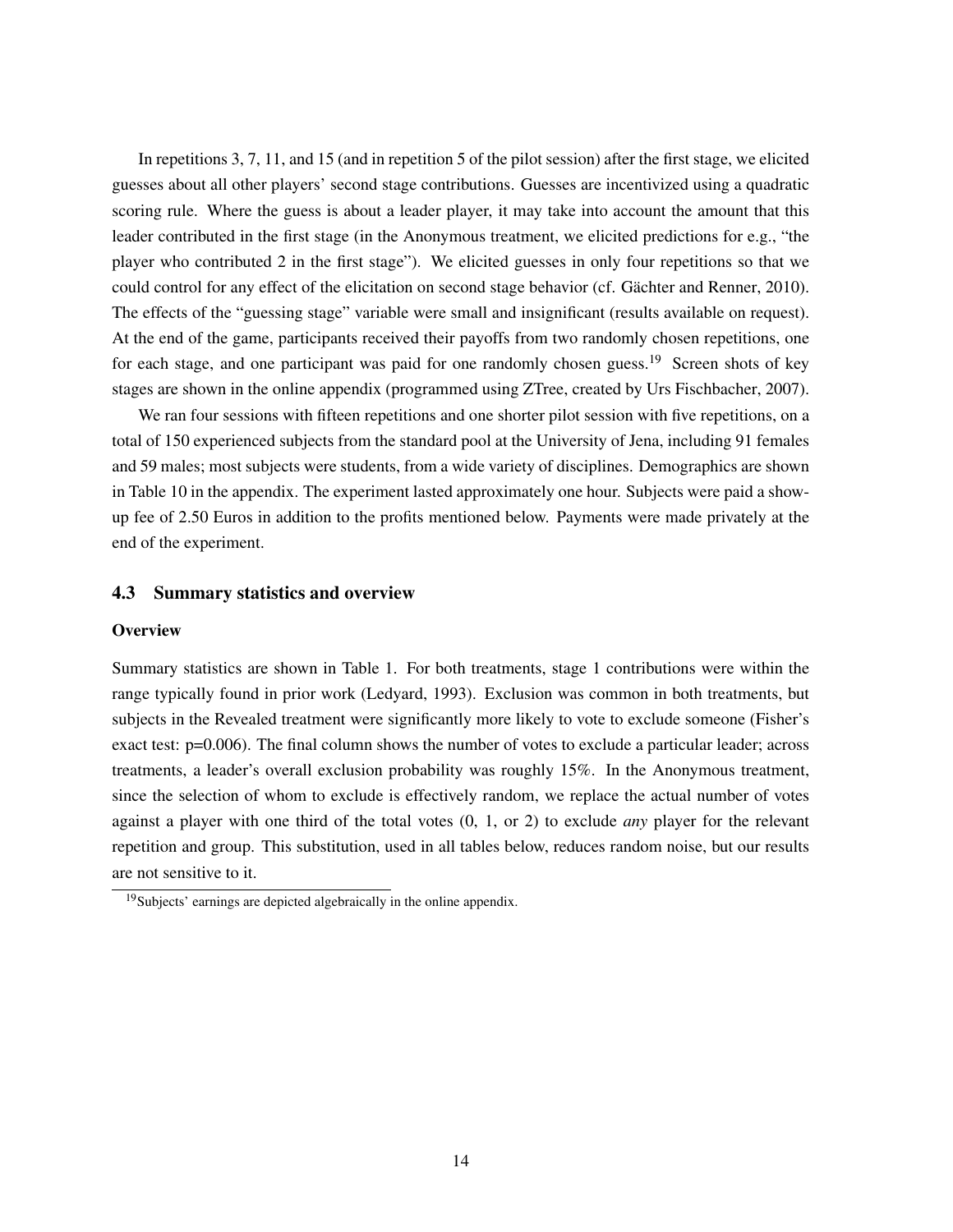|                  | St. 1 Contr. $[1]$ | St. 2 Contr.   | Voted to exclude <sup>[2]</sup> | Mean guess $[3]$ | Votes to exclude $(sim.)^{[1],[4]}$ |
|------------------|--------------------|----------------|---------------------------------|------------------|-------------------------------------|
| <b>Anonymous</b> |                    |                |                                 |                  |                                     |
| Mean             | 2.14               | 4.34           | .377                            | 4.32             | .251                                |
| Std. Dev.        | 1.21               | 3.24           | .485                            | 2.37             | .222                                |
| Median           | 2                  | 5              | $\overline{0}$                  | 5                | .333                                |
| Obs.             | 585                | 975            | 390                             | 270              | 585                                 |
| <b>Revealed</b>  |                    |                |                                 |                  |                                     |
| Mean             | 2.42               | 2.89           | .495                            | 3.46             | .330                                |
| Std. Dev.        | 1.02               | 2.7            | .501                            | 2.32             | .610                                |
| Median           | 2                  | $\overline{2}$ | $\theta$                        | 3.5              | $\theta$                            |
| Obs.             | 585                | 975            | 390                             | 270              | 585                                 |
| <b>Overall</b>   |                    |                |                                 |                  |                                     |
| Mean             | 2.28               | 3.61           | .436                            | 3.89             | .291                                |
| Std. Dev.        | 1.13               | 3.07           | .496                            | 2.38             | .46                                 |
| Median           | $\mathfrak{D}$     | 3              | $\theta$                        | 4                | $\Omega$                            |
| Obs.             | 1170               | 1950           | 780                             | 540              | 1170                                |

### Table 1: Summary statistics

Abbreviations: St. = Stage, Contr.=Contribution

[1] For leader subjects only.

[2] For follower subjects only.

[3] Mean prediction for leaders' stage 2 contribution (in stages where predictions were made).

[4] Votes against leader subject. Conditional expectation simulated for anonymous case; see text below.

## 4.4 Hypotheses

We derive a series of empirical hypotheses from our model and from previous experimental evidence.<sup>20</sup>

Hypothesis 1. *(a) The higher are stage 1 contributions, the less subjects will exclude. (b) Lowering one's contribution will increase the risk of being excluded more in the Revealed than in the Anonymous treatment.*

*Justification*: All other subjects benefit from excluding a subject who donates less than average.<sup>21</sup> If the stage 1 contributions are informative of stage 2 choices, the (expected) material incentive to exclude a subject will decrease in that subject's stage 1 contribution. <sup>22</sup>

Part (b) stems from the simple fact that under anonymity a leader cannot be targeted based on her contribution. Her decision therefore only affects the overall probability of an exclusion. If there is an

 $^{20}$ As noted in section 4.1, as we rely on homegrown preferences and beliefs, we expect a range of subject types; thus these hypotheses are not all derived *directly* from our model, but by analogy.

<sup>&</sup>lt;sup>21</sup>Note that we allow that there may be *some* exclusion in the Anonymous treatment. Thus first-stage play may reveal that the leaders' average type is worse than the population average (prior belief), implying that randomly excluding a leader could be expected to increase the share of good types included in the second stage.

 $^{22}$ The same effect would be caused by a fairness or a justice motive, as subjects would prefer to punish subjects who were previously uncooperative, or who they expect will be uncooperative. However, we can rule a *direct* reciprocity motive, as we can isolate the exclusion decisions of followers, who were not included in stage 1.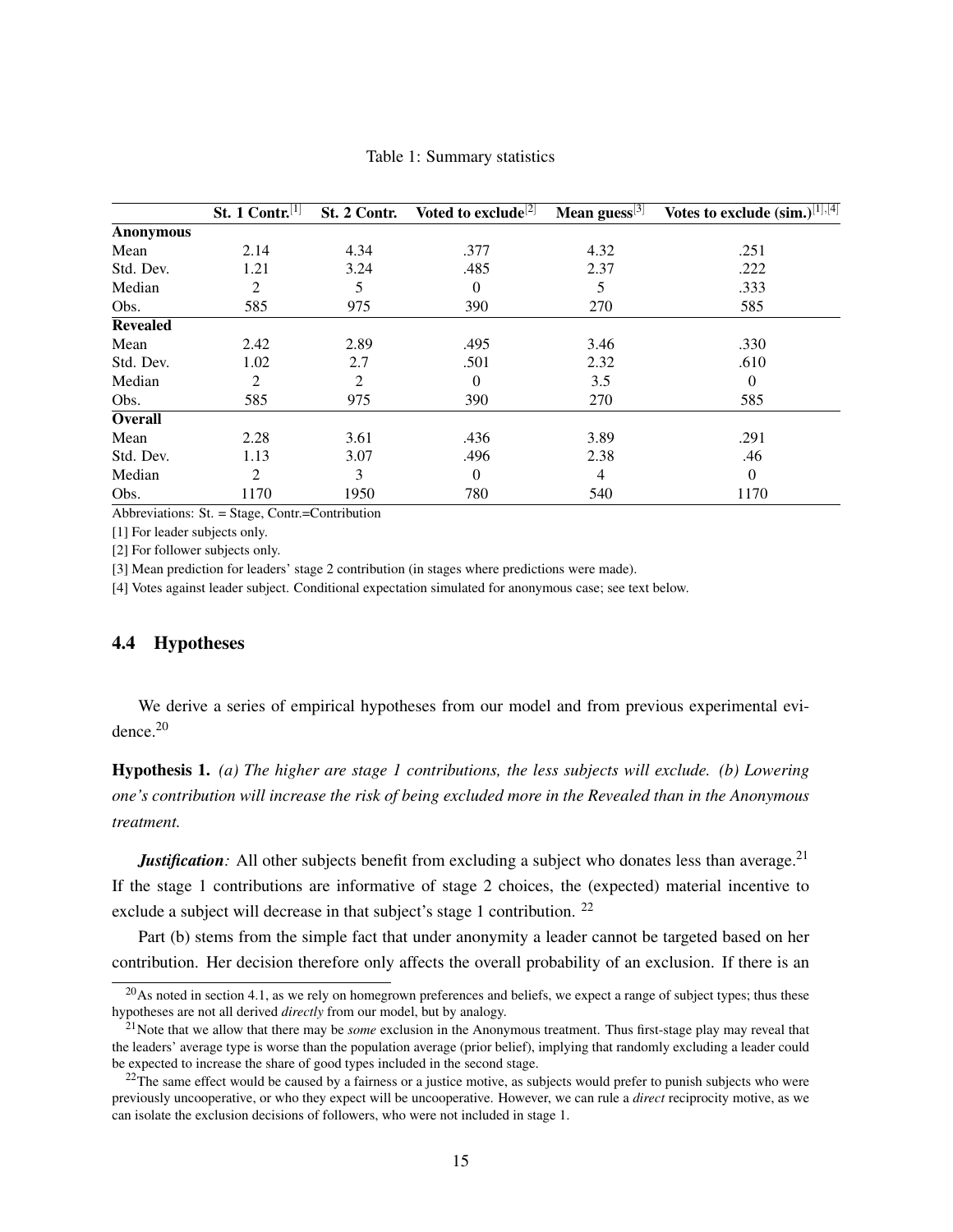exclusion, she will only be "hit" with 1/3 probability.

Hypothesis 2. *Given the sizes of each round, the first stage is not large enough to substantially separate types when contributions are revealed; it will separate types to a greater extent when contributions are anonymous. Thus,*

*(a) the correlation between an individual's stage 1 and stage 2 contributions will be non-negative and greater in the Anonymous treatment than in the Revealed treatment,*

*(b) subjects' expectations of stage 2 contributions will respond more to stage 1 contributions in the Anonymous treatment than in the Revealed treatment, and*

*(c) subjects' predictions of leaders' stage 2 contributions will be more informative (i.e., explain a greater share of the variation in actual stage 2 contributions) in the Anonymous treatment than in the Revealed treatment.*

*Justification*: As Proposition 2 suggests, separating behavior is more likely when stage 1 is anonymous. With less than complete pooling in the Anonymous case, the stage 1 contribution will be informative about stage 2 contribution. There will be more in the Revealed treatment as a subject's contribution has a greater impact on her risk of being excluded (see Hypothesis 1). Part (b) will result if subjects anticipate Hypothesis 1, and their expectations reflect this. For part (c), as explained above, stage 1 contributions are likely to have more information content (about true preferences and thus likely stage 2 behavior) in the Anonymous case then in the Revealed case, and subjects will realize this.

Hypothesis 3. *(a) Subjects' stage 2 contributions will increase with their expectations of others' stage 2 contributions. (b) Under anonymity, subjects' stage 2 contributions will increase in others' stage 1 contributions.*

*Justification*: Part (a) reflects conditionally cooperative preferences. Part (b) incorporates hypothesis 2 – that there will be some separation in the Anonymous case – and thus behavior in both stage 1 and stage 2 will reflect a subject's social preferences and beliefs.

Hypothesis 4. *The extra information in the Anonymous treatment will result in higher stage 2 contributions on average.*

*Justification*: Since VCM experiments have consistently found that contributions decline over repetitions,<sup>23</sup> we suspect that the equilibrium without a credible institution to signal the presence of conditional cooperators will have low cooperation levels. This, we suspect that the ability to credibly signal this, in the Anonymous treatment, will increase stage 2 contributions relative to the less credible Revealed stage 1 contributions. However, this is our most speculative hypothesis, as our model predicts that "information helps" only under specific conditions.

 $^{23}$ In explaining this pattern, Ostrom (2000) argues that conditional cooperators (good types) begin optimistic, and some selfish types strategically pool with them (as in Kreps et al., 2001). (As Holt and Laury (2008) note, the former group must "systematically overestimate" their prevalence). As the end of the game approaches and free riding occurs, the good types become disappointed, reducing their contributions and discouraging other good types from contributing. "Without ... institutional mechanisms to stop the downward cascade, eventually only the most determined conditional cooperators continue to make positive contributions in the final rounds." We see our anonymous first stage as one such mechanism.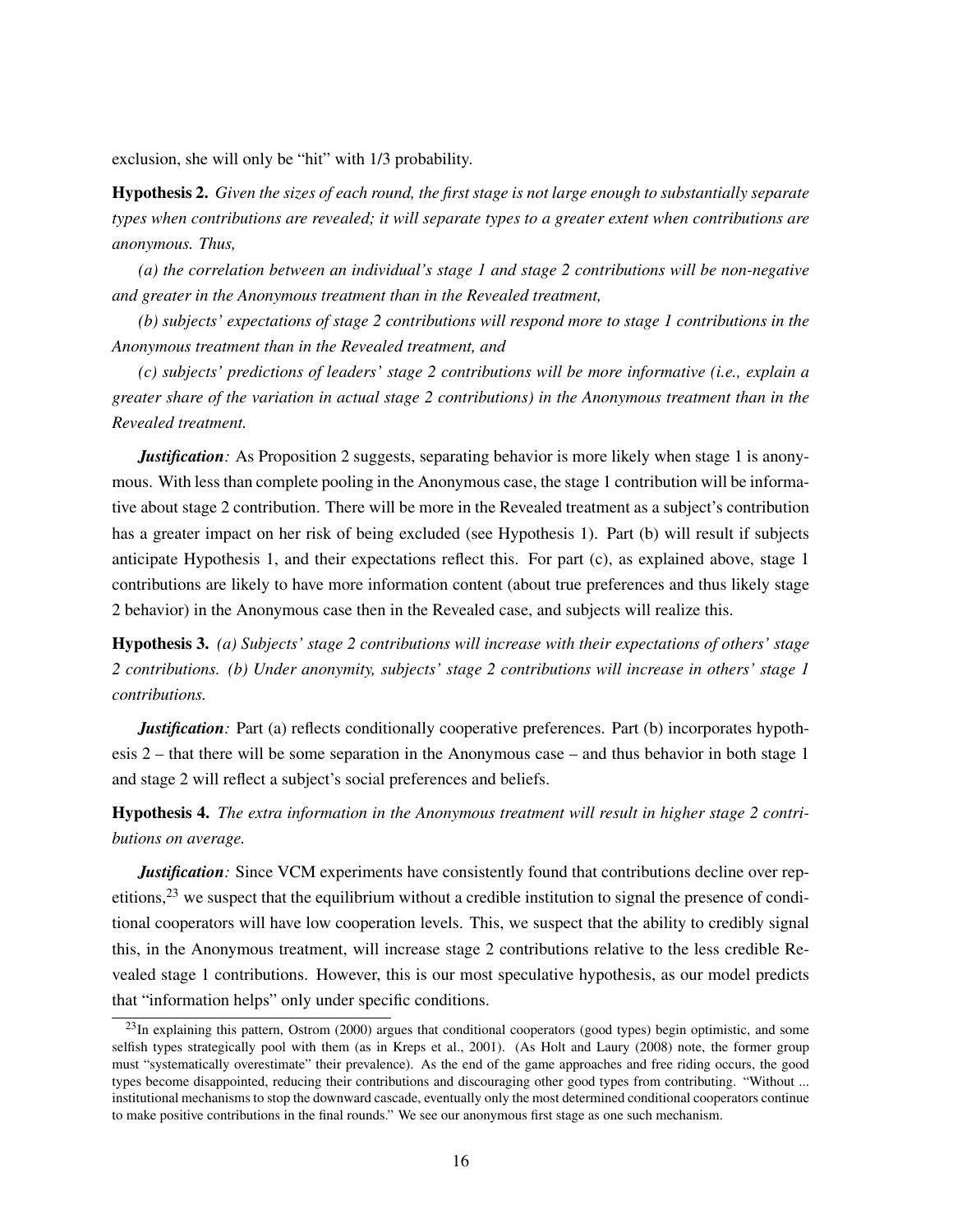## 4.5 Results

We test the above hypotheses on our experimental data. Result numbers correspond to hypothesis numbers. For subject-level results we examine individual behavior in a linear regression framework.<sup>24</sup> While observations at the treatment/session level are strictly independent, they do not fully exploit the information in the data. As in all experiments with imperfect stranger matching, the per-subject observations are not completely independent, and play may be affected by experience in earlier repetitions. To address this, we estimate robust standard errors, clustered at either the subject or the treatment/session level as appropriate. Where relevant we also control for subjects' experience in previous repetitions, or include session, treatment, or a subject-fixed effects.

Result 1. *Higher stage 1 contributions by a subject reduce the probability of the subject's exclusion in both treatments, but this effect is stronger in the Revealed treatment.*

 $24$ Earlier drafts used a Poisson exponential regression; we present the simpler specification here for greater transparency and comparability and more straightforward testing of interaction terms. We focus on our "key results" for a further set of robustness checks, available by request, namely: Table 3, column 2, Table 4, column 2, Table 6, columns 2, 3, and 5, and Table 9, column 1. These results are also preserved in sign under several alternate specifications (available by request), including Poisson, Tobit, and negative binomial (only Tobit is checked for the IV regression, and it is not used for the regression with fixed effects). For Table 4 column 2 and for Table 7 column 3, the results discussed are no longer significant in some specifications. Otherwise, significance is preserved at at least  $p<0.10$  in all cases, both for raw coefficients and when we estimate marginal effects over all values of the independent variables. Details and regression tables are available by request.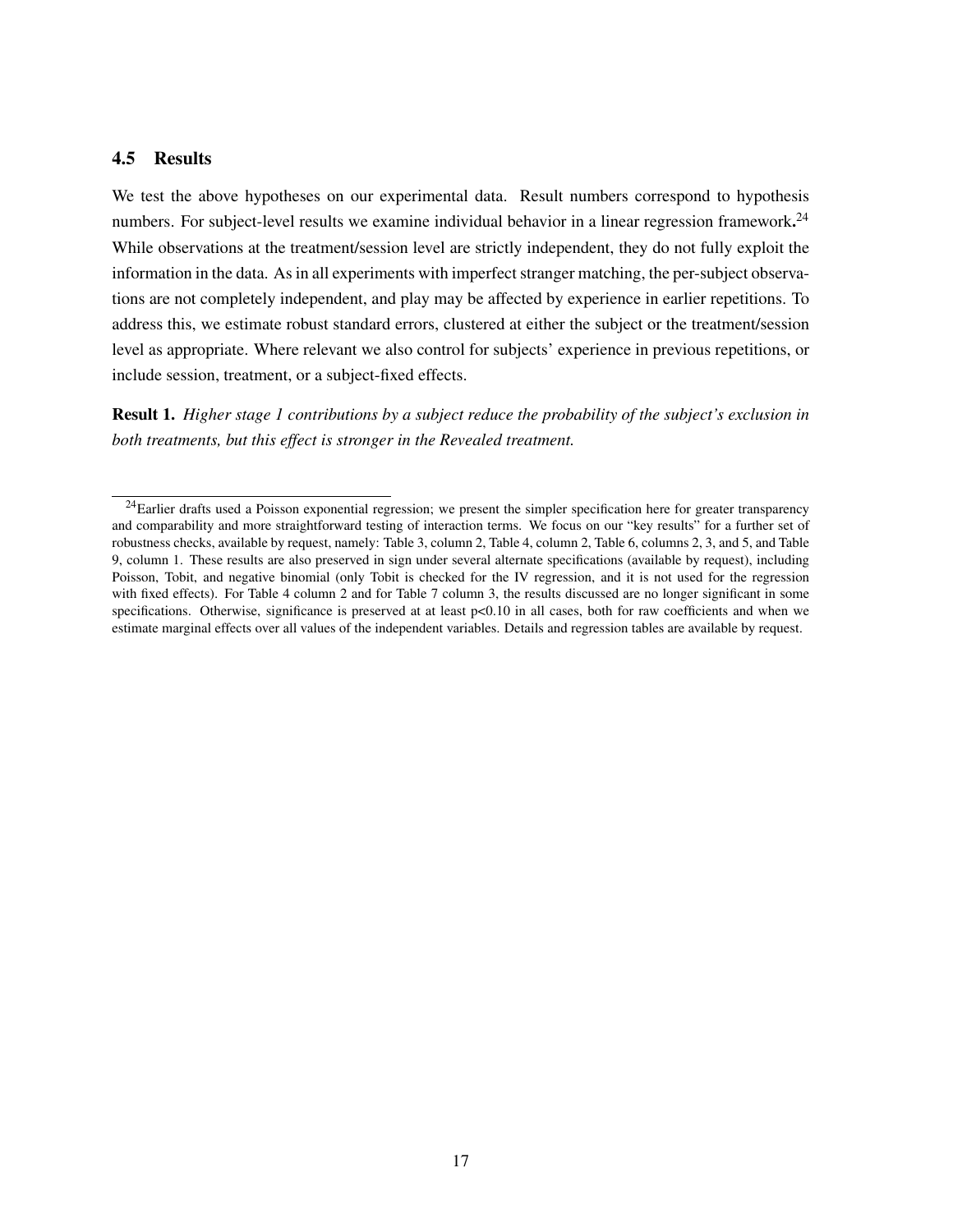|                                       | Dependent variable = Number of votes to exclude subject (in single repetition).[1] |                  |                 |  |  |  |  |  |
|---------------------------------------|------------------------------------------------------------------------------------|------------------|-----------------|--|--|--|--|--|
|                                       | (1)                                                                                | (2)              | (3)             |  |  |  |  |  |
|                                       | All Repetitions                                                                    | Repetitions 8-15 | All Repetitions |  |  |  |  |  |
| Stage 1 Contribution                  | $-0.033*$                                                                          | $-0.045*$        |                 |  |  |  |  |  |
|                                       | (0.010)                                                                            | (0.014)          |                 |  |  |  |  |  |
| Revealed $\times$ Contibution         | $-0.34**$                                                                          | $-0.35**$        |                 |  |  |  |  |  |
|                                       | (0.024)                                                                            | (0.034)          |                 |  |  |  |  |  |
| Repetition                            | 0.0038                                                                             | $-0.00072$       | $0.0072+$       |  |  |  |  |  |
|                                       | (0.0033)                                                                           | (0.0064)         | (0.0033)        |  |  |  |  |  |
| Revealed $\times$ Repetition          | $-0.0036$                                                                          | 0.014            | $-0.0039$       |  |  |  |  |  |
|                                       | (0.0038)                                                                           | (0.014)          | (0.0056)        |  |  |  |  |  |
| Contributed 1 ecu                     |                                                                                    |                  | 0.093           |  |  |  |  |  |
|                                       |                                                                                    |                  | (0.11)          |  |  |  |  |  |
| Revealed $\times$ Contributed 1 ecu   |                                                                                    |                  | $-0.61**$       |  |  |  |  |  |
|                                       |                                                                                    |                  | (0.16)          |  |  |  |  |  |
| Contributed 2 ecu's                   |                                                                                    |                  | 0.084           |  |  |  |  |  |
|                                       |                                                                                    |                  | (0.10)          |  |  |  |  |  |
| Revealed $\times$ Contributed 2 ecu's |                                                                                    |                  | $-1.29**$       |  |  |  |  |  |
|                                       |                                                                                    |                  | (0.15)          |  |  |  |  |  |
| Contributed 3 ecu's                   |                                                                                    |                  | 0.041           |  |  |  |  |  |
|                                       |                                                                                    |                  | (0.11)          |  |  |  |  |  |
| Revealed $\times$ Contributed 3 ecu's |                                                                                    |                  | $-1.51**$       |  |  |  |  |  |
|                                       |                                                                                    |                  | (0.16)          |  |  |  |  |  |
| Contributed 4 ecu's                   |                                                                                    |                  | 0.039           |  |  |  |  |  |
|                                       |                                                                                    |                  | (0.10)          |  |  |  |  |  |
| Revealed $\times$ Contributed 4 ecu's |                                                                                    |                  | $-1.60**$       |  |  |  |  |  |
|                                       |                                                                                    |                  | (0.16)          |  |  |  |  |  |
| <b>Session/Treatment Dummies</b>      | Yes                                                                                | Yes              | Yes             |  |  |  |  |  |
| <b>Revealed Dummies</b>               | $1.2**$                                                                            | $0.9**$          | $1.5***$        |  |  |  |  |  |
| Observations                          | 1170                                                                               | 576              | 1170            |  |  |  |  |  |

Table 2: Linear regressions: exclusion votes against a subject

[1] Conditional expectation simulated for anonymous case; see top of section 4.3. Robust (clustered by session/treatment) standard errors in parentheses.

'Revealed Dummies.' gives average of intercepts for revealed session-treatments

 $+$  p<0.10, \* p<0.05, \*\* p<0.01

Table 2 demonstrates that the probability a leader was excluded varied inversely with her stage 1 contribution and this effect was much stronger in the Revealed treatment. <sup>25</sup> The effect appears to be nonlinear and present both the intensive and extensive margins. Overall in the Revealed treatment, given stage 1 contributions of 0,1,2,3, and 4, the probabilities of exclusion were  $72\%, 48\%, 13\%, 7\%$ , and 5% respectively.

Result 2. *(a) A leader's stage 1 contribution is a better predictor of her stage 2 contribution in the Anonymous treatment then in the Revealed treatment.*

<sup>&</sup>lt;sup>25</sup>We cluster errors at the session-treatment level; as a subject can not be identified by other subjects by her behavior in earlier repetitions, there should be no subject-specific error term here.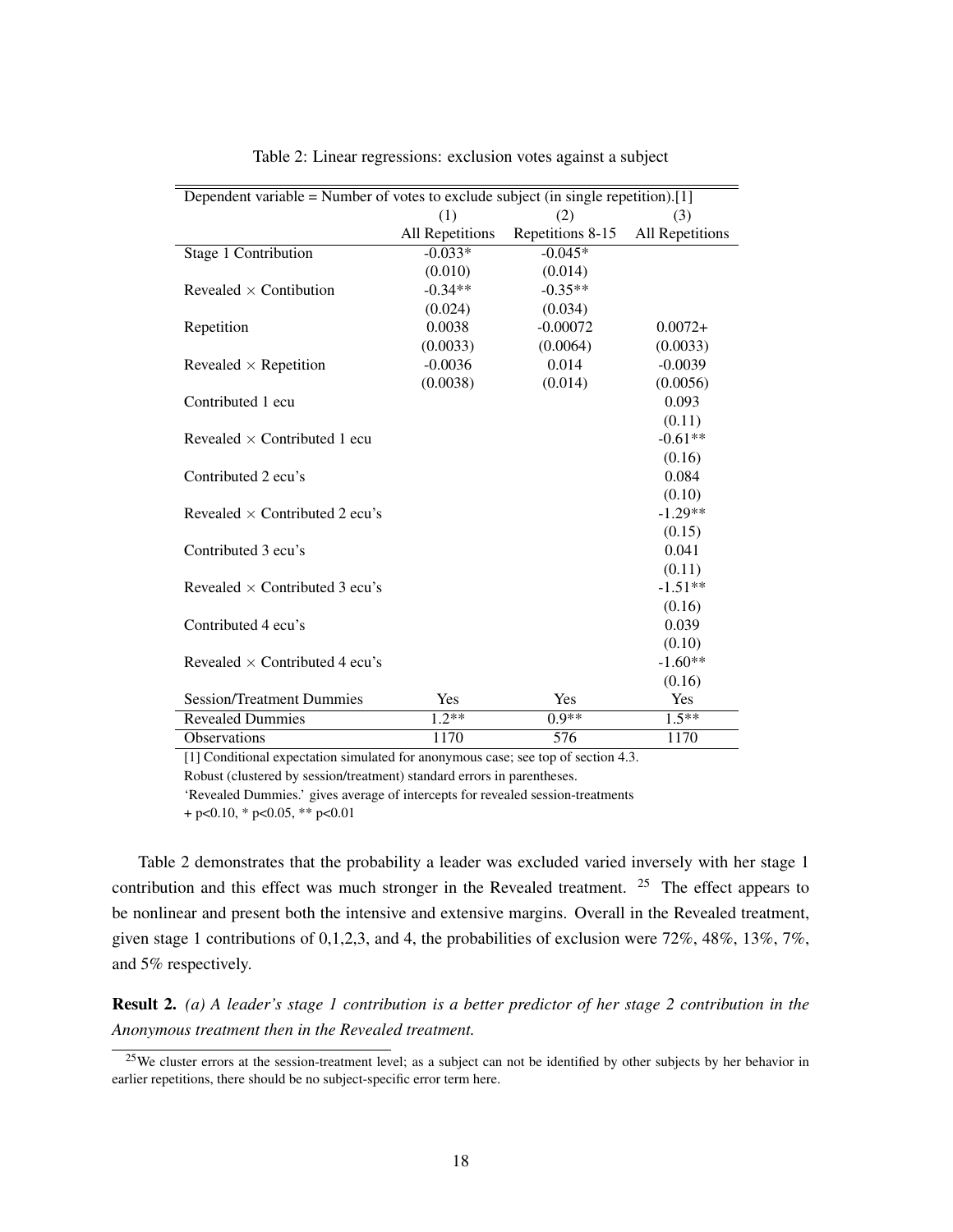

Figure 2: Leader's mean stage 2 contribution by her stage 1 contribution.

Note: the bars show bootstrapped 95% confidence intervals for the conditional mean.

Figure 2 shows a leader's mean stage 2 contribution by her stage 1 contribution for each treatment. We present these both overall and for later repetitions, presumably after some strategic learning. Both graphs show a positive correlation between giving in the stages, which appears much stronger in the Anonymous treatment. Next we decompose the variance into its explained and unexplained components, reporting marginal and total sums of squares.<sup>26</sup>

<sup>&</sup>lt;sup>26</sup>Interpreting the ANOVA in a regression framework, the marginal sum of squares can be interpreted as "the reduction in R-sq if you removed that variable only." These add up to the total sum of squares (TSS) only if the variables are exactly orthogonal. Regression analysis of stage 2 contributions obviously yielded comparable results, available by request.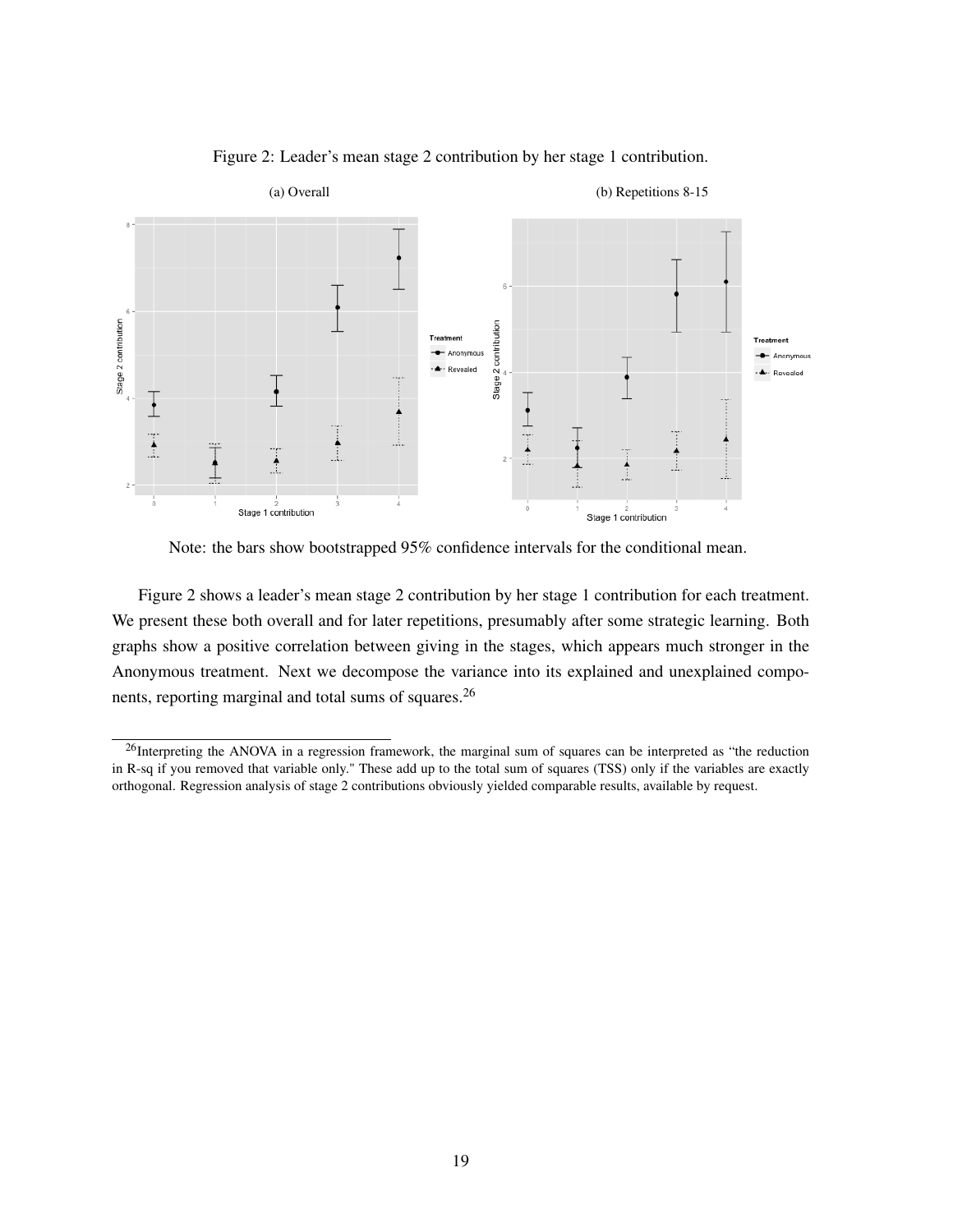| Partial (marginal) sums of squares: |                   |          |                            |                   |        |        |                        |                       |
|-------------------------------------|-------------------|----------|----------------------------|-------------------|--------|--------|------------------------|-----------------------|
|                                     | $\left( 1\right)$ | (2)      | (3)                        | $\left( 4\right)$ | (5)    | (6)    | (7)                    | (8)                   |
|                                     | Anon.             | Revealed | Anon. later <sup>[1]</sup> | Rvld. $later[1]$  | Anon.  | Rvld.  | Anon, not $\min^{[2]}$ | Rvld, not $min^{[2]}$ |
| 1 ecu Contr.                        | 14                | 14       | $35**$                     | 7                 | 16     | $21*$  | $254**$                | $7.4**$               |
| 2 ecu Contr.                        | $211**$           | 20       | 199**                      | 9.1               | $37+$  | $24*$  | 558**                  | 126**                 |
| 3 ecu Contr.                        | $605**$           | $42+$    | 428**                      | $15+$             | $36*$  | $28*$  | $131*$                 | 41                    |
| 4 ecu Contr.                        | 1008**            | 88*      | 497**                      | $19+$             | $75**$ | 44**   | ٠                      | $\cdot$               |
| Subj. effects                       |                   |          |                            |                   | 2038** | 1560** |                        |                       |
| Model DF                            | 4                 | 4        | 4                          | 4                 | 78     | 78     | 66                     | 3                     |
| <b>Observations</b>                 | 585               | 585      | 288                        | 288               | 585    | 585    | 263                    | 247                   |
| Model SS                            | 1937              | 133      | 849                        | 27                | 3975   | 1694   | 1743                   | 132                   |
| <b>Total SS</b>                     | 6172              | 3997     | 2846                       | 1519              | 6172   | 3997   | 2911                   | 2268                  |
| R-sq.                               | .31               | .033     | .3                         | .018              | .64    | .42    | .6                     | .058                  |

Table 3: Analysis of variance of stage 2 contributions by stage 1 contributions

Abbreviations: Anon. = Anonymous, Rvld= Revealed, Contr.=Contribution, St.=Stage, Subj.=Subject

[1] 'Later' refers to repetitions 8-15.

[2] 'Not min' removes subjects who contributed the lowest amount in that first stage.

+ p<0.10, \* p<0.05, \*\* p<0.01; tests from analogous regressions clustered on id

A subjects' first stage contribution explains much of the variance in her stage 2 contribution in the Anonymous treatment, while in the Revealed treatment it explains very little. It is not just the *presence* of an anonymous stage 1 contribution that matters, but also its magnitude; a 1 ECU contribution explains little, while larger contributions matter a great deal.

Almost all the explanatory power of first stage contribution is via individual heterogeneity. In columns 5 and 6, after conditioning on subject-specific effects, first stage contribution explains little of the remaining variation for either treatment. That is, first stage contributions "explain" second stage contributions in the Anonymous treatment because they are reliable signals of the individual leaders' types. As *subjects* cannot observe the identity or type of the leaders in their group, this signal is important for them.

An alternative explanation is that subjects who contributed the lowest amount in stage 1 might expect to be excluded, and thus might not take their stage 2 choice as seriously. The final two columns of Table 3 remove the leaders who contributed least in a repetition. Even with these removals, which are approximately balanced across treatments, stage 1 contribution still has more explanatory power in the Anonymous treatment than in the Revealed treatment.

Result 2. (b) and (c) *Others' predictions about a subject's stage 2 contributions are positively correlated to that subject's stage 1 contributions. This effect is stronger in the Anonymous treatment than in the Revealed treatment, and these predictions are more accurate.*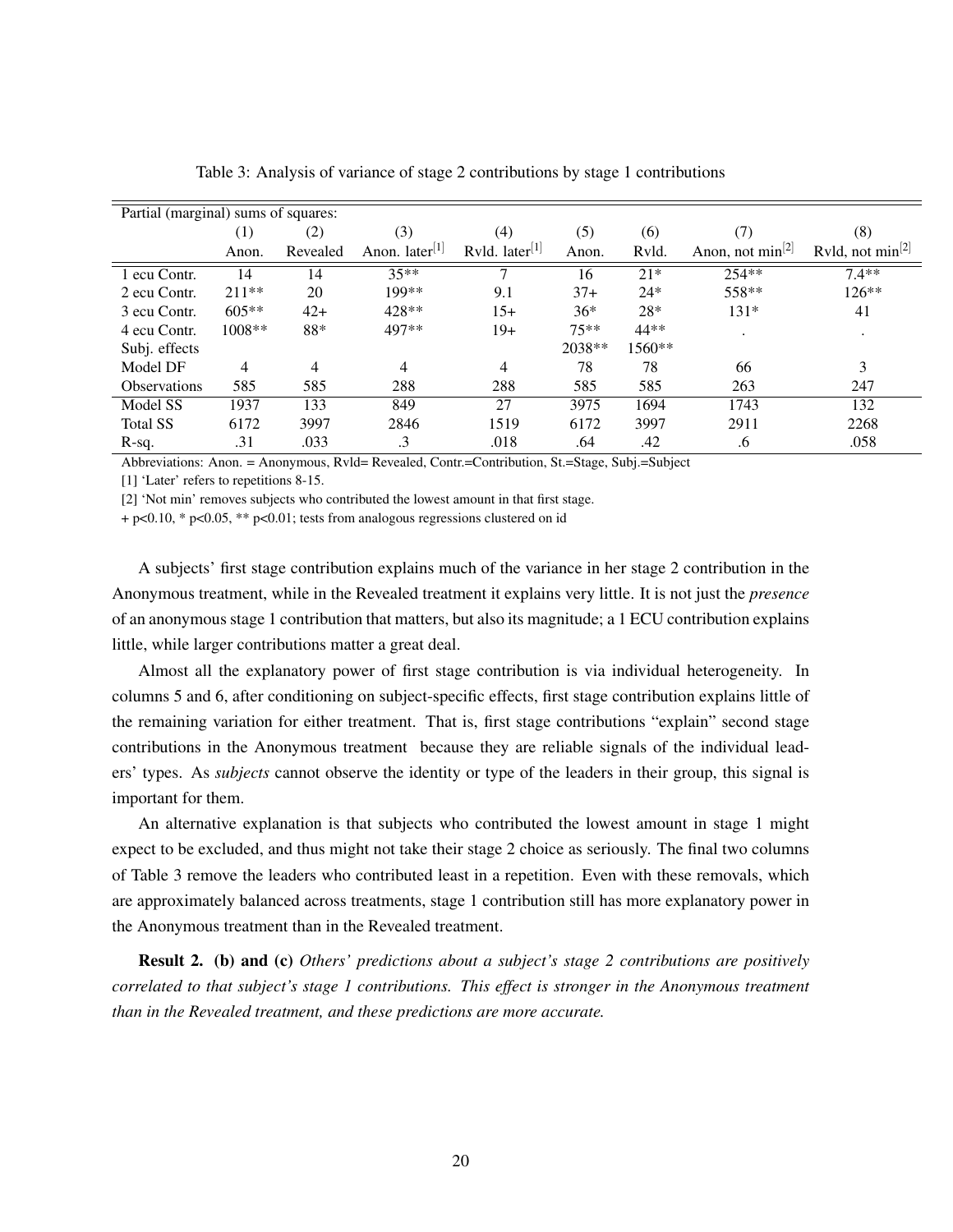

Figure 3: Leaders' mean predicted stage 2 contributions by their actual stage 1 contributions

Note: the bars show bootstrapped 95% confidence intervals for the mean. "Guess" is mean prediction for leader's stage 2 contribution.

Figure 3 shows subjects' mean predictions of leaders' stage two contributions, plotted against the leaders' actual *first* stage contributions. subjects in the Revealed treatment become more skeptical in later stages, and predicted contributions become much lower for high stage 1 contributors. Table 4 formalizes this, regressing subjects' predictions about leaders' stage 2 contributions on the leaders' actual stage 1 contributions.<sup>27</sup> The coefficient of first-stage contribution is significantly lower in the Revealed case, although the summed coefficient remains significant.

 $^{27}$ In the Anonymous treatment predictions were for (e.g.) "the subject who contributed 4 ECU's."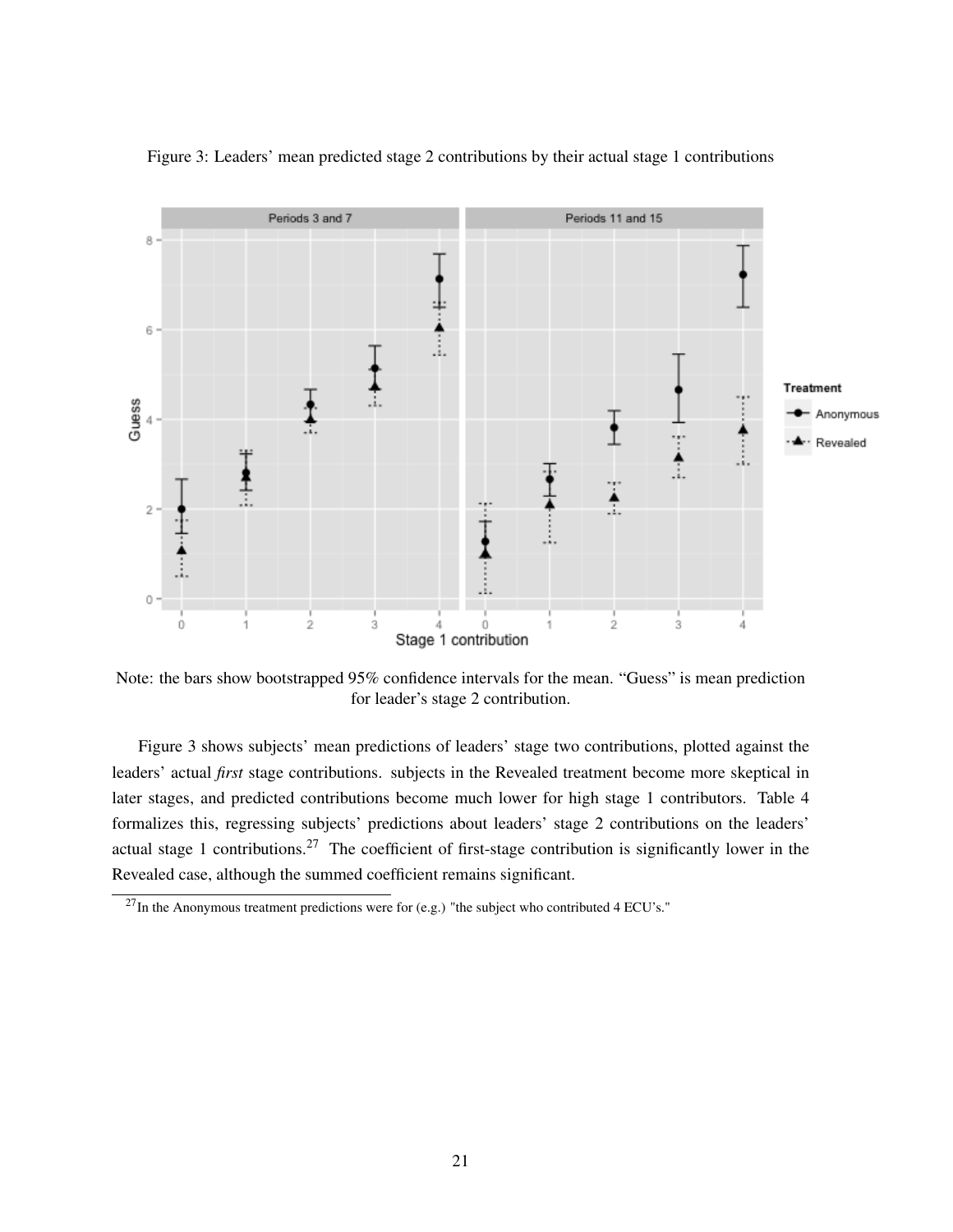| Dependent variable = Subject's prediction of target's stage 2 contribution |                 |           |                   |            |  |  |
|----------------------------------------------------------------------------|-----------------|-----------|-------------------|------------|--|--|
|                                                                            | (1)             | (2)       | (3)               | (4)        |  |  |
|                                                                            | All repetitions |           | Repetitions 11,15 |            |  |  |
| Target Stage 1 Contribution.                                               | $1.39**$        | $1.08**$  | $1.40**$          | $1.03**$   |  |  |
|                                                                            | (13.16)         | (9.49)    | (9.93)            | (6.34)     |  |  |
| Target Stage 1 Contribution $\times$ Revealed                              | $-0.44**$       | $-0.30+$  | $-0.69**$         | $-0.44+$   |  |  |
|                                                                            | $(-2.81)$       | $(-1.96)$ | $(-2.99)$         | $(-1.84)$  |  |  |
| Repetition                                                                 | $-0.029$        | 0.022     |                   |            |  |  |
|                                                                            | $(-1.12)$       | (0.83)    |                   |            |  |  |
| Revealed $\times$ Repetition                                               | $-0.18**$       | $-0.15**$ |                   |            |  |  |
|                                                                            | $(-4.74)$       | $(-4.14)$ |                   |            |  |  |
| Revealed Treatment                                                         | $1.53**$        | $1.59**$  | $-0.20$           | 0.60       |  |  |
|                                                                            | (3.22)          | (3.28)    | $(-0.39)$         | (0.99)     |  |  |
| Constant                                                                   | $1.50**$        | $-0.78+$  | $1.14**$          | $-0.83*$   |  |  |
|                                                                            | (4.68)          | $(-1.74)$ | (4.49)            | $(-2.05)$  |  |  |
| History & Lag 1 Variables                                                  | N <sub>0</sub>  | Yes.      | N <sub>0</sub>    | <b>Yes</b> |  |  |
| <b>Observations</b>                                                        | 1152            | 1152      | 576               | 576        |  |  |
| Sum coefficient: Contribution & Revealed                                   | $0.95**$        | $0.78**$  | $.71**$           | $.59**$    |  |  |

Table 4: Subjects' predictions for leaders

(Pilot) Session 1 excluded because of fewer prediction rounds.

Robust standard error (clustered by subject) in parentheses.

In anonymous treatments predictions were for  $(e.g.,)$  <the person who contributed 4 ecus>.

 $+$  p<0.10, \* p<0.05, \*\* p<0.01

As anticipated, subjects' predictions for others' contributions were more accurate in the Anonymous than in the Revealed treatment, and this difference was significant for predictions made in the later repetitions, as shown in Table 5.<sup>28</sup>

| Treatment                | Anon.           | Revealed    | Difference <sup>(B)</sup> | Anon     | Revealed | $D\!f\!c.}^{(B)}$ |
|--------------------------|-----------------|-------------|---------------------------|----------|----------|-------------------|
| <i>Repetitions</i>       | 3, 5, 7, 11, 15 | 3,5,7,11,15 | 3, 5, 7, 11, 15           | 11,15    | 11,15    | 11,15             |
| Mean Absolute $error(A)$ | $2.43**$        | $2.43**$    | 0.00                      | $2.08**$ | $2.44**$ | $-0.36$ *.*       |
| (stat. error)            | .08)            | .08)        | (12)                      | .12)     | (.13)    | (.17              |
| Corr(predicted, actual)  | $0.39**$        | $0.26**$    | .19 $[0, 19]$             | $0.52**$ | 0.10     | $[.00**]^{(C)}$   |

Table 5: Subjects' prediction accuracy and bias

+ p<0.10, \* p<0.05, \*\* p<0.01, 2-tailed significance tests (t-tests, robust to allow unpaired data to have unequal variance).

Marks after comma: Significance in 2-tailed rank-sum tests.

(A) "Error" is subject's prediction for another subject less that subject's actual contribution. Results for mean square errors (by request) are similar.

(B) "Difference" is for previous two columns, i.e., value for anonymous minus value for Revealed treatment.

(C) Brackets: P-value for difference in correlations (significance from corresponding linear regression, robust standard errors clustered by id).

<sup>&</sup>lt;sup>28</sup>Because of this poor predictability, in the Revealed treatment, the "number of votes to exclude a subject" was a poor predictor of this subject's stage 2 contribution choice. As a result, these targeted exclusions did not directly increase stage 2 payoffs for the remaining subjects. These results are given in the Online Appendix.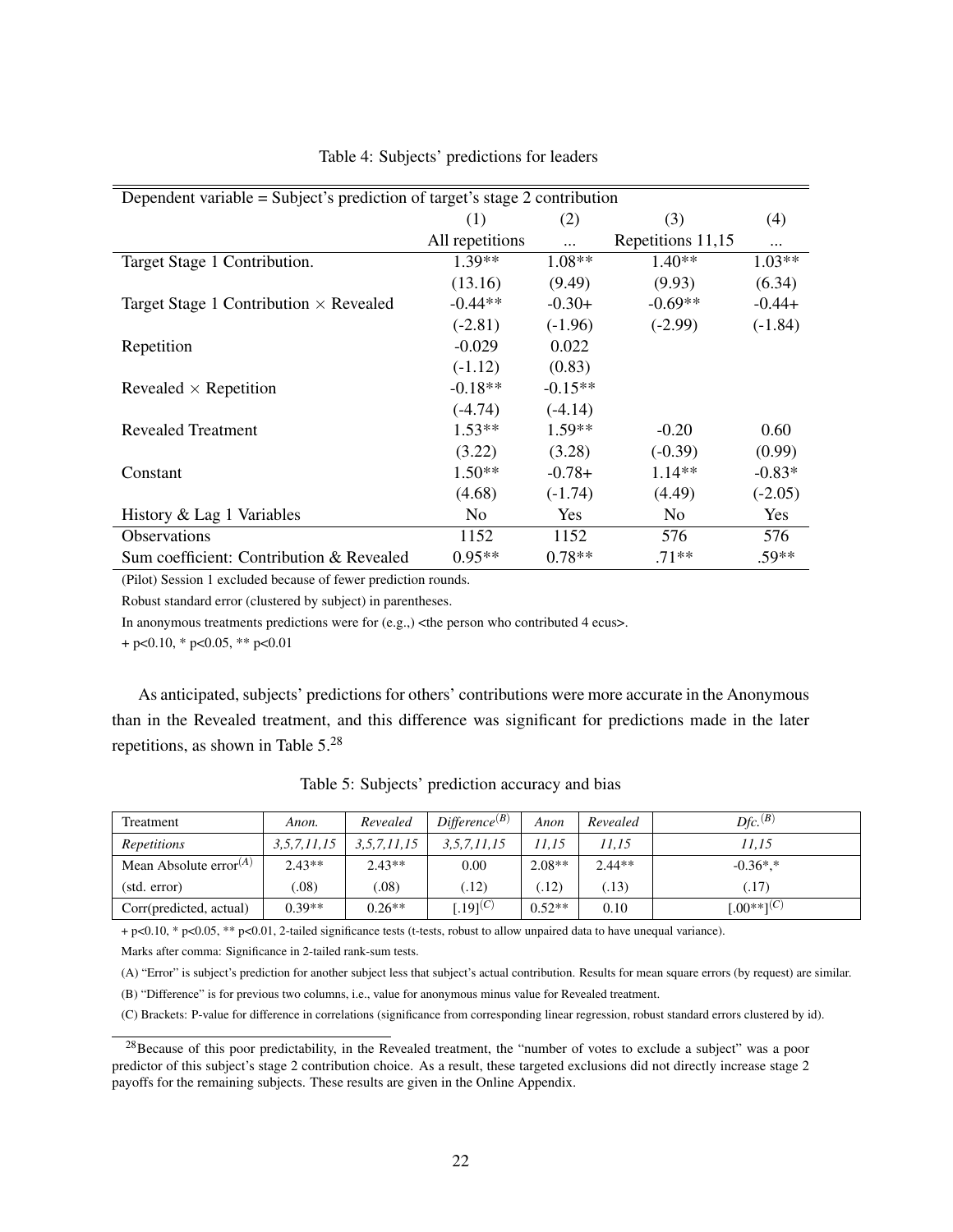Result 3. *(a) A follower's stage 2 contribution increases in her expectation of others' stage 2 contribution. (b) In the Anonymous treatment there is a significant positive relationship between a follower subjects' stage 2 contribution and the average stage 1 contribution she observed in that repetition. This holds in both earlier and later repetitions.*

We investigate this in Table 6. In each of these regressions, we only include followers to rule out motives such as direct reciprocity for stage 1 or bitterness from the perceived probability of being excluded.<sup>29</sup>

|                                                          | (1)             | (2)              | (3)                 |
|----------------------------------------------------------|-----------------|------------------|---------------------|
|                                                          | All Repetitions | Repetitions 8-15 | FE: All Repetitions |
| Average (others') Stage 1 Contribution                   | $0.83**$        | $0.83*$          | $-0.65$             |
|                                                          | (0.30)          | (0.40)           | (0.80)              |
| Revealed $\times$ Average (others') Stage 1 Contribution | 0.030           | $-0.587$         | 0.365               |
|                                                          | (0.426)         | (0.535)          | (0.914)             |
| Dummy: Revealed Treatment                                | $-0.194$        | 2.829            |                     |
|                                                          | (1.070)         | (1.963)          |                     |
| Repetition                                               | $-0.158**$      | $-0.138$         | $-0.001$            |
|                                                          | (0.040)         | (0.099)          | (0.145)             |
| Revealed $\times$ Repetition                             | $-0.074$        | $-0.206$         | 0.147               |
|                                                          | (0.052)         | (0.126)          | (0.166)             |
| Average prediction for leaders                           |                 |                  | $0.784+$            |
|                                                          |                 |                  | (0.426)             |
| Revealed $\times$ Average prediction                     |                 |                  | 0.626               |
|                                                          |                 |                  | (0.491)             |
| Constant                                                 | $2.951**$       | $2.946+$         | $-0.257$            |
|                                                          | (0.781)         | (1.575)          | (1.731)             |
| <b>Additional controls</b>                               | Yes             | <b>Yes</b>       | N <sub>0</sub>      |
| Observations                                             | 780             | 384              | 192                 |
| Sum coefficient: Stage 1 Contribution, Revealed          | $0.856**$       | 0.245            | $-0.287$            |

Table 6: Determinants of followers' stage 2 contribution

Robust (clustered by subject) standard errors in parentheses.

Additional controls: High example dummy, high example-revealed interaction, last repetition, revealed  $\times$  last repetition. In anonymous treatments predictions were for  $(e.g.,)$  <the person who contributed 4 ecus>.

 $+$  p<0.10,  $*$  p<0.05,  $**$  p<0.01

The first two columns of Table 6 measure the relationship between a follower's second stage contribution and leaders' average first stage contributions, presumably arising through the conditional cooperation motive. Column 1 reveals a significant positive relationship between a follower subjects' stage 2 contribution and the average stage 1 contribution she observed in that repetition. This (result 3b) supports hypothesis 3b. While the positive relationship holds for both treatments, in column 2 we see that in later repetitions this effect is substantially smaller and insignificant in sum for the Revealed

<sup>&</sup>lt;sup>29</sup>Still, even if we include leaders, in columns 1 and 2 the coefficients on "average contribution" in the Anonymous treatment remains positive and significant, and the adjustment to this coefficient in the Revealed treatment becomes *more* negative and significant in column 2. In the remaining columns the coefficients on "average guess" remain positive and significant. Details are available by request.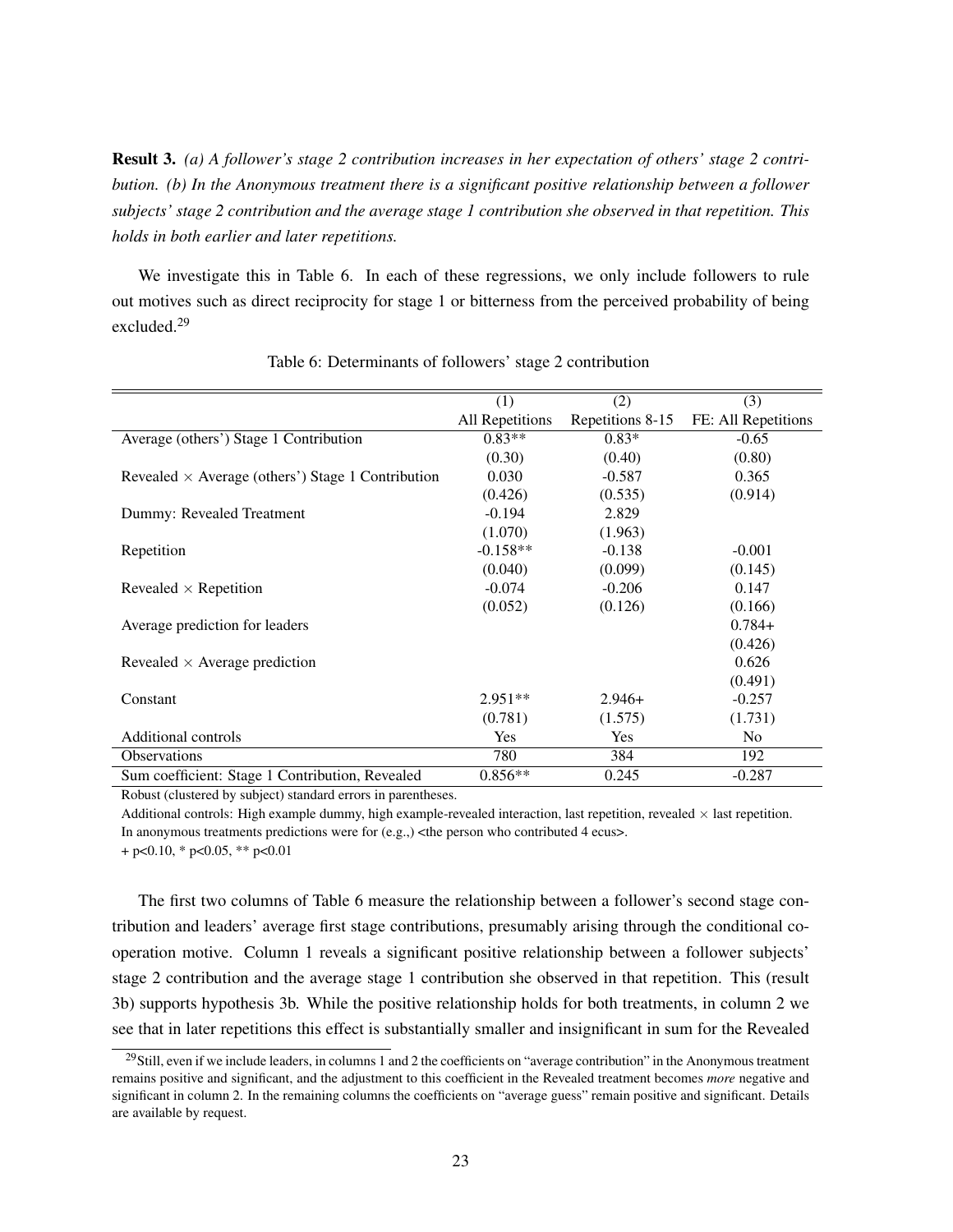treatment, presumably reflecting the lower informativeness.

This is demonstrated in the figures and tables below.

In column 3 we include the average of a subject's prediction for leaders' contributions (interacted with the treatment) as a regressor. Because this prediction may be correlated with subject-specific unobservables (e.g., more generous people may be more optimistic about others) we control for a subject-specific effect. After controlling for beliefs, others' first-stage contributions no longer have a positive significant effect. This suggests that the effect works through *inferences* about second-stage contributions (rather than as a *direct* response to the leaders' contributions). There is clear evidence of conditional cooperation: the coefficients on the average prediction are positive and significant.<sup>30</sup> This causal "conditional cooperation" interpretation might still be criticized, for example, because the subject may first choose how much to contribute and her prediction may be an ex-post rationalization of this choice (Fehr and Schmidt 2006). In response, we first note that our subjects' guesses are financially motivated. Secondly, papers such as Chaudhuri and Paichayontvijit (2011) and Smith (2012) support the "conditional cooperator" interpretation. Finally, as an additional test of this interpretation, we ran instrumental variables regressions (see table 8, presented and discussed in the Appendix "Robustness Checks") which strongly support this intepretation.

Result 4. *Stage 2 contributions, and overall earnings, are significantly higher in the Anonymous treatment.*



Figure 4: Mean contributions, net profits by repetition by treatment

Note: "Net Profits" excludes rewards from accurate predictions.

<sup>&</sup>lt;sup>30</sup>The coefficient is larger in the Revealed treatment; this does not contradict our hypothesis, which implied that the slope of *beliefs in stage 1 contributions* would be smaller, but did not refer to the slope of *stage 2 contributions in beliefs*. We do not include lagged controls for a subject's experience in previous repetitions here, as we expect the effect of these to be subsumed in the subjects' expectations; the results (by request) are not sensitive to this. For all columns, regressions including all four of a subject's predictions for other subjects yielded similar results (by request). "Endgame" effects were not significant, and mostly (insignificantly) more negative for the Revealed treatment.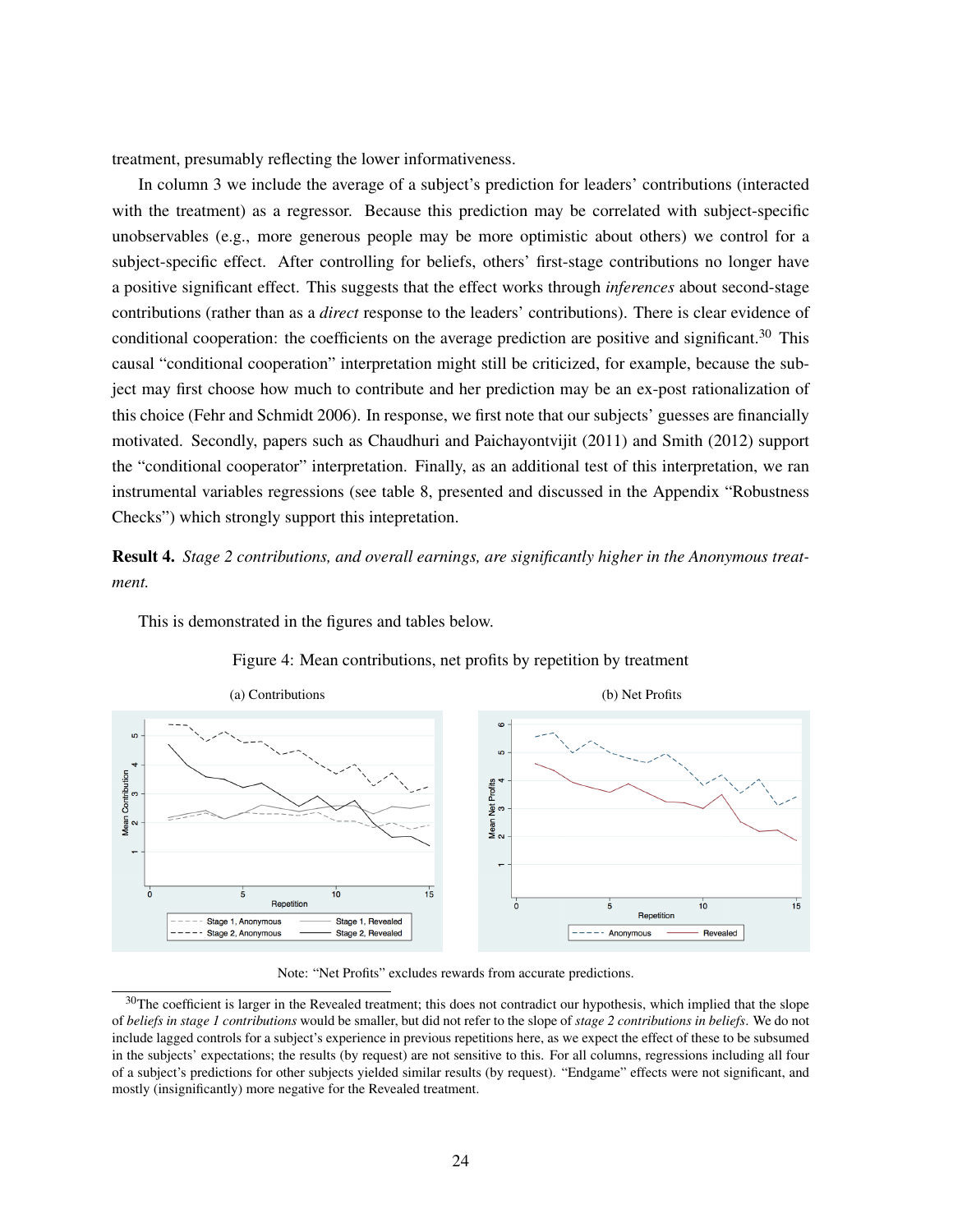As Figure 4 shows, average stage 1 contributions began very similar for each treatment, and remained fairly constant across repetitions, ending somewhat lower in the Anonymous treatment. In contrast, in the Anonymous treatment stage 2 average contributions began over 50% and remained above 30%, while in the Revealed treatment they began slightly below 50% and declined to less than 15%. Figure 5 shows that these patterns are fairly similar across sessions, although there was some variation.



Figure 5: Mean stage 2 contributions by session and treatment

Note: Only five comparable repetitions were run in the pilot session (session 1).

In Table 7 we see that the difference between treatments in average stage 2 contributions is statistically significant in rank sum tests at the treatment/session level. $31$ 

#### Additional result: *Stage 1 contributions are significantly higher in the Revealed treatment.*

Stage 1 contributions are higher in the Revealed treatment; significance tests are given in Table *7*; this difference is significant at the subject level only, and particularly in later repetitions. Our theory predicts that for an intermediate size first stage, bad types will pool with good types in stage 1 of the

 $31$ These results are approximately equivalent in t-tests, available by request. The effect is especially strong in later repetitions, where there has been the most learning, and in the final repetition, where there is no possibility of influencing potential future partners' play in random stranger matchings. The latter differences are significant in t-tests but not in all of the above rank-sum tests.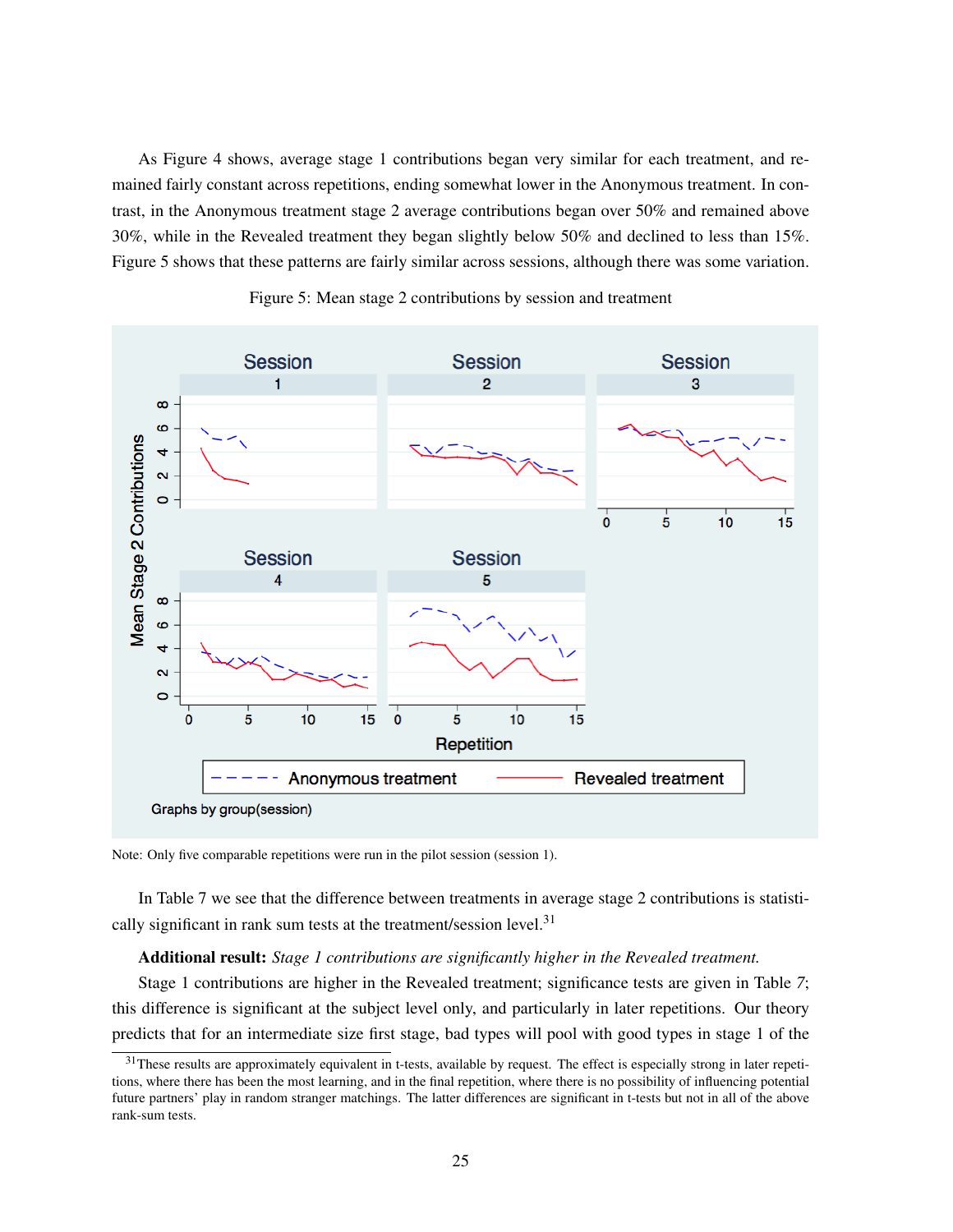Revealed treatment but they will separate in the Anonymous treatment. If selfish types learn to pool in the Revealed treatment, then first stage contributions will end up higher in that treatment; only pooling on "high" (rather than "low") contributions will survive the intuitive criterion.

In net, weak enforcement was materially beneficial to subjects: average net profits were 4.58 Euros in the Anonymous treatment and 3.35 Euros in the Revealed treatment; this difference is strongly significant at the subject level (see Table 7). These results show that, at least for one environment, anonymity and weak enforcement help to increase efficiency. The previously presented evidence is consistent with our model, suggesting that this was driven by conditional cooperation and more accurate signals of others' likely second-stage contributions.

| St. 2 mean contr., Prob(anon>revealed)          | Session-Treatment level | Subject level |
|-------------------------------------------------|-------------------------|---------------|
| Overall                                         | $0.840+$                | $0.697**$     |
|                                                 | (0.076)                 | (0.000)       |
| No pilot session                                | 0.750                   | $0.654**$     |
|                                                 | (0.248)                 | (0.004)       |
| Later repetitions $(>7)$                        | 0.812                   | $0.669**$     |
|                                                 | (0.149)                 | (0.001)       |
| Last repetition, no pilot session               | $1.000*$                | 0.430         |
|                                                 | (0.021)                 | (0.166)       |
| St. 1 mean contr., Prob(anon>revealed)          | Session-Treatment level | Subject level |
| Overall                                         | 0.380                   | $0.412+$      |
|                                                 | (0.530)                 | (0.062)       |
| No pilot session                                | 0.312                   | $0.375*$      |
|                                                 | (0.387)                 | (0.019)       |
| Later repetitions $(>7)$                        | 0.312                   | $0.358**$     |
|                                                 | (0.387)                 | (0.007)       |
| <b>Overall earnings, Prob(anon&gt;revealed)</b> | Session-Treatment level | Subject level |
| Overall                                         | 0.640                   | $0.533*$      |
|                                                 | (0.465)                 | (0.012)       |
| No pilot session                                | 0.563                   | 0.522         |
|                                                 | (0.773)                 | (0.107)       |
| Later repetitions $(>7)$                        | 0.563                   | 0.515         |
|                                                 | (0.773)                 | (0.416)       |

Table 7: Rank sum tests – effect of Anonymous treatment on contributions and earnings

Rank sum tests for average contribution by session/treatment (left side), and a subject's average contribution (right side).

Values: probability a randomly chosen Anonymous average contribution ranks above a randomly chosen Revealed average contribution. P values in parentheses.

+ *p* < 0.10 , \* *p* < 0.05 , \*\* *p* < 0.01

Abbreviations:  $St. = stage, contr = contribution, a non = anonymous$ 

While the evidence presented suggests that our theory explains the greater contributions in the Revealed treatment, it is also possible that in this treatment, excluded subjects became more resentful, and thus contributed less in later repetitions, sparking the rapid decline. In Appendix A.2 we test for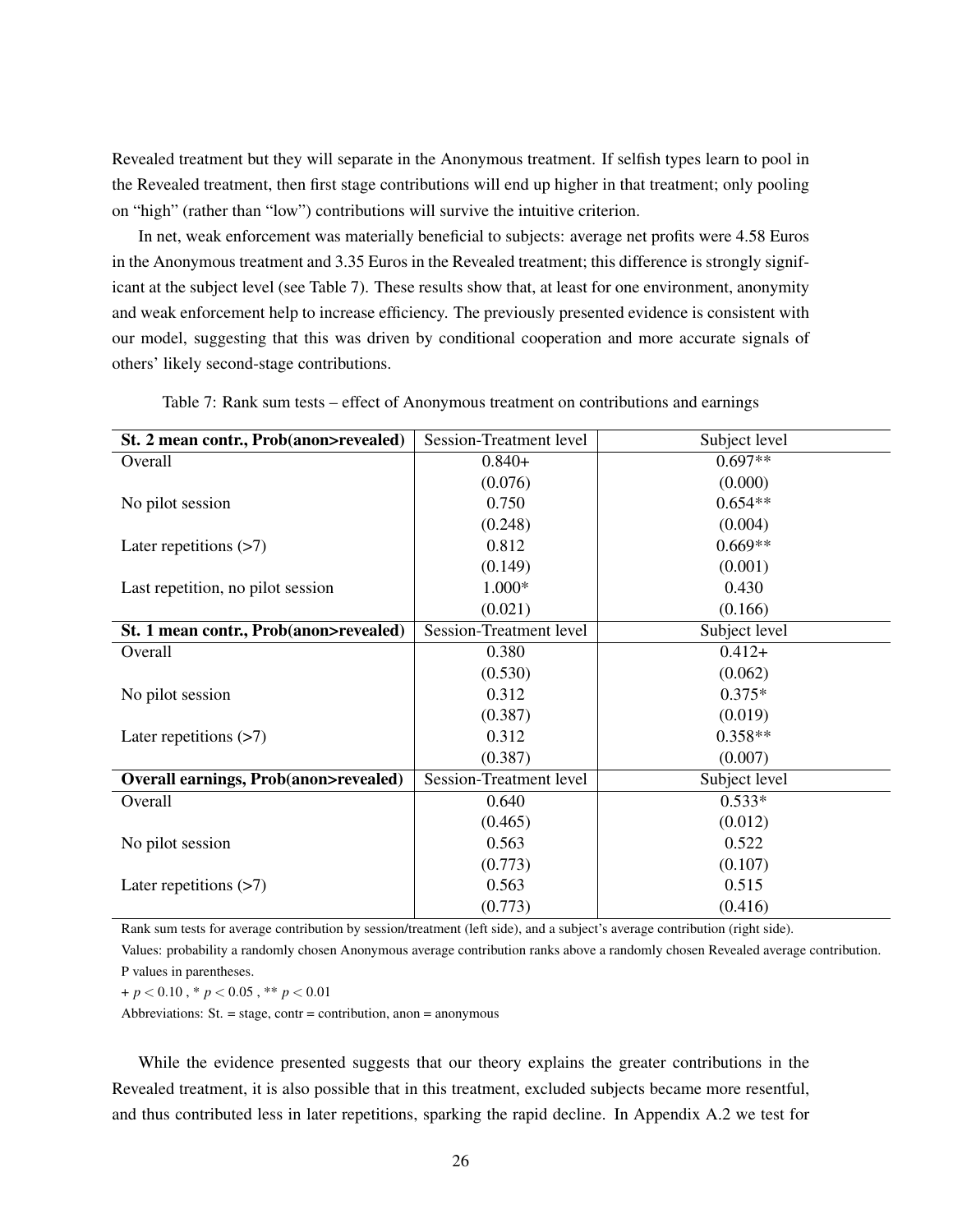this alternative in several ways, and find no evidence that greater embitterment in the Revealed case is driving our results.

## 5 Conclusion

The experimental results are consistent with our theory. The anonymous first round appears to have helped players learn about the preferences of their fellow group members. In the Anonymous treatment leaders contributed what they really wanted to contribute, while in the Revealed treatment they largely contributed to avoid exclusion. The lower uncertainty about types in the Anonymous treatment lead to greater efficiency: second stage contributions were (marginally) significantly and substantially higher, as were overall profits.<sup>32</sup> The robust positive relationship between subjects' contributions and their predictions of others' contributions supports our "conditional cooperation " explanation for this.

As our model shows, greater certainty need not lead to greater contributions, even where subjects are conditional cooperators. This will depend on whether the benefit when "good news" is revealed outweighs the cost when "bad news" is revealed. This appears to hold in our experiment. We suspect that many subjects are loath to contribute when they predict even a small chance that others do not. In our "low information" Revealed treatment, in the absence of credible signals, this small risk may be ever-present, and may be stifling contributions.<sup>33</sup>

Until now, punishment and exclusion have been seen as increasing public goods provision. We show that they can do the reverse. Cooperative behavior has been found to emerge in the context of local "low enforcement" institutions and moral norms (Ostrom, 2000; Cardenas et al., 2000). When it does, this may be informative about the pro-social preferences or "types" of the participants. Stronger enforcement and punishment institutions can destroy this information, by forcing everyone to behave well. This may destroy trust in others' true willingness to contribute, which may lead to less cooperation when the institutions cease to be available. The gains from making enforcement *weaker* are likely to be large when "final stage" cooperation, which cannot be enforced by the threat of subsequent sanctions, is important. For instance, episodes of conflict, natural disasters, and economic crises all put a premium on groups' ability to cooperate, and simultaneously make the environment uncertain so that future group interactions cannot be guaranteed.

Finally, we note that our results have implications for policy. Karlan (2005) finds that trustworthiness in a laboratory trust game (run on Peruvian microcredit participants) predicts repayment of a loan "enforced almost entirely through social pressure." Games like this, with anonymous participation, might help participants build trust (in cases where it is warranted) and lead to greater contributions to lending pools and other collective goods. Future field experiments should explore this possibility.

 $32$ We admit that significance is marginal for our session-level analysis for hypothesis 4. Our evidence for hypotheses  $1-3$  – which are also more strongly grounded in theory – is stronger.

 $33$ However, as we did not elicit the subjects' entire distribution of beliefs (only the predicted means), we can not isolate the channel through which this occurs. In the online appendix we further discuss explanations in the context of previous experimental work.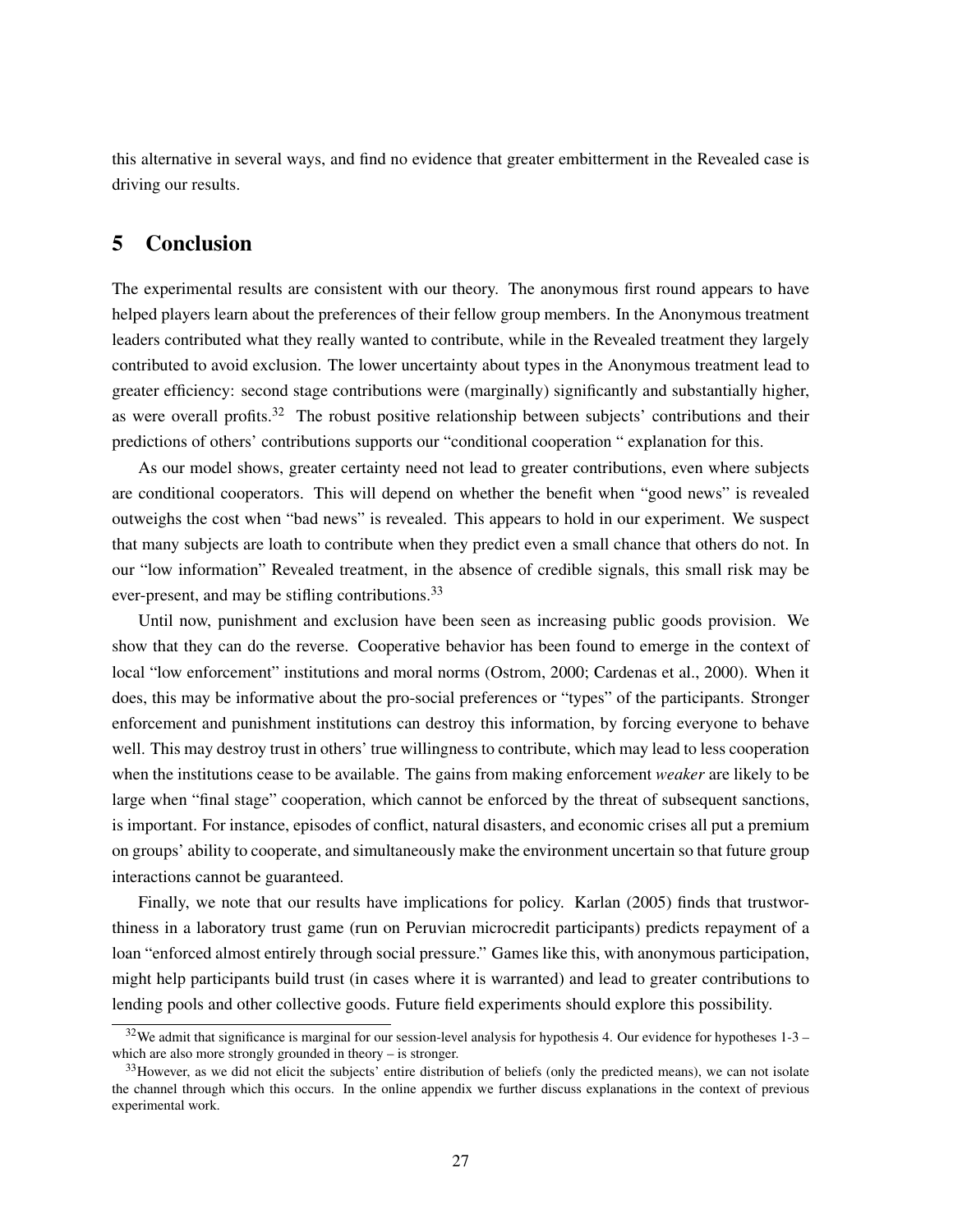## References

- Ahn, T., R. Isaac, and T. Salmon (2009). Coming and going: Experiments on endogenous group sizes for excludable public goods. *Journal of Public Economics 93*(1-2), 336–351.
- Alpizar, F., F. Carlsson, and O. Johansson-Stenman (2008). Anonymity, reciprocity, and conformity: Evidence from voluntary contributions to a national park in Costa Rica. *Journal of Public Economics 92*(5-6), 1047–1060.
- Andreoni, J. and R. Petrie (2004). Public goods experiments without confidentiality: a glimpse into fund-raising. *Journal of Public Economics 88*, 1605–1623.
- Bochet, O., T. Page, and L. Putterman (2006). Communication and punishment in voluntary contribution experiments. *Journal of Economic Behavior & Organization 60*(1), 11–26.
- Burlando, R. and F. Guala (2005). Heterogeneous agents in public goods experiments. *Experimental Economics 8*(1), 35–54.
- Cardenas, J., J. Stranlund, and C. Willis (2000). Local environmental control and institutional crowdingout. *World Development 28*(10), 1719–1733.
- Carpenter, J. and C. K. Myers (2010). Why volunteer? evidence on the role of altruism, image, and incentives. *Journal of Public Economics 94*(11), 911–920.
- Chaudhuri, A. (2011). Sustaining cooperation in laboratory public goods experiments: a selective survey of the literature. *Experimental Economics 14*(1), 47–83.
- Chaudhuri, A. and T. Paichayontvijit (2011). Does strategic play explain the decay in contributions in a public goods game? experimental evidence. *Mimeo*.
- Cinyabuguma, M., T. Page, and L. Putterman (2005). Cooperation under the threat of expulsion in a public goods experiment. *Journal of Public Economics 89*(8), 1421–1435.
- Cooter, R. and B. Broughman (2005). Charity, Publicity, and the Donation Registry. *The Economists' Voice 2*(3), 4.
- Coricelli, G., D. Fehr, and G. Fellner (2004, June). Partner selection in public goods experiments. *Journal of Conflict Resolution 48*(3), 356–378.
- De Oliveira, A., R. Croson, and C. Eckel (2009). One bad apple: Uncertainty and heterogeneity in public good provision.
- Dixon, M. and V. J. Roscigno (2003). Status, networks, and social movement participation: The case of striking workers1. *American Journal of Sociology 108*(6), 1292–1327.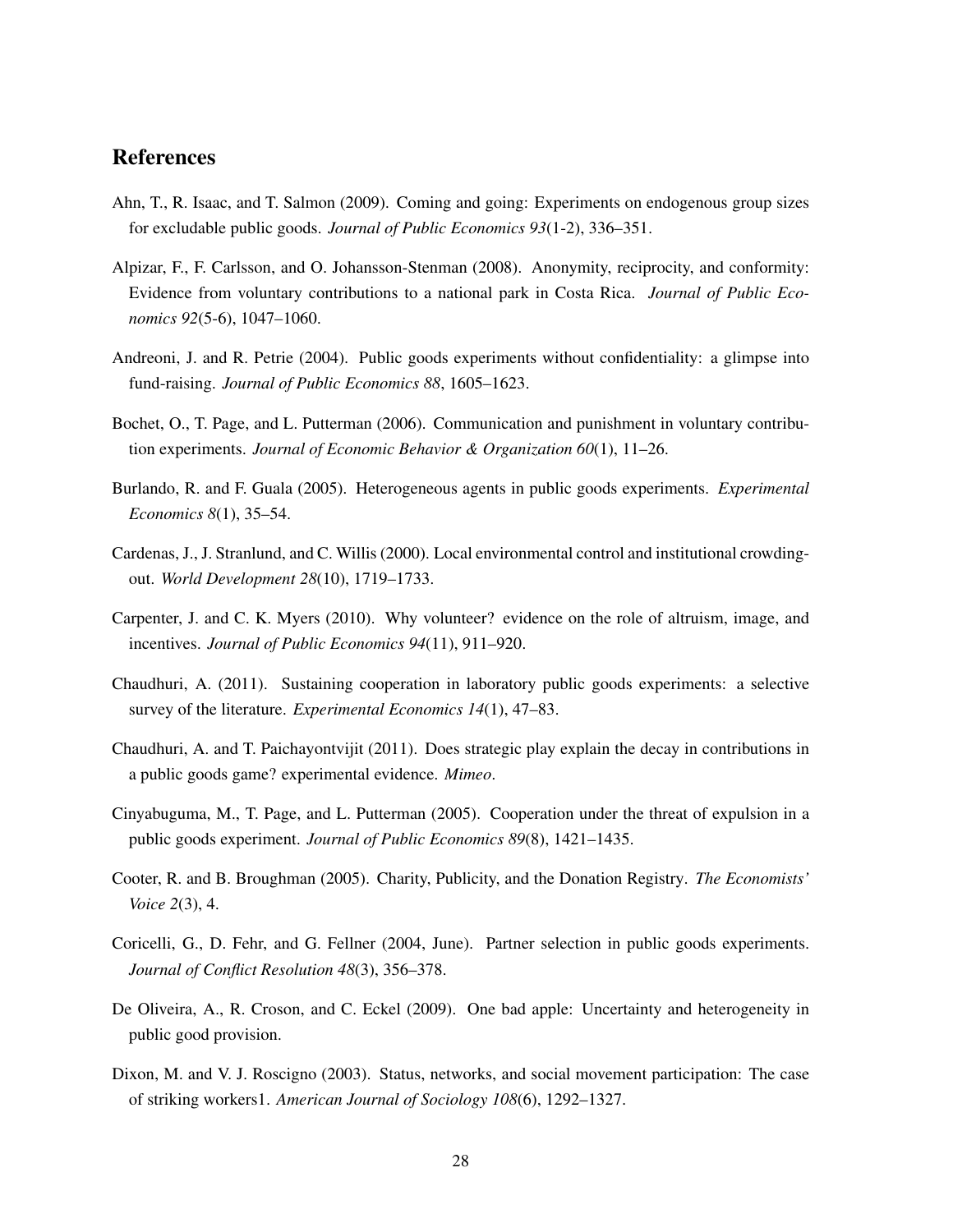- Ehrhart, K. M. and C. Keser (1999). *Mobility and Cooperation: On the Run*. Centre interuniversitaire de recherche en analyse des organisations.
- Ermisch, J. and D. Gambetta (2010). Do strong family ties inhibit trust? *Journal of Economic Behavior & Organization 75*(3), 365–376.
- Fehr, E. and S. Gächter (2000). Cooperation and punishment in public goods experiments. *The American Economic Review 90*(4), 980–994.
- Fehr, E. and K. M. Schmidt (2006). The economics of fairness, reciprocity and altruism–experimental evidence and new theories. *Handbook on the economics of giving, reciprocity and altruism 1*, 615– 691.
- Fischbacher, U. (2007). z-Tree: Zurich toolbox for ready-made economic experiments. *Experimental Economics 10*(2), 171–178.
- Fischbacher, U., S. Gächter, and E. Fehr (2001). Are people conditionally cooperative? Evidence from a public goods experiment. *Economics Letters 71*(3), 397–404.
- Friedman, M. (1953). The methodology of positive economics. *The Philosophy of economics: an anthology 2*, 180–213.
- Fudenberg, D. and E. Maskin (1986). The folk theorem in repeated games with discounting or with incomplete information. *Econometrica: Journal of the Econometric Society*, 533–554.
- Gächter, S. and E. Renner (2010). The effects of (incentivized) belief elicitation in public goods experiments. *Experimental Economics 13*(3), 364–377.
- Glazer, A. and K. Konrad (1996). A signaling explanation for charity. *American Economic Review 86(4)*, 1019–1028.
- Harbaugh, W. T. (1998, May). The prestige motive for making charitable transfers. *The American Economic Review 88*(2), 277–282.
- Herrmann, B., C. Thöni, and S. Gächter (2008). Antisocial punishment across societies. *Science 319*(5868), 1362–1367.
- Holt, C. and S. Laury (2008). Theoretical explanations of treatment effects in voluntary contributions experiments. C. Plott, V. Smith, eds. *Handbook of Experimental Economic Results*.
- Hugh-Jones, D. and D. Reinstein (2012). Anonymous rituals. *Journal of Economic Behavior and Organization 81*(2), 478.
- Ichino, A. and G. Muehlheusser (2008). How often should you open the door?: Optimal monitoring to screen heterogeneous agents. *Journal of Economic Behavior & Organization 67*(3), 820–831.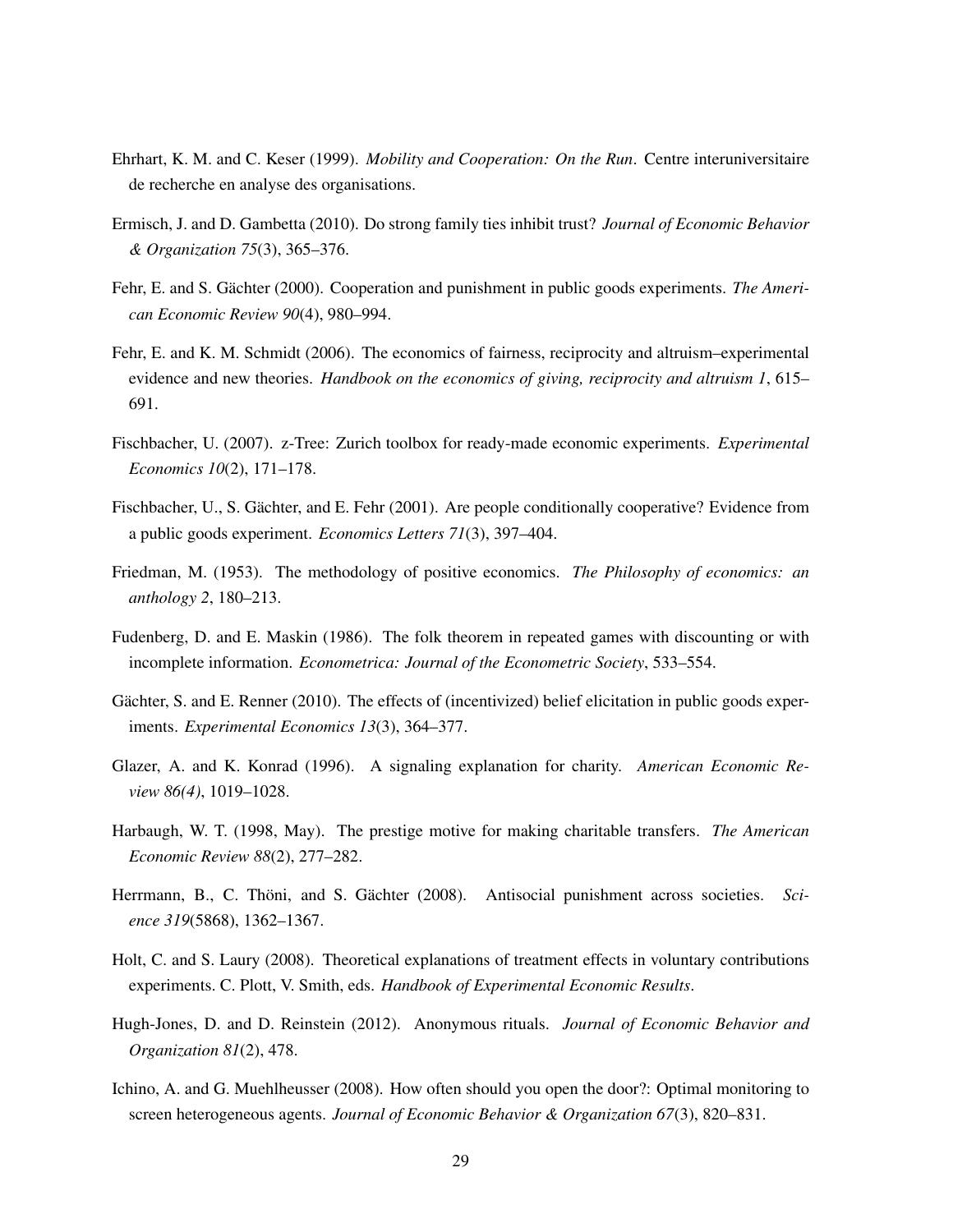- Isaac, R. M., J. Walker, and S. Thomas (1984). Divergent evidence on free riding: An experimental examination of possible explanations. *Public Choice 43(1)*, 113–149.
- Karlan, D. (2005). Using experimental economics to measure social capital and predict financial decisions. *American Economic Review 95*(5), 1688–1699.
- Katz, E. and J. Rosenberg (2005). An economic interpretation of institutional volunteering. *European Journal of Political Economy 21*(2), 429–443.
- Katzenbach, J. R., D. K. Smith, and D. Smith (2001, April). *The Discipline of Teams: A Mindbook-Workbook for Delivering Small Group Performance* (1 ed.). Wiley.
- Keser, C. and F. van Winden (2000). Conditional Cooperation and Voluntary Contributions to Public Goods. *Scandinavian Journal of Economics 102*(1), 23–39.
- Kreps, D., P. Milgrom, J. Roberts, and R. Wilson (2001). Rational Cooperation in the Finitely Repeated Prisoners Dilemma. *Readings in Games and Information*.
- Ledyard, J. (1993). *Public Goods: A Survey of Experimental Research*. Division of the Humanities and Social Sciences, California Institute of Technology.
- Londregan, J. and A. Vindigni (2006). Voting as a credible threat.
- Martin, R., P. Fosh, H. Morris, P. Smith, and R. Undy (1991). The decollectivisation of trade unions? ballots and collective bargaining in the 1980s. *Industrial Relations Journal 22*(3), 197–208.
- Milinski, M., D. Semmann, and H. Krambeck (2002). Reputation helps solve the'tragedy of the commons'. *Nature 415*(6870), 424–6.
- Ostrom, E. (2000). Collective action and the evolution of social norms. *The Journal of Economic Perspectives*, 137–158.
- Page, T., L. Putterman, and B. Unel (2005). Voluntary association in public goods experiments: Reciprocity, mimicry and efficiency. *Economic Journal 115*(506), 1032–1053.
- Plott, C. and V. Smith (2008). *Handbook of results in experimental economics*. North-Holland.
- Rotemberg, J., G. Saloner, and R. Oligopoly (1986). A supergame-theoretic model of price wars during booms. *New Keynesian Economics 2*, 387–415.
- Sass, M. and J. Weimann (2012). The dynamics of individual preferences in repeated public good experiments. Technical report, Otto-von-Guericke University Magdeburg, Faculty of Economics and Management.
- Sitzia, S. and R. Sugden (2011). Implementing theoretical models in the laboratory, and what this can and cannot achieve. *Journal of Economic Methodology 18*(4), 323–343.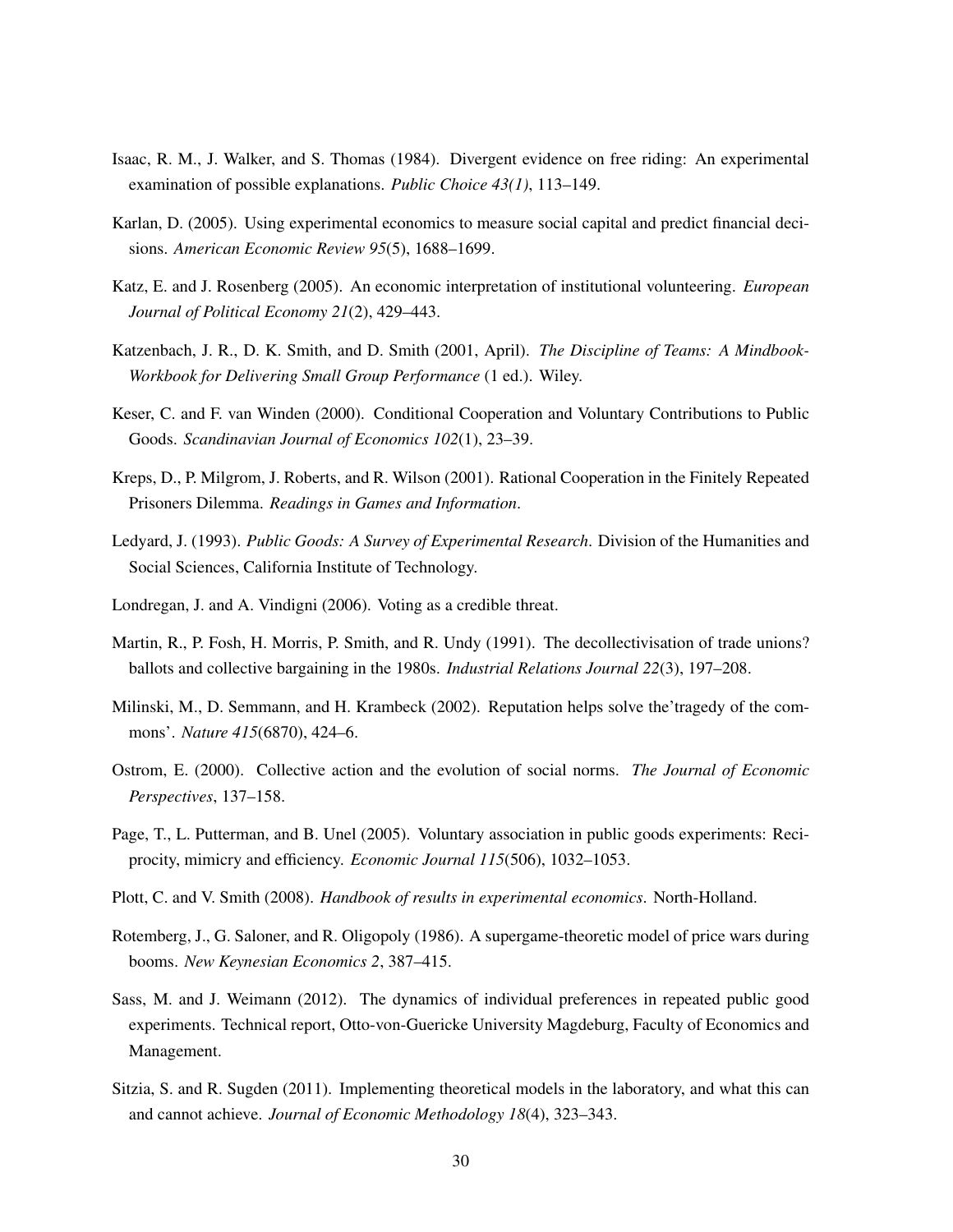- Smith, A. (2012). Estimating the causal effect of beliefs on contributions in repeated public good games. *Experimental Economics*.
- Soetevent, A. (2005). Anonymity in Giving in a Natural Context: An Economic Field Experiment in Thirty Churches. *Journal of Public Economics 89*(11-12), 2301–2323.
- Spence, M. (1973). Job Market Signaling. *Quarterly Journal of Economics 87*(3), 355–374.
- Veblen, T. (1899). *The theory of the leisure class: an economic study in the evolution of institutions*. Macmillan, New York.

## A Appendix

#### A.1 Proofs

### Notation

Define  $\beta(x)$  as the best response to good-type donations of x when the distribution of good types is same as the prior. Hence,  $\beta(x)$  satisfies

$$
\sum \Pi(g)w_1(\beta(x), \frac{gx}{N-1}) = 1 - \bar{\alpha}.
$$
 (6)

Our conditions on *w* ensure that  $\beta(0) > 0$  and  $\beta'(x) > 0$  on  $x \in [0, \bar{x}]$ .

#### Proof that all equilibria are symmetric among good types:

*Proof.* When others' donations are uncertain, good types' optimal donations satisfy (4). Since *w* is strictly concave, this has a unique solution. Thus no good type plays a mixed strategy in equilibrium.

Suppose first that the number of good types is revealed to be  $g + 1$ . We consider two cases: either the identity of the good types is known, or it is completely unknown. (These correspond to our revealed and anonymous signaling institutions.) Write  $\pi_{ij}$  for the probability, believed by any good type *j*, that player *i* is good. Players know their own type, so  $\pi_{ii} = 1$ . For other players, in the first case,  $b\pi_{ij} = 1$ for  $i \in G$ , a set of *g* players, and 0 for all others; in the second case,  $\pi_{ij} = \frac{g}{N-1}$  $\frac{g}{N-1}$  for all *i* ≠ *j*. In either case,  $\pi_{ij} = \pi_{ik}$  for  $i \neq j$ ,  $i \neq k$ ,  $j \neq k$ ; pairs of good types share common probabilities about the type of third players. Also note that for  $j \neq k$ ,  $\pi_{jk} = \pi_{kj}$  if  $j, k \in G$  in the identity known case, and always if identities are unknown.

Say that in equilibrium player *i* plays  $x_i$  if he is a good type. Let  $j = \arg \max_i x_i$  and  $k = \arg \min_i x_i$ (the maximum and minimum being taken over *G* in the identity known case). Suppose for a contradiction that  $x_j > x_k$ . Player *j* best responds to his expected distribution of others' donations, solving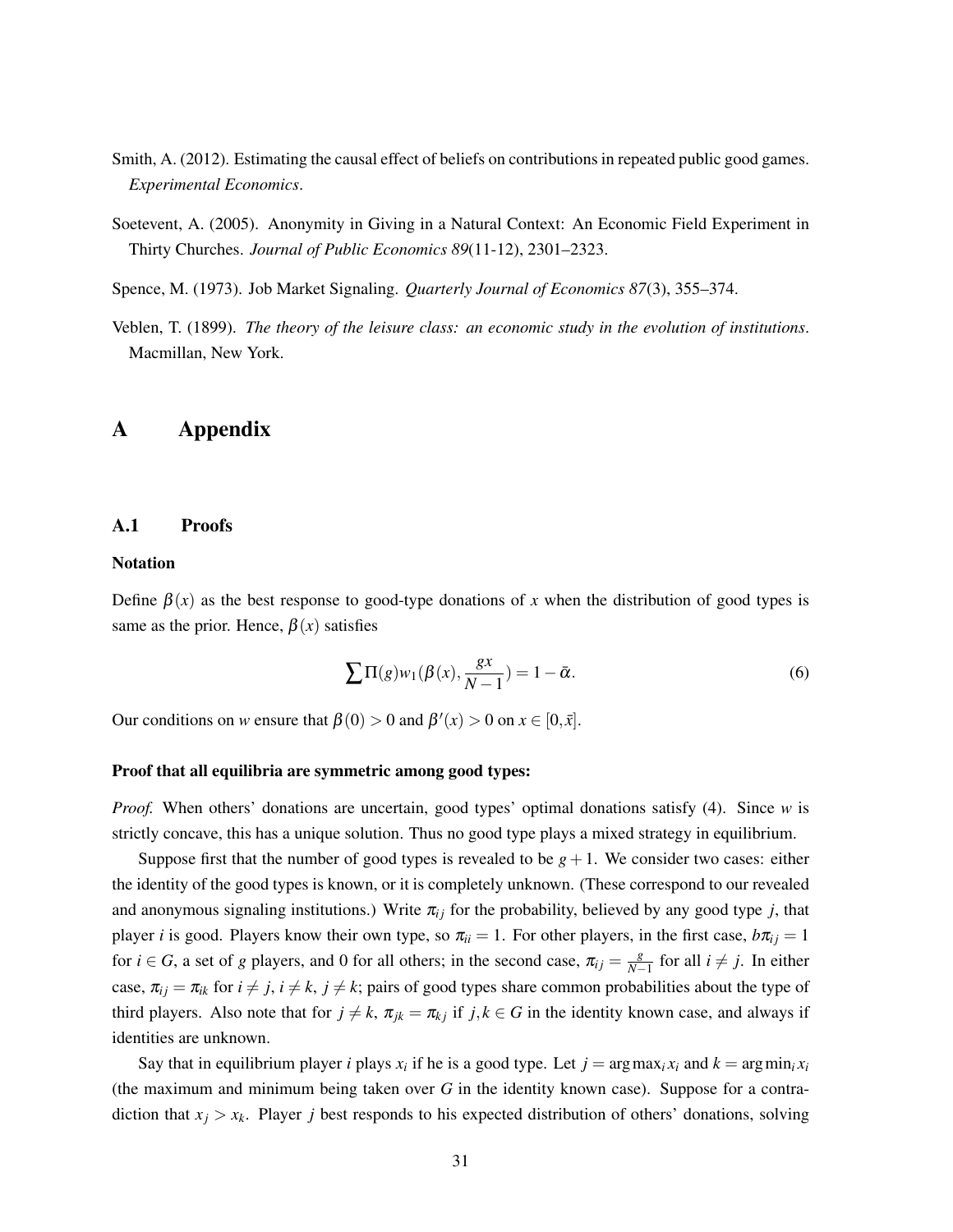$E_{\bar{X}_{-j}}w_1(x_j, \bar{X}_{-j}) = 1 - \bar{\alpha}$ , where  $\bar{X}_{-j}$  is derived from the probabilities  $\pi_{ij}$  and donations  $x_i$  for all  $i \neq j$ . Similarly player *k* best responds to  $\bar{X}_{-k}$ . Now, since  $\pi_{jk} = \pi_{kj}$ ,  $x_j > x_k$  and all other probabilities and donations are common to both *i* and *j*, the distribution  $\bar{X}_{-j}$  is first order stochastically dominated by *X*<sup>−*k*</sup>. But then, by *w*<sub>12</sub> > 0 and *w*<sub>11</sub> < 0, it must be that *x<sub>i</sub>* < *x<sub>k</sub>*, a contradiction.

The proof when the number of good types is unknown is similar and is omitted.  $\Box$ 

## Proof that  $x^*$  exists and is unique, and  $x_g$  exists and is unique for any  $g$ :

*Proof.* Suppose first that the number of good types is known to be  $g + 1$ . Since all good types give the same in equilibrium, any point  $x_g$  is a fixed point of the continuous function  $B(x_g) = b(\frac{gx_g}{N-1})$  $\frac{gx_g}{N-1}$ ). By the Implicit Function Theorem applied to (3),  $b' = -\frac{w_{12}}{w_{11}}$  $\frac{w_{12}}{w_{11}} > 0$ . By our condition that  $b'(X) = \frac{-w_{12}(x_g, X)}{w_{11}(x_g, X)} <$  $k\frac{x_g}{\bar{x}} = k\frac{N-1}{g}$ , for  $k < 1$ ,  $B(\cdot)$  is a contraction on  $[0, \bar{x}]$ ; also our conditions ensure that  $B(x_g) \in [0, \bar{x}]$  for any  $x_g$ . Thus, *B* has a unique fixed point.

We define a symmetric equilibrium when good types are unknown,  $x^*$ , as a fixed point where  $x^* =$  $\beta(x^*)$ .  $x^* > 0$  since  $\beta(0) > 0$ , and it exists since  $\beta(\bar{x}) \leq \bar{x}$  and  $\beta$  is continuous by the IFT. Implicitly differentiating (6) gives

$$
\frac{d\beta(x)}{dx} = \frac{\sum \Pi(g)\frac{s}{N-1}w_{12}}{-\sum \Pi(g)w_{11}} > 0,
$$
\n(7)

suppressing function arguments. By our condition on  $w_{12}/w_{11}$ ,  $w_{12}(\beta(x), \frac{g}{N-x})$  $\frac{g}{N-1}x$ ) <  $-k(\beta(x)/\frac{g}{N-1})$ *N*−1 *x*)*w*11, so

$$
\frac{\sum \Pi(g) \frac{g}{N-1} w_{12}}{-\sum \Pi(g) w_{11}} < \frac{\sum \Pi(g) (k \beta(x)/x) w_{11}}{\sum \Pi(g) w_{11}}
$$
(8)

If  $\beta(x) \leq x$ , then  $k\beta(x)/x < 1$  so the above is less than 1. Thus, if  $\beta(x) \leq x$ , then  $\beta(x') < x'$  for  $x' > x$ . Therefore,  $x^* = \beta(x^*)$  is unique.  $\Box$ 

### Proof of Lemma 1:

*Common knowledge of the number of good types increases donations ex ante when*  $w_1(x, X)$  *is weakly concave in*  $X$  *and*  $b(\cdot)$  *is weakly convex.* 

*Proof.* Define  $\bar{g} = \sum \Pi(g)(g+1)$  as the expected total number of good types. First, suppose that  $f(g) \equiv$  $(g+1)x_g$  is convex. Then

$$
\sum_{g=0}^{N-1} \Pi(g)(g+1)x_g \ge \sum_{g=0}^{N-1} \Pi(g)(g+1)x_{\bar{g}};
$$
\n(9)

and if  $x^* < x_{\bar{g}}^{34}$ , (5) follows immediately, i.e. knowledge increases contributions.

We next prove that if the Lemma conditions hold, both the above conditions hold:  $f(g)$  is convex and  $x^* < x_{\bar{g}}$ .

<sup>&</sup>lt;sup>34</sup>The definition of  $x_g$  can be extended unchanged to non-integer values of *g*.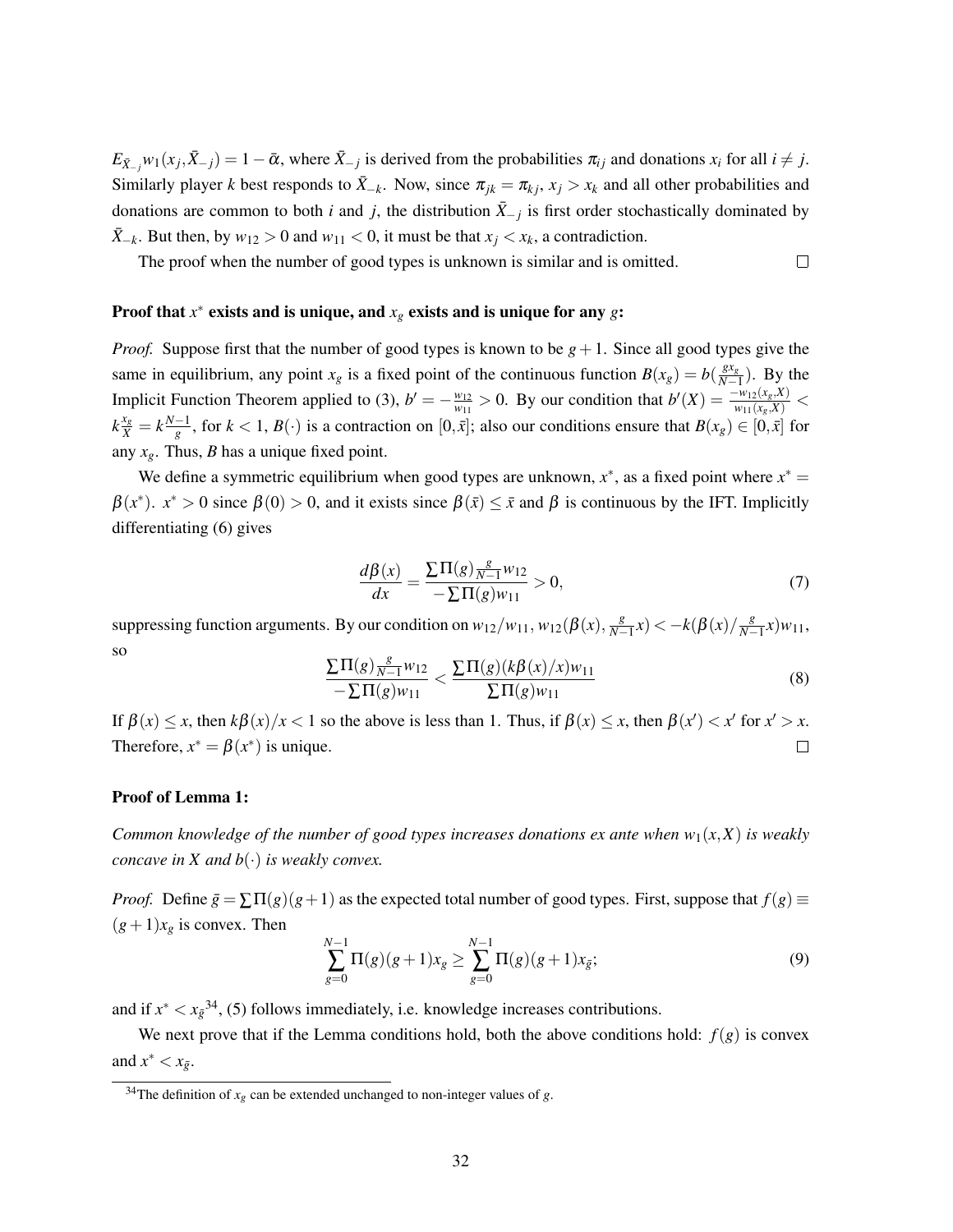To show  $x^* < x_{\bar{g}}$ , first observe that

$$
w_1(x^*, \frac{\bar{g}x^*}{N-1}) \ge E_g w_1(x^*, \frac{gx^*}{N-1}) = 1 - \bar{\alpha},\tag{10}
$$

the inequality by concavity of  $w_1$ , the equality by definition of  $x^*$ . Now suppose  $x^* \ge x_{\bar{g}}$ . Then  $w_1(x^*, \frac{\bar{g}x^*}{N-1})$  $\frac{\bar{g}x^*}{N-1}$ ) < 1 –  $\bar{\alpha}$ , a contradiction. (Proof: *b*<sup>'</sup>( $\frac{\bar{g}x_{\bar{g}}}{N-1}$  $\frac{\bar{g}x_{\bar{g}}}{N-1})<\frac{N-1}{\bar{g}}$  $\frac{-1}{\bar{g}}$ , as in the previous proof. So for some small  $\varepsilon$  and all  $x \in (x_{\bar{g}}, x_{\bar{g}} + \varepsilon), b(\frac{\bar{g}x}{N-1})$  $\frac{\bar{g}x}{N-1}$ ) < *x*. Suppose *b*( $\frac{\bar{g}x^*}{N-1}$  $\frac{\bar{g}x^*}{N-1}$ ) ≥  $x^*$ . Then at some point  $y \in (x_{\bar{g}}, x^*]$ ,  $b(\frac{\bar{g}y}{N-1})$  $\frac{\bar{g}y}{N-1}$ ) = *y*. But this would contradict uniqueness of *x*<sub>*g*</sub>. So *b*( $\frac{\bar{g}x^*}{N-1}$ )  $\frac{\bar{g}x^*}{N-1}$   $\lt x^*$ . Then, since  $w_{11}$   $\lt 0$ , we have  $w_1(x^*, \frac{\bar{g}x^*}{N-1})$  $\frac{\bar{g}x^*}{N-1}$ ) <  $w_1(b(\frac{\bar{g}x^*}{N-1}))$  $\frac{\bar{g}x^*}{N-1}, \frac{\bar{g}x^*}{N-1}$  $\frac{\bar{g}x^*}{N-1}$ ) = 1 –  $\alpha$ .) Thus  $x^* < x_{\bar{g}}$ .

To show  $f(g) = (g+1)x_g$  is convex, it suffices to show that  $x_g$  is convex. Now  $x_g$  solves  $b\left(\frac{gx_g}{N}\right)$  $\frac{gx_g}{N-1}$ )  $x_g = 0$ . Applying the Implicit Function Theorem,

$$
\frac{dx_g}{dg} = \frac{-\frac{x_g}{N-1}b'(\frac{gx_g}{N-1})}{\frac{g}{N-1}b'(\frac{gx_g}{N-1}) - 1}.
$$
\n(11)

This is positive, by  $b' > 0$  and  $b' < \frac{N-1}{g}$ , and we can rearrange it to

$$
\frac{dx_g}{dg} = \frac{x_g/(N-1)}{\frac{1}{b'(gx_g/(N-1))} - \frac{g}{N-1}} > 0.
$$
\n(12)

Now if  $g$  increases, then the top increases while the denominator decreases, since  $b'$  is weakly increasing by convexity of *b*. Thus  $dx_g/dg$  increases in *g*, showing that  $x_g$  is convex.  $\Box$ 

The following Lemma is required for our proposition.

## **Lemma.** *In the first stage, a separating equilibrium in which good types contribute*  $x < \beta(x)$  *in the first round is not intuitive.*

*Proof.* In any separating equilibrium, bad types contribute less than good types, since otherwise they could increase their first round utility and simultaneously pool with good types, inducing greater contributions in the later round. Thus, bad types contribute  $y < x$ . Now say  $x < \beta(x)$  and consider a deviation by a good type to  $\beta(x)$ . Since bad types prefer contributing *y* and being recognized as a bad type to contributing *x* and being recognized as a good type for sure, a fortiori they would not prefer to contribute  $\beta(x) > x$  whatever the resulting belief. Good types, however, would prefer to contribute  $\beta(x)$ than *x*, since  $\beta(x)$  is a the good type's best response when other good types are contributing *x* and the distribution of good types is the prior. In particular, if the resulting belief is that the player is good for sure (or, in the anonymous case, that there is one more good type), then good types prefer to deviate to  $\beta(x)$ . But if so, good types have a credible deviation and the equilibrium is not intuitive.  $\Box$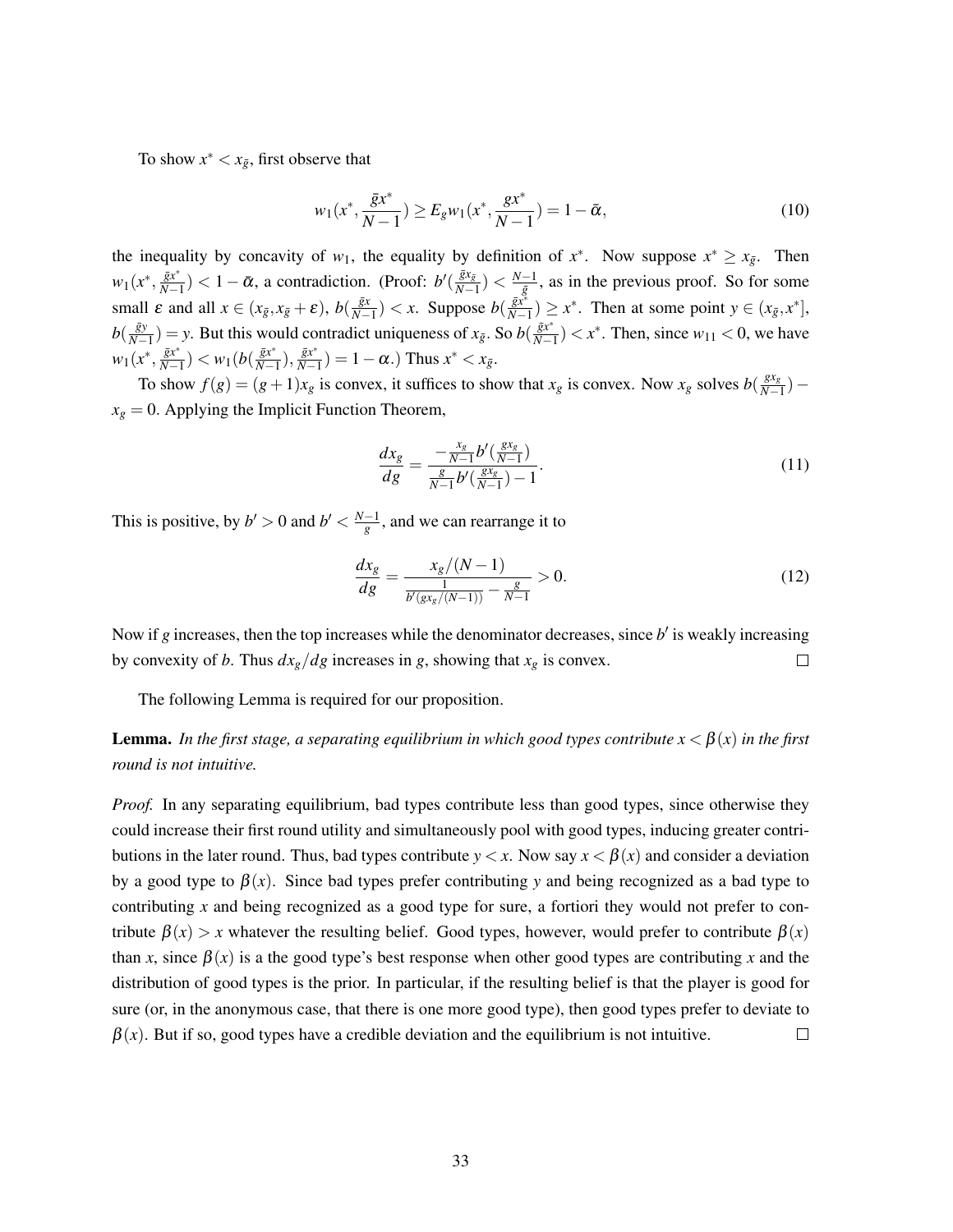#### Proof of Proposition 2

Proposition 2, restated: In the anonymous first stage, there is an Intuitive separating equilibrium if and only if  $D \geq \hat{D}$ . In the revealed first stage, there is an Intuitive separating equilibrium if and only if  $D \geq D^*$ , where  $D^* > \hat{D}$ .

*Proof.* By the previous Lemma we can assume that good types contribute  $x \ge \beta(x)$ . In the revealed game, suppose there is a separating equilibrium where good types contribute  $x \ge \beta(x)$  in the first round, bad types contribute 0. Beliefs are such that those who contribute *x* are believed good with 100% probability; those contributing less than *x* are believed bad with 100% probability; beliefs can be anything for those contributing more than *x*. These beliefs support play as specified, *if* there is separation in equilibrium: good types cannot do better than playing *x*, since  $x \ge \beta(x)$  and their utility is concave, and bad types cannot do better than playing 0.

Good type donations, after *g* good types are revealed and only these players are included, are *y<sup>g</sup>* satisfying  $w_1(y_g, y_g) = 1 - \alpha/g$ . Therefore, the bad type's incentive compatibility constraint (IC) to play 0 instead of *x* is

$$
\sum_{g=0}^{N-1} \Pi(g) D\alpha \frac{g}{N} x \ge \sum_{g=0}^{N-1} \Pi(g) \left\{ D(\alpha \frac{g+1}{N} - 1) x + \alpha \frac{g}{g+1} y_{g+1} \right\}.
$$
 (13)

In the second round, if the bad type gives x, he will be included in a group of  $g+1$ , of whom g will give  $y_{g+1}$ . Simplifying this:

$$
D(1 - \frac{\alpha}{N})x \ge \sum_{g=0}^{N-1} \Pi(g)\alpha \frac{g}{g+1} y_{g+1}.
$$
 (14)

For any *x* equilibrium we can now calculate the lowest *D* that satisfies the bad type IC. This will make the above hold with equality.

We show in Lemma 3 in the Online Appendix that when (14) is satisfied, the good type's IC is also satisfied. Therefore, the lowest *D* allowing for separation in the revealed institution will satisfy (14) with equality. The lowest *D* possible is when  $x = 1$ , giving:

$$
D^* = \frac{\sum_{g=0}^{N-1} \Pi(g) \alpha \frac{g}{g+1} y_{g+1}}{1 - \alpha/N}.
$$
\n(15)

Next we show that these separating equilibria are intuitive. For any  $x \in [\beta(x),1]$ , if (14) holds with equality, the bad type is just indifferent between playing 0 and playing *x*. Thus, he would strictly prefer to play  $y \in (0, x)$  if this would result in him being believed good for sure. Therefore, the good type has no credible deviation to  $y < x$ . The good type could credibly deviate to  $y > x$  (since bad types would not do this for any resulting belief) but has no incentive to: since  $x > \beta(x)$  and good type utility is concave, deviating to  $y > x$  would reduce round 1 utility and could not improve on the belief the good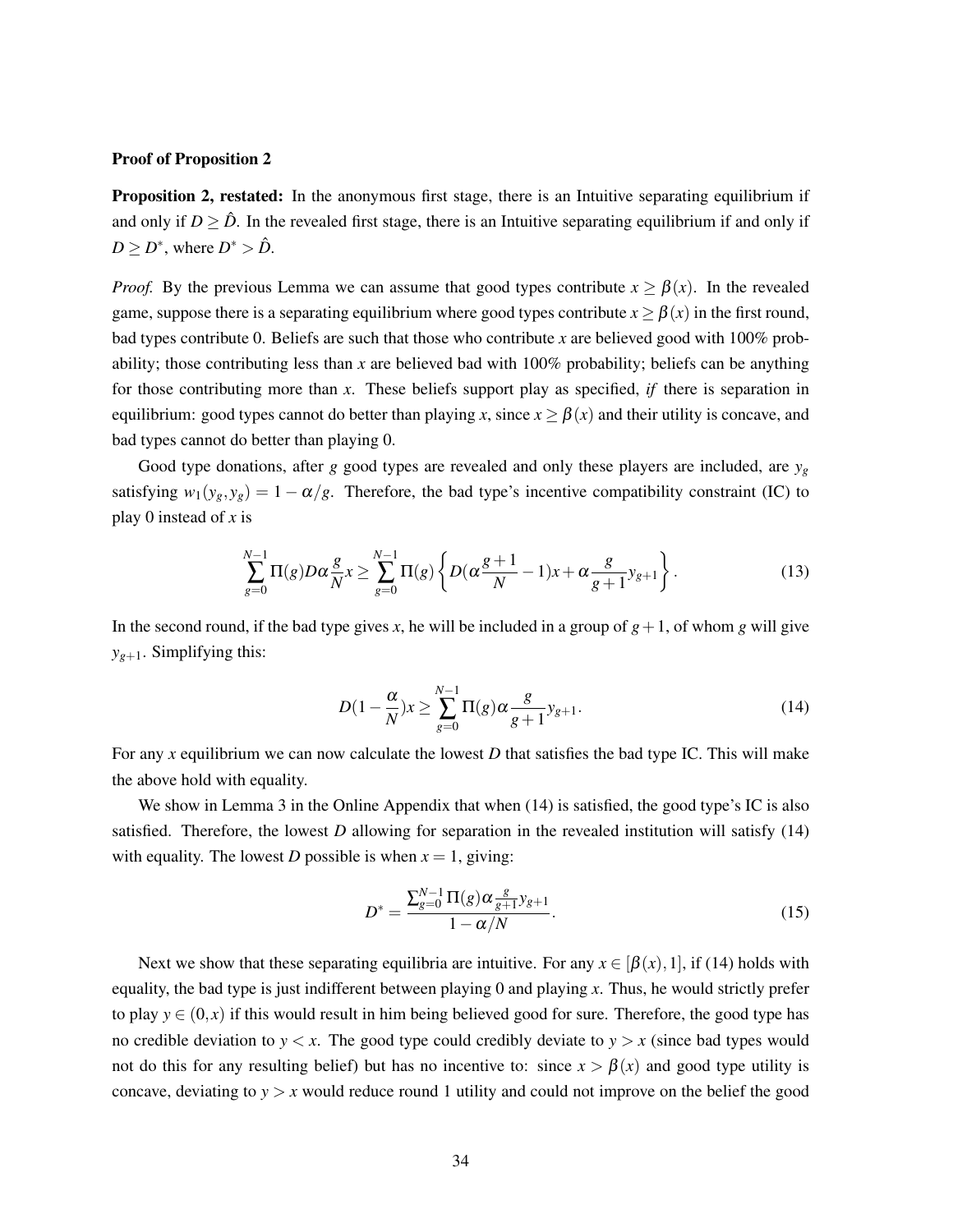type induces by playing x. So far we have ensured that an equilibrium with  $x \in [\beta(x),1]$  and D such that (14) holds with equality is indeed intuitive. For even higher values of *D*, there is an equilibrium with  $x = \beta(x) = x^*$  and (14) holding with strict inequality. Then good types have no incentive to deviate to any  $y \neq x$ , and bad types have no incentive to deviate to any  $y > 0$ . Thus, there is always an intuitive separating equilibrium for  $D \geq D^*$ .

Now, we turn to the anonymous institution and again seek conditions for a separating equilibrium. Thus, after *g* players are revealed as good types, all *N* players are included and good type donations are *xg*−1. The bad type IC is

$$
\sum_{g=0}^{N-1} \Pi(g) \left\{ D\frac{g}{N} \alpha x + \alpha \frac{g}{N} x_{g-1} \right\} \geq \sum_{g=0}^{N-1} \Pi(g) \left\{ D(\frac{g+1}{N} \alpha - 1) x + \alpha \frac{g}{N} x_g \right\}.
$$
 (16)

Rearranging, this becomes

$$
D\left(1-\frac{\alpha}{N}\right)x \ge \sum_{g=0}^{N-1} \Pi(g)\alpha \frac{g}{N}\left(x_g - x_{g-1}\right). \tag{17}
$$

To show that for any *x*, the lowest *D* satisfying this will be less than the lowest *D* satisfying (14), it will suffice to show that  $x_g \leq y_{g+1}$  for all *g*. Since  $w_1(x_g, \frac{g}{N-1})$  $\frac{g}{N-1}x_g$ ) = 1 –  $\alpha/N$ , by the positive crosspartial we have  $w_1(x_g, x_g) > 1 - \alpha/N \ge 1 - \alpha/(g+1) = w_1(y_{g+1}, y_{g+1})$ . But then  $x_g < y_{g+1}$ . (Proof: by assumption,  $\frac{w_{12}(x,x)}{w_{11}(x,x)} > -\frac{x}{x} = -1$ , so that  $\frac{d}{dx}(w_1(x,x)) = w_{12}(x,x) + w_{11}(x,x) < 0$ .

It remains only to prove that when the bad type's IC (17) is satisfied with equality, the good type IC is satisfied. This is shown in Lemma 4.

The arguments that the separating equilibria in the anonymous institution are intuitive closely parallel those for the revealed institution, and are omitted.  $\Box$ 

Lemma 3. *In the revealed institution, the good type's incentive compatibility condition holds when the bad type's IC condition* (14) *holds with equality.*

*Proof.* The good type's IC is

$$
\sum_{g=0}^{N-1} \Pi(g) D\left[\alpha \frac{gx + \beta(x)}{N} - \beta(x) + w(\beta(x), \frac{g}{N-1}x)\right] \leq \qquad (18)
$$

$$
\sum_{g=0}^{N-1} \Pi(g) \left\{ D\left[\alpha \left(\frac{g+1}{N} - 1\right) x + w(x, \frac{g}{N-1}x) \right] + [\alpha y_{g+1} - y_{g+1} + w(y_{g+1}, y_{g+1})] \right\}.
$$

Here, the left hand side is the benefit from playing the first round best response  $\beta(x)$  rather than *x*, and thus being excluded in the second round. The right hand side is the benefit from playing *x* and being included in the second round with *g* other good types, whereupon everyone plays  $y_{g+1}$ . Simplifying this gives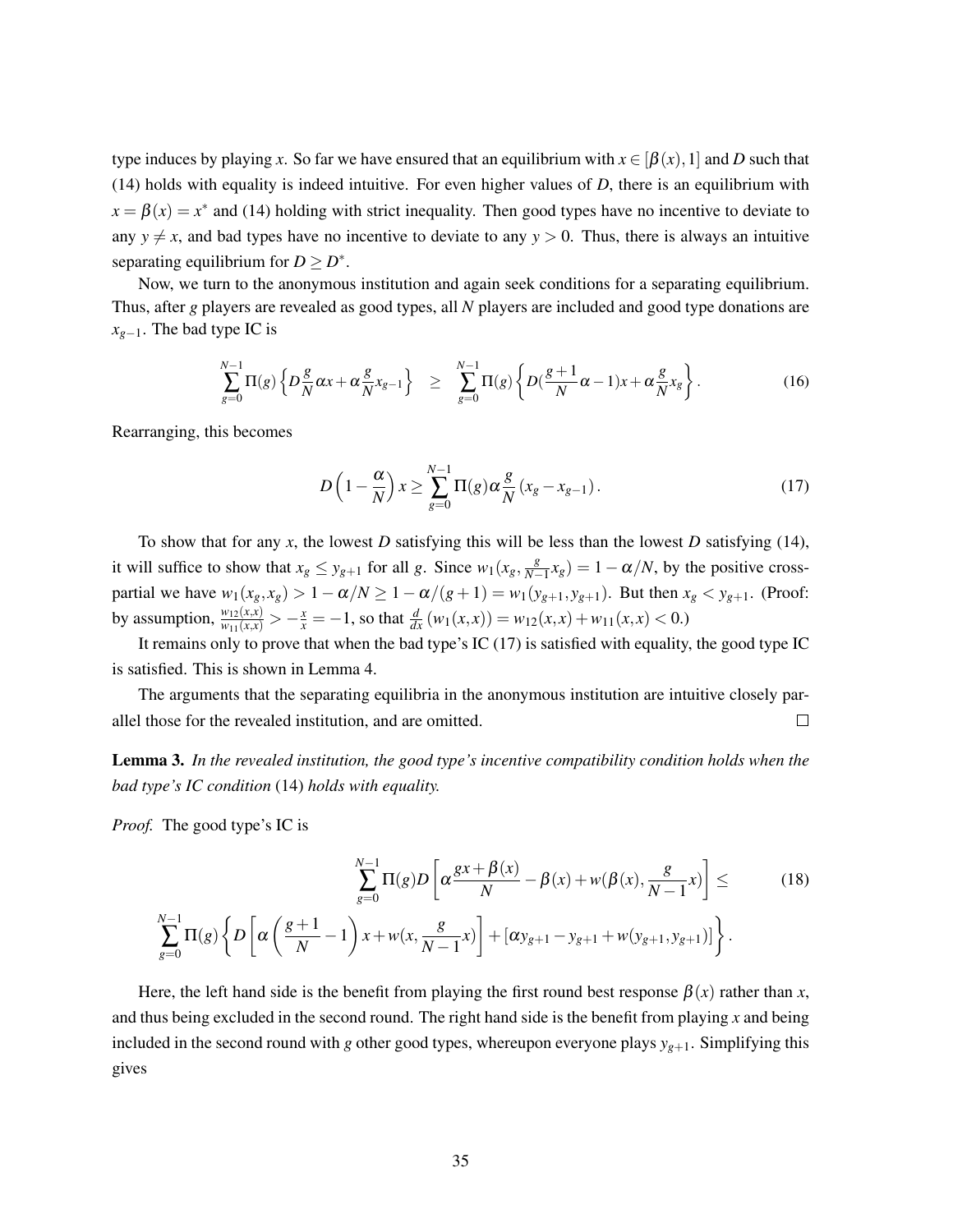$$
\sum_{g=0}^{N-1} \Pi(g) D\left[ \left( \frac{\alpha}{N} - 1 \right) (\beta(x) - x) + w(\beta(x), \frac{g}{N-1} x) - w(x, \frac{g}{N-1} x) \right] \le
$$
\n
$$
\sum_{g=0}^{N-1} \Pi(g) \left\{ (\alpha - 1) y_{g+1} + w(y_{g+1}, y_{g+1}) \right\}.
$$
\n(19)

Will this be satisfied when the bad type IC just holds? Since  $w_1 > 1$  and  $x \ge \beta(x)$  the left hand side is less than  $\sum_{g=0}^{N-1} \Pi(g)D(\frac{\alpha}{N}-1)(\beta(x)-x) \equiv D(1-\frac{\alpha}{N})(x-\beta(x))$ . So the above will be satisfied if

$$
D(1 - \frac{\alpha}{N})(x - \beta(x)) \le \sum_{g=0}^{N-1} \Pi(g) \{ (\alpha - 1)y_{g+1} + w(y_{g+1}, y_{g+1}) \}
$$
(20)

equivalently

$$
D(1 - \frac{\alpha}{N})x \le D(1 - \frac{\alpha}{N})\beta(x) + \sum_{g=0}^{N-1} \Pi(g) \{ (\alpha - 1)y_{g+1} + w(y_{g+1}, y_{g+1}) \}.
$$
 (21)

When the bad type IC just holds, we can replace the left hand side using (14), to give

$$
\sum_{g=0}^{N-1} \Pi(g) \alpha \frac{g}{g+1} y_{g+1} \le D(1-\frac{\alpha}{N})\beta(x) + \sum_{g=0}^{N-1} \Pi(g) \left\{ (\alpha - 1) y_{g+1} + w(y_{g+1}, y_{g+1}) \right\}.
$$
 (22)

Now,

$$
w(y_{g+1}, y_{g+1}) = w(0, y_{g+1}) + \int_0^{y_{g+1}} w_1(y, y_{g+1}) dy > [1 - \alpha/(g+1)]y_{g+1},
$$
\n(23)

by the FOC on  $y_{g+1}$  and concavity of *w*. So the right hand side is greater than

$$
\sum_{g=0}^{N-1} \Pi(g) \{ (\alpha - 1) y_{g+1} + [1 - \alpha/(g+1)] y_{g+1} \} = \sum_{g=0}^{N-1} \Pi(g) \alpha \frac{g}{g+1} y_{g+1}
$$
(24)

 $\Box$ 

and thus (22) holds with strict inequality.

Lemma 4. *In the anonymous institution, the good type's incentive compatibility condition holds when the bad type's IC condition* (17) *holds with equality.*

*Proof.* The good type IC is

$$
\sum_{g=0}^{N-1} \Pi(g) \left\{ D \left[ \alpha \frac{g+1}{N} x - x + w(x, \frac{g}{N-1} x) \right] + \alpha \frac{g+1}{N} x_g - x_g + w(x_g, \frac{g}{N-1} x_g) \right\} \ge
$$
\n
$$
\sum_{g=0}^{N-1} \Pi(g) \left\{ D \left[ \alpha \left( \frac{g}{N} x + \frac{\beta(x)}{N} \right) - \beta(x) + w(\beta(x), \frac{g}{N-1} x) \right] + \alpha \left( \frac{g}{N} x_{g-1} + z \right) - z + w(z, \frac{g}{N-1} x_{g-1}) \right\}
$$
\n(25)

where  $\hat{z}$  is a best response to *g* other good types who each contribute  $x_{g-1}$ ;  $\hat{z} = b\left(\frac{g}{N-1}\right)$ *N*−1 *xg*−1) ∈ (*b*( *g*−1 *N*−1 *xg*−1),*b*( *g*  $\frac{g}{N-1}x_g$ ))  $\equiv$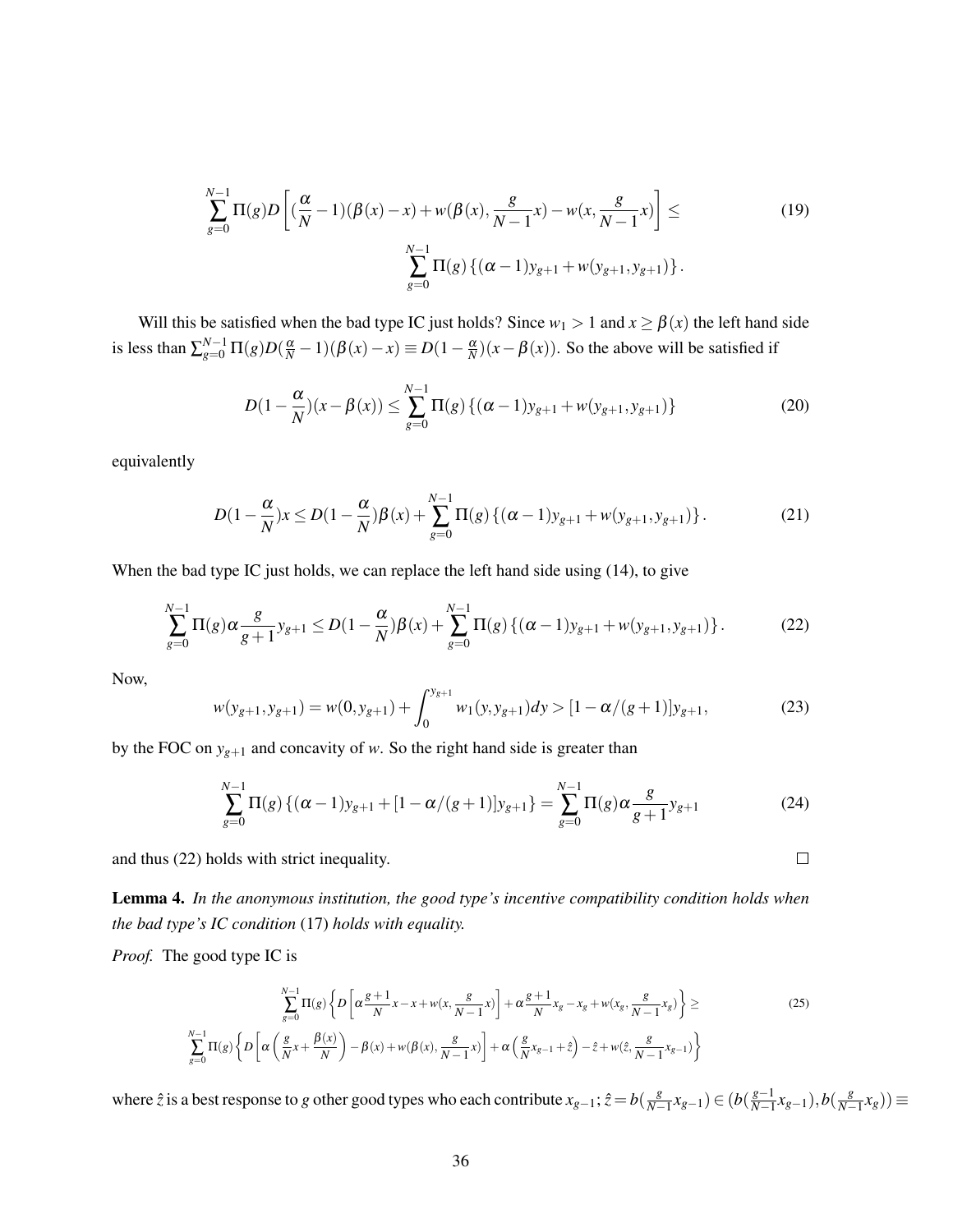$(x<sub>g−1</sub>, x<sub>g</sub>)$  by increasingness of *b*(·). Rearranging, this becomes:

$$
D\left[\left(1-\frac{\alpha}{N}\right)(x-\beta(x)) + \sum_{g=0}^{N-1} \Pi(g)\left\{w(\beta(x), \frac{g}{N-1}x) - w(x, \frac{g}{N-1}x)\right\}\right] \leq (26)
$$
  

$$
\sum_{g=0}^{N-1} \Pi(g)\left\{\alpha \frac{g}{N}(x_g - x_{g-1}) - \left(1-\frac{\alpha}{N}\right)(x_g - \hat{z}) + w(x_g, \frac{g}{N-1}x_g) - w(\hat{z}, \frac{g}{N-1}x_{g-1})\right\}
$$

and using  $w(\beta(x), \frac{g}{N-x})$  $\frac{g}{N-1}x$ ) – *w*(*x*,  $\frac{g}{N-1}$  $\frac{g}{N-1}x$   $\leq 0$  by  $w_1 > 0$  and  $\beta(x) \leq x$ , the left hand side is less than

$$
D\left(1-\frac{\alpha}{N}\right)(x-\beta(x)) < D\left(1-\frac{\alpha}{N}\right)x.\tag{27}
$$

On the right hand side, we can write

$$
\sum_{g=0}^{N-1} \Pi(g) \left[ w(x_g, \frac{g}{N-1} x_g) - w(\hat{z}, \frac{g}{N-1} x_{g-1}) \right]
$$
(28)  
=  $\sum_{g=0}^{N-1} \Pi(g) \left[ w(x_g, \frac{g}{N-1} x_g) - \psi(\hat{z}, \frac{g}{N-1} x_g) + \psi(\hat{z}, \frac{g}{N-1} x_g) - \psi(\hat{z}, \frac{g}{N-1} x_{g-1}) \right]$   
=  $\sum_{g=0}^{N-1} \Pi(g) \left[ \int_{\hat{z}}^{x_g} \psi_1(\bar{z}, \frac{g}{N-1} x_g) d\bar{z} + \psi(\hat{z}, \frac{g}{N-1} x_g) - \psi(\hat{z}, \frac{g}{N-1} x_{g-1}) \right]$   
>  $(x_g - \hat{z}) \left( 1 - \frac{\alpha}{N} \right)$ 

by the FOC for  $x_g$ , concavity of  $\psi$  and  $\psi_2 > 0$ . Plugging this inequality into (26) shows that the right hand side is greater than

$$
\sum_{g=0}^{N-1} \Pi(g) \alpha \frac{g}{N} (x_g - x_{g-1}).
$$
\n(29)

 $\Box$ 

Putting this together with the bound (27) on the LHS of (26), we find that (26) holds with strict inequality so long as

$$
D\left(1-\frac{\alpha}{N}\right)x \le \sum_{g=0}^{N-1} \Pi(g)\alpha \frac{g}{N}\left(x_g - x_{g-1}\right) \tag{30}
$$

which holds when the bad type IC condition (17) holds with equality.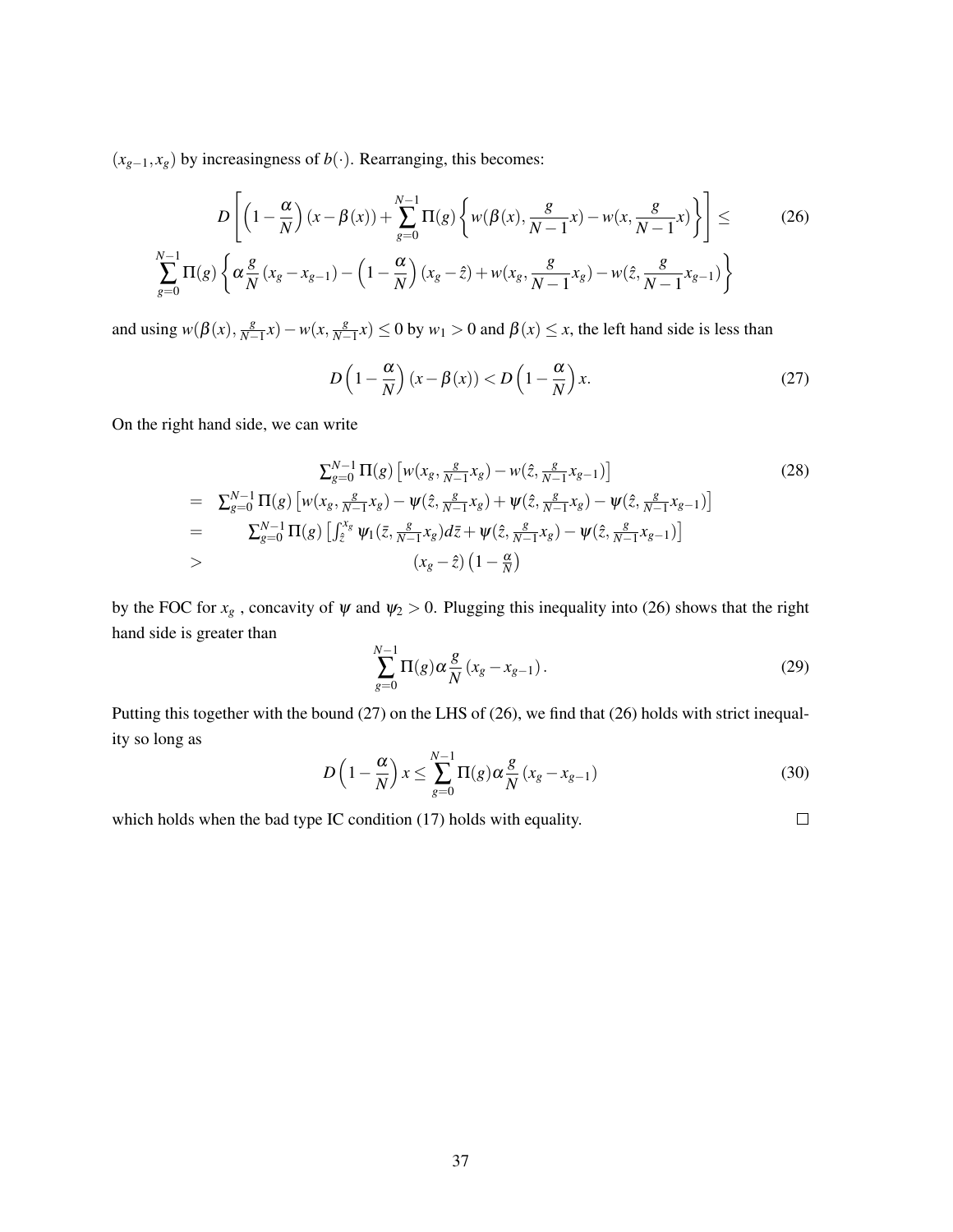## A.2 Robustness checks

#### Evidence for conditional cooperation interpretation: instrumental variables regressions

|                                          | (1)                       | (2)                       |  |
|------------------------------------------|---------------------------|---------------------------|--|
|                                          | IV: All Repetitions $[1]$ | IV: All Repetitions $[2]$ |  |
| Avg (others') St.1 Contr.                |                           | $-0.29$                   |  |
|                                          |                           | (0.53)                    |  |
| Rvld. $\times$ Avg (others') St.1 Contr. |                           | 0.788                     |  |
|                                          |                           | (0.665)                   |  |
| Dummy: Rvld. Trtmt.                      | $-1.740$                  | $-3.697$                  |  |
|                                          | (1.986)                   | (2.277)                   |  |
| Repetition                               | $-0.044$                  | $-0.057$                  |  |
|                                          | (0.181)                   | (0.180)                   |  |
| $Rvld \times Rep.$                       | 0.178                     | 0.187                     |  |
|                                          | (0.219)                   | (0.223)                   |  |
| Avg. predn. for leaders                  | $0.697**$                 | $0.745*$                  |  |
|                                          | (0.220)                   | (0.306)                   |  |
| Constant                                 | 1.093                     | 1.637                     |  |
|                                          | (1.766)                   | (1.768)                   |  |
| <b>Observations</b>                      | 144                       | 144                       |  |
| F-test: excluded instruments             | 23.08                     | 13.14                     |  |
| Hansen $(J)$ test: p value               | 0.723                     | 0.685                     |  |
| Endogeneity test : p value               | 0.386                     | 0.600                     |  |

|  | Table 8: IV regressions: determinants of followers' stage 2 contribution |  |
|--|--------------------------------------------------------------------------|--|
|  |                                                                          |  |

Abbreviations: Rvld= Revealed, Contr.=Contribution, Trtmt=Treatment, St.=Stage, Predn.=Prediction Robust (clustered by subject) standard errors in parentheses.

In anonymous treatments predictions were for  $(e.g.,)$  <the guy who contributed 4 ecus>.

[1] 2SLS estimation. Instruments: Average stage 1 contribution interacted with treatment,

... lags 1-4 of others' average stage 2 contribution in previous repetitions for subject, avg. of this over all previous repetitions.

[2] 2SLS estimation. Instruments: lags 1-4 of others' average stage 2 contr. in previous repetitions for subject,

... average of this over all previous repetitions.

 $+$  p<0.10,  $*$  p<0.05,  $*$  p  $< 0.01$ 

The excluded instruments in column 1 are the average stage 1 contribution (in that repetition) interacted with the treatment, and the first four lags (for that subject) of others' average stage 2 contributions, as well as the average of others stage 2 contributions over the subject's entire "history". Here identification relies on the assumption that, after controlling for a follower's beliefs (over leaders' average stage 2 contributions), leaders' stage 1 contributions have no *direct* effect on a follower contribution. Here the instrumental variables technique (2SLS) is used to deal with the possibility of time-varying correlated shocks to both a subject's beliefs and her generosity.

Column 2 approximately follows Smith (2012), and uses only the lag and "history" variable mentioned above as instruments for a subject's predictions. Both IV regressions support our interpretation, finding a significant and positive *effect* of a subjects' prediction on her stage 2 contribution. The instruments are very strong (see F-tests), and easily pass the Hansen test (J-Test) of over-identifying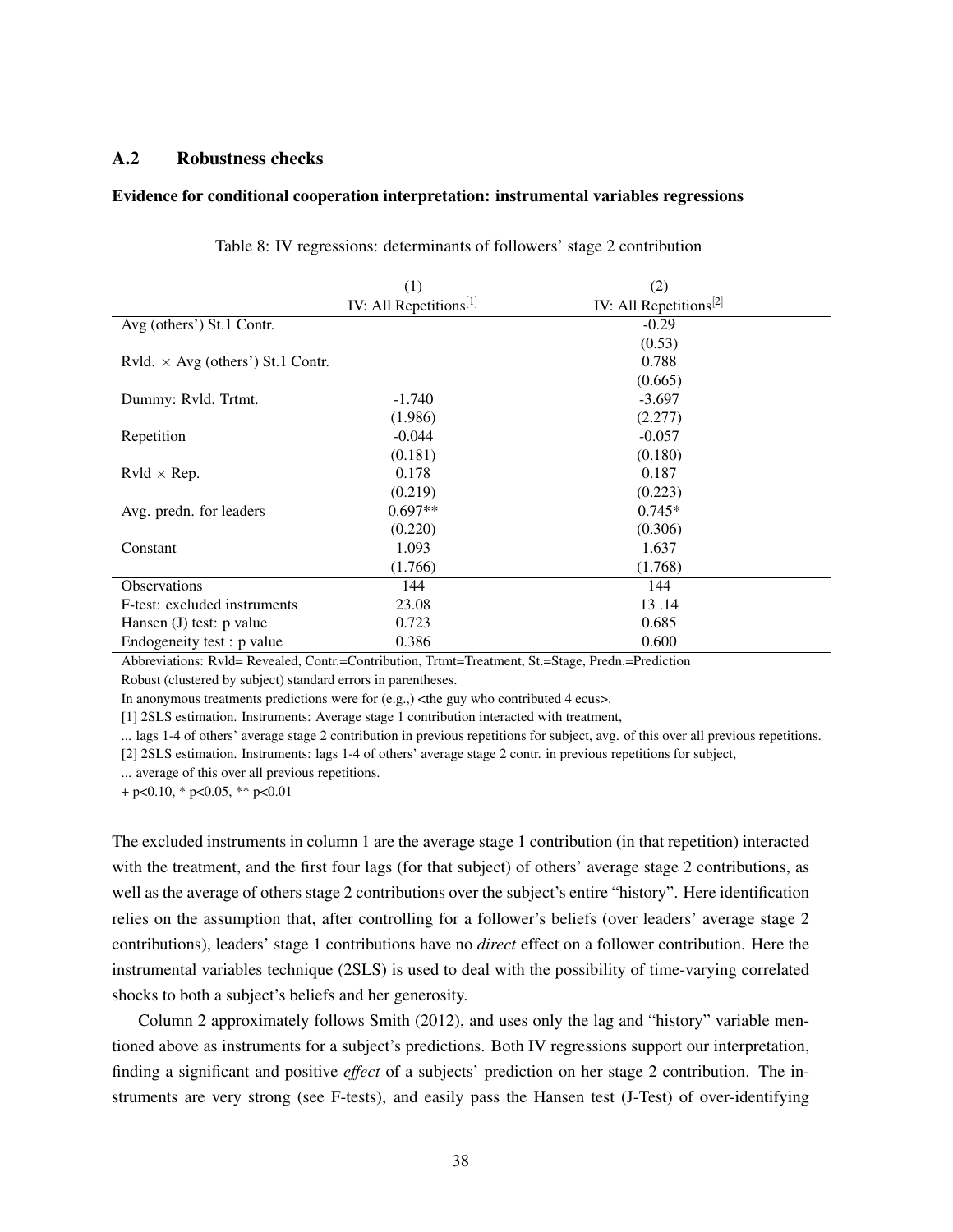restrictions.<sup>35</sup>

### Evidence against embitterment driving differences in contributions between treatments

| Dependent variable = Subject's stage 2 contr. |            |               |
|-----------------------------------------------|------------|---------------|
|                                               | (1)        | (2)           |
|                                               | <b>OLS</b> | Fixed-effects |
| Revealed                                      | 1.91       |               |
|                                               | (1.76)     |               |
| Avg. (others') St. 1 Contr.                   | 0.64       | 0.43          |
|                                               | (0.39)     | (0.31)        |
| Rvld $\times$ Avg. (others') St. 1 Contr.     | $-0.38$    | $-0.74$       |
|                                               | (0.53)     | (0.51)        |
| Repetition                                    | $-0.056$   | $-0.13+$      |
|                                               | (0.090)    | (0.075)       |
| Revealed×Repetition                           | $-0.30**$  | $-0.26*$      |
|                                               | (0.11)     | (0.11)        |
| Prev. excluded                                | $-1.27$    | $-0.091$      |
|                                               | (0.77)     | (0.49)        |
| Rvld. $\times$ Prev. excluded                 | $1.74+$    | 1.03          |
|                                               | (0.89)     | (0.93)        |
| Constant                                      | $3.58*$    | 5.56**        |
|                                               | (1.37)     | (0.79)        |
| Observations                                  | 384        | 384           |
| Sum coef.: Rvld. × excluded                   | .47        | .94           |

|  |  | Table 9: Controlling for previous exclusion; repetitions 8-15, followers only |  |
|--|--|-------------------------------------------------------------------------------|--|
|  |  |                                                                               |  |

 $+$  p<0.10, \* p<0.05, \*\* p<0.01

Robust (clustered by subject) standard errors in parentheses.

Abbreviations: St.=Stage, Rvld= Revealed, Rept.=Repetition, Prev.=Previously, Contr.=Contribution, Trtmt=Treatment

Table 9 gives the results of two regressions of second stage contribution for follower subjects in repetitions 8-15. We examine the later stages when behavior is were more likely to have converged, and when there is enough experience for embitterment to be a possibility. We focus on followers, to be consistent with Table 6.<sup>36</sup> The second column includes a subject-fixed effect, to control for the likelihood that stingier subjects are more likely to have been excluded. In each of these we include a dummy variable

 $35$ Note that subject fixed effects are no longer needed for unbiasedness if the instruments are valid; however, regressions with FE yield similar results (by request). We ran these final 2 columns with and without fixed effects, with various combinations of lag variables, and using the 2SLS and LIML techniques. The instrumented '*average guess*' coefficient is positive (between 0.5 and 1.7) and strongly significant across a variety of specifications, and the instruments are reasonably strong. As in Smith, the Hansen test (also known as Sargan and Basmann test) for the validity of the instruments fails to reject the null at the 10% level, but is close to (weak) statistical significance in some specifications.

<sup>36</sup>Still, our results for *"Sum coef: Rvld.* × *excluded*", "*Repetition* × *Rvld. Trtmt*", and *"Avg (others') St.1 Contr*." are preserved qualitatively both (i) when we also include leader subjects, and (ii) when we include all 15 repetitions. As in table 6, there is no negative adjustment in row 2 when we include all repetitions. Tables available by request.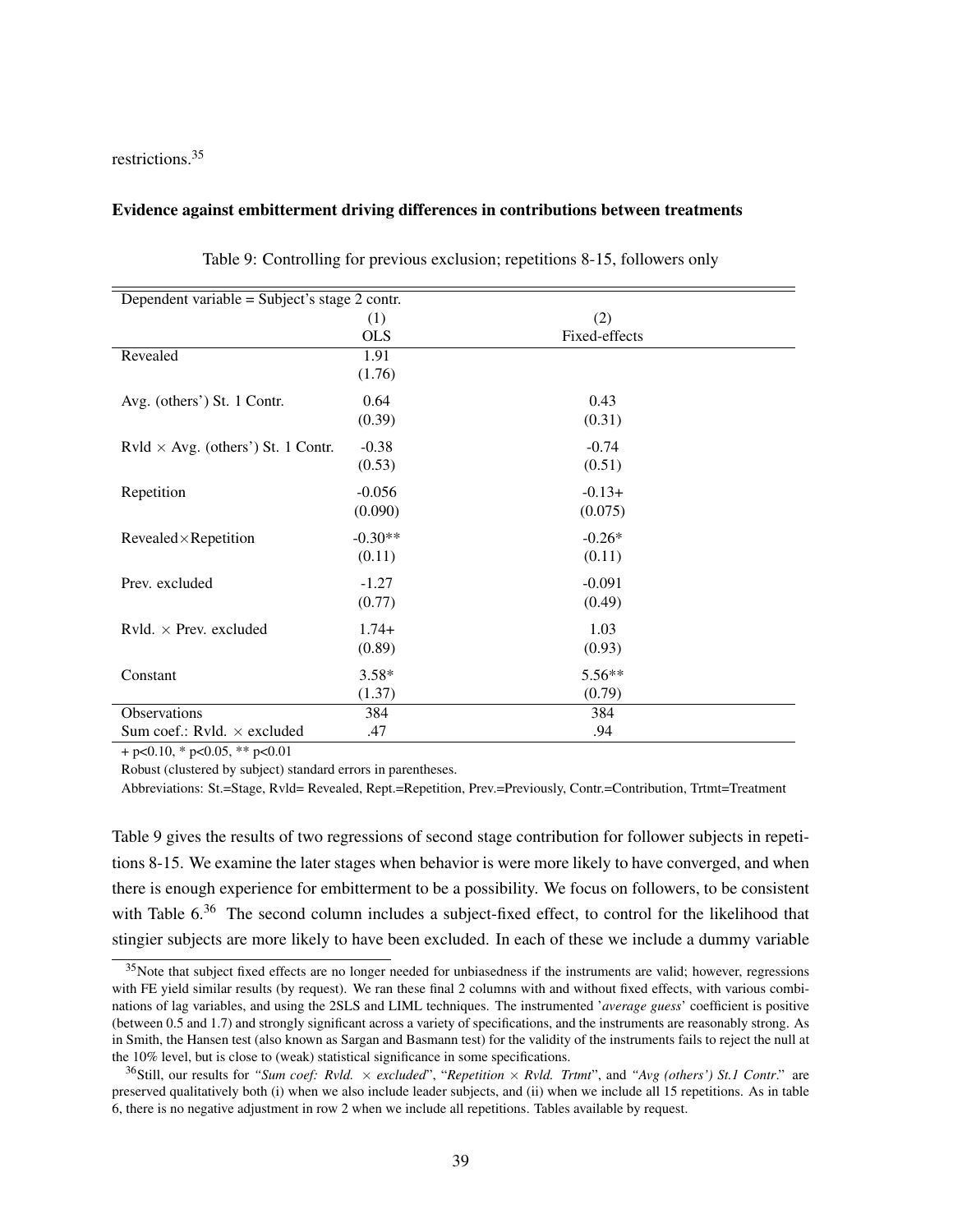"prev. excluded" indicating whether a subject has been excluded in any previous repetition. The net coefficient on previous exclusion for the Revealed treatment ("Sum coef: Rvld.  $\times$  excluded") is positive and insignificant in both columns. This offers evidence against an embitterment effect driving the relative patterns. Furthermore, even with these controls, stage 2 contributions decline faster in the Revealed treatment ("Repetition  $\times$  Rvld. Trtmt." coefficients). Finally, the net effect of an greater average stage 1 contributions remains positive in the anonymous case and lower in the revealed case, although neither coefficient is statistically significant here.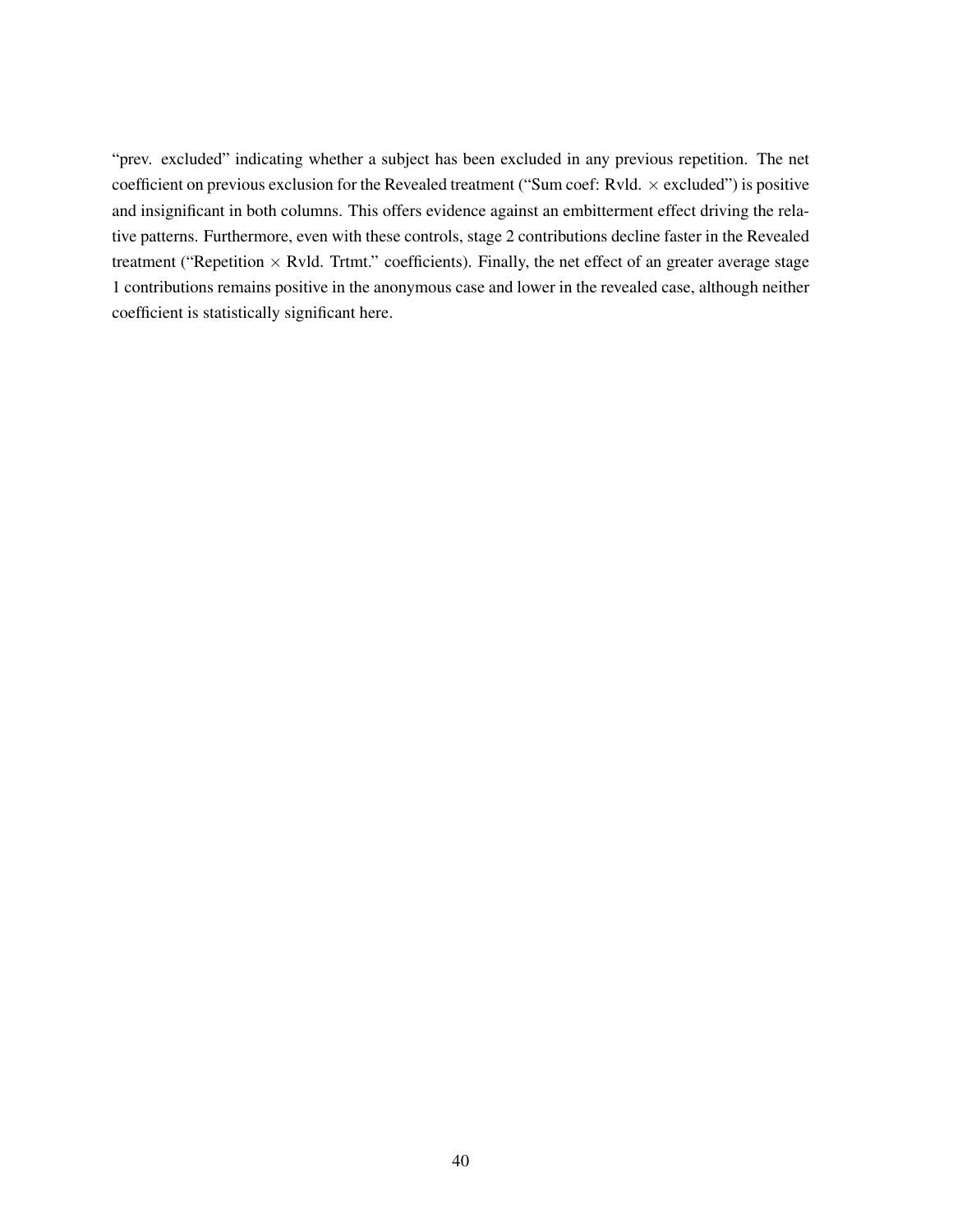## B Online Appendix

## Why does information help in this context?

In the introduction, we mentioned the evidence that "unenforceable" contributions tend to decline in VCM games with repetition, that the decline is greater when there is more feedback on others contributions (e.g., Chaudhuri and Paichayontvijit,  $2011$ ),  $37$  and the argument that this is driven by overoptimistic conditional cooperators learning to be disappointed about others' types. This would suggest that more information, as our Anonymous first stage seems to provide, should precipitate the decline in cooperation. Why then do we find the opposite? In our experiment, predicted contributions decline over time, but they decline significantly faster for the Revealed treatment, for which the first stages are fairly uninformative. This lack of information seems to lead to greater pessimism about others' play, a preference to cooperate less under this uncertainty, or both. This seems to be the main factor driving the greater decline in contributions; controlling for these beliefs, and for the "last repetition effect" (in Table 6, columns 1 and 7) , the differential trend term is fairly small.

For space concerns, we only present some key points. The literature is somewhat ambivalent about whether the decline comes from updated beliefs about types or from a coordination failure among conditional cooperators, or some combination of these. Chaudhuri and Paichayontvijit (2011) argue that the "heterogeneity in the initial distribution of beliefs among conditionally cooperative players" is critical to this dynamic. If some of these will always "put the wrong foot forward", this may have set off a cycle of misunderstanding and miscoordination.<sup>38</sup>

Furthermore, the conditional cooperation responses seem to be nonlinear, suggesting that it is not merely the average predicted contribution rate that matters, but its distribution. Chaudhuri and Paichayontvijit find that pessimists increase their contributions over time but "not enough to offset the sharp drop in contributions from the disillusioned optimists"; it is nonetheless possible that in another environment, the pattern could be reversed. Chaudhuri (2011) citing De Oliveira et al. (2009), argues that "... the mere presence of conditional cooperators. . . Is not enough, conditional cooperators need to know that there are no selfish types in their group for them to sustain cooperation." This apparent nonlinearity is particularly striking in Burlando and Guala (2005), where the perfectly sorted groups achieved nearly complete cooperation for the entire session."

Thus, while in a range of previous papers, information about others' actions seemed to cause a decline in average cooperation, there is no reason to assume it always must – our experiment is a

 $37$ Chaudhuri and Paichayontvijit (2011) use a partners protocol over 24 rounds with varying feedback and belief elicitation treatments. Their results contrast with Sass and Weimann (2012), who invite subjects back four times (with random termination) over one week intervals, with is no learning until the very end. These authors find a decline in conditional (elicited using the Fischbacher et al., 2001 version of the strategy method) and unconditional cooperation, with conditional cooperators becoming free riders. This argues against "learning about peers" as the *sole* cause of a decline.

 $38$ Chaudhuri and Paichayontvijit (2011) use a partners protocol over 24 rounds with varying feedback and belief elicitation by treatment. On the other hand, Sass and Weimann (2012) find a decline in conditional and unconditional cooperation in an environment without any feedback; the latter finding argues against "learning about peers" as the *sole* cause of a decline.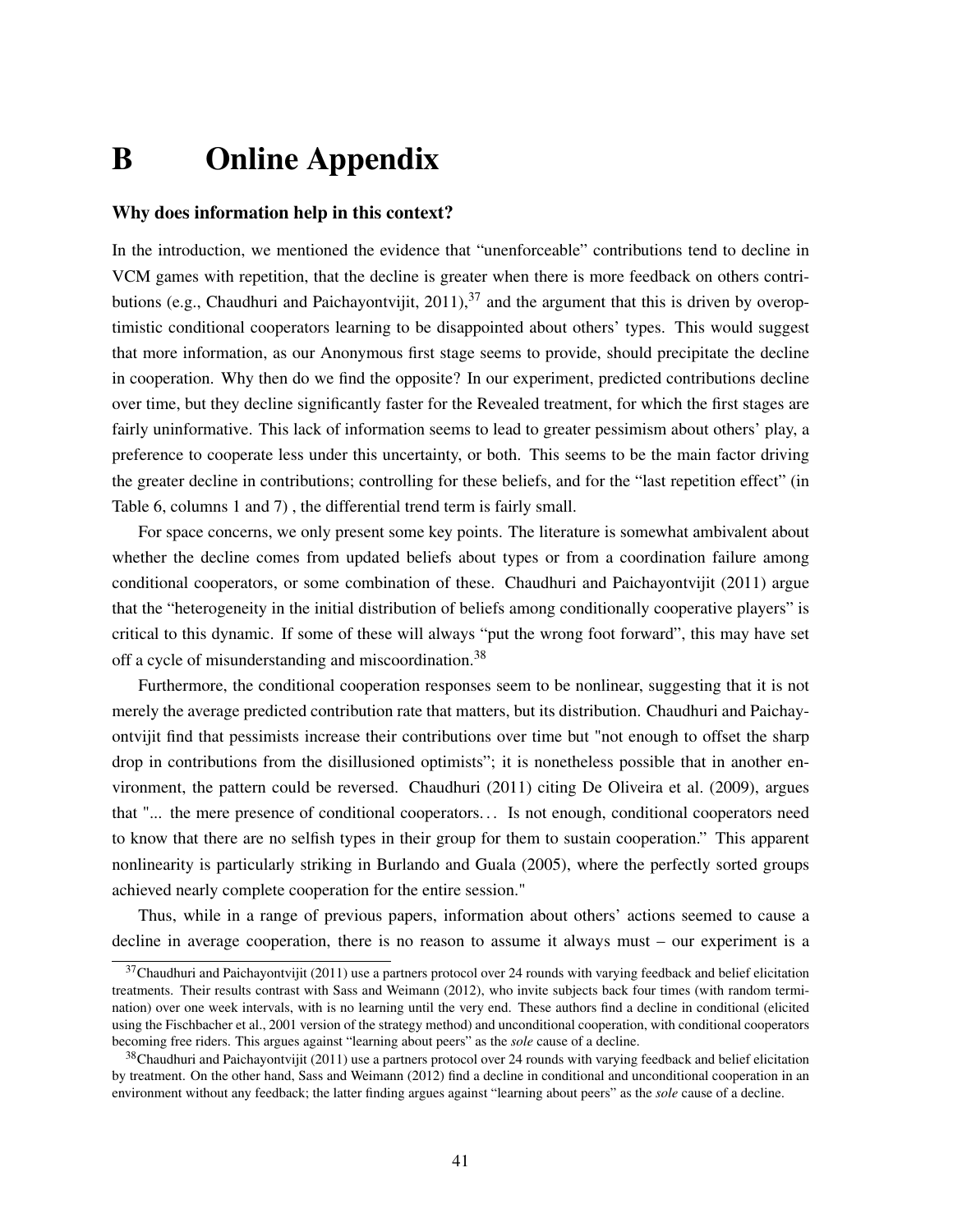counterexample. Ermisch and Gambetta (2010) provide further support for this; they find that greater exposure to strangers (and weaker family ties) increases trusting behavior.

## Subjects' Earnings, formal notation

Formally, the earnings of a subject *i* in a given repetition were:

 $LEADER \times [(4 - S_i) + \frac{1.5}{3} \sum_{j=1}^{3} S_j]$  for Stage One,  $10 + (1 - EXCLUDED_i) \times [(\frac{2}{M} \sum_{k=1}^{M} C_k) - C_i]$ for Stage Two. In addition, where *i*'s prediction  $\hat{C}^i_j$  of one other subject *j*'s stage 2 contribution  $(C_j)$  is chosen for a reward, the prediction reward is  $20 - ((\hat{C}_j^i - C_j)^2/5)$ .

Where *LEADER* is a dummy indicating a leader subject, *S<sup>i</sup>* is a player *i*'s Stage-one contribution, *EXCLUDED<sup>i</sup>* is a dummy indicating that player *i* has been excluded, *M* is the number of non-excluded players in Stage 2 (note  $M = 4$  if there has been an exclusion,  $M = 5$  otherwise),  $C_k$  is player *k*'s Stagetwo contribution, ,  $G_i$  is player *i*'s guess. As noted, for each subject, a single repetition was randomly chosen for stage 1 payoffs, and a single repetition was randomly chosen for stage 2 payoffs. In each session, one guess from one guessing stage for a single subject is chosen for rewarding predictions.

#### Supplemental summary statistics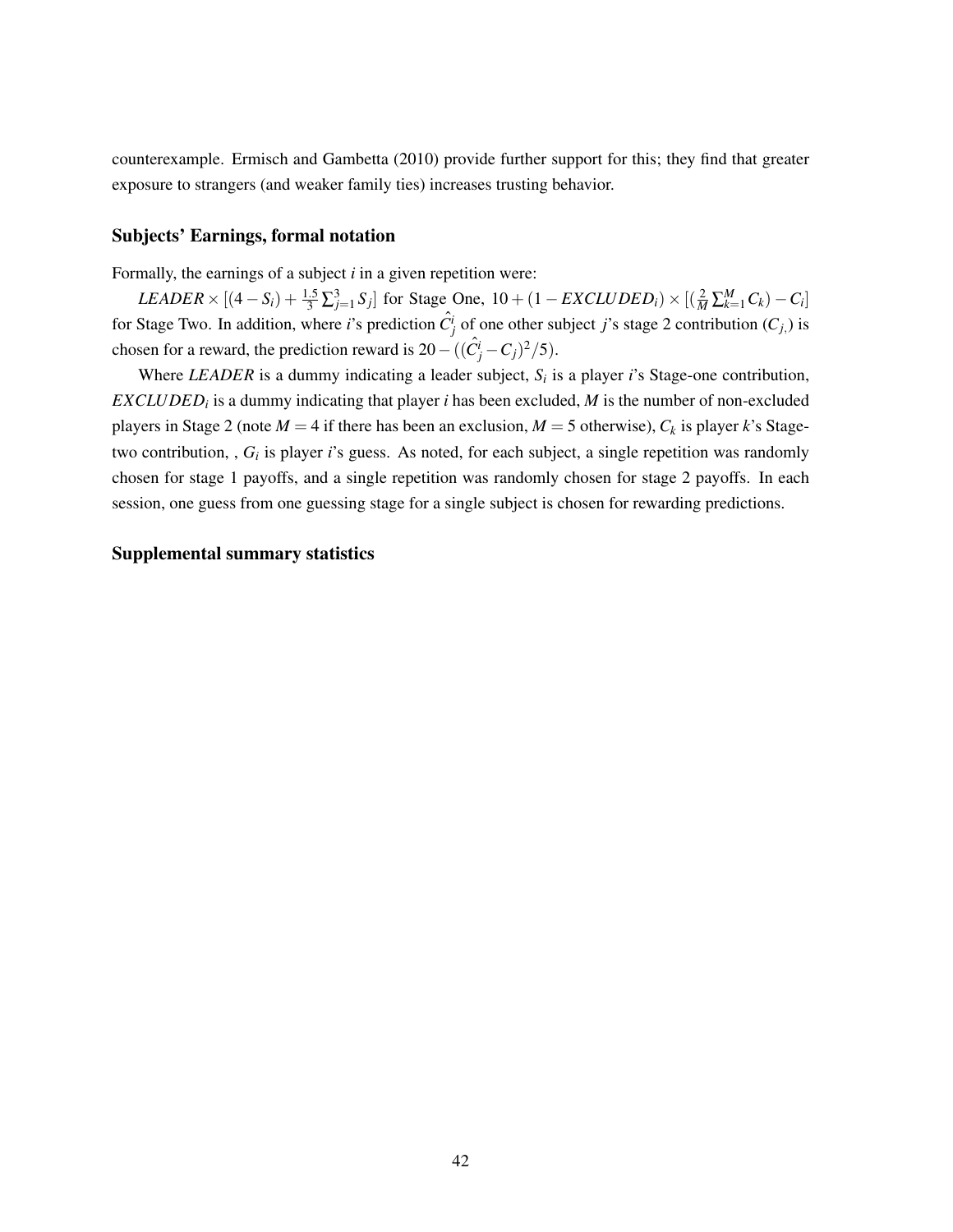| Gender                                  | Freq.                   | Percent | Cum.  |
|-----------------------------------------|-------------------------|---------|-------|
| Female                                  | 91                      | 60.67   | 60.67 |
| Male                                    | 59                      | 39.33   | 100   |
| Total                                   | 150                     | 100     |       |
| Field of Study                          | Freq.                   | Percent | Cum.  |
| <b>Bioinformatics</b>                   | 1                       | 0.68    | 0.68  |
| <b>Biology</b>                          | 6                       | 4.08    | 4.76  |
| <b>Business Administration</b>          | 14                      | 9.52    | 14.29 |
| Chemistry                               | 1                       | 0.68    | 14.97 |
| <b>Computer Science</b>                 | 3                       | 2.04    | 17.01 |
| <b>Cultural Studies</b>                 | 2                       | 1.36    | 18.37 |
| Economic mathematics                    | $\overline{c}$          | 1.36    | 19.73 |
| Economics                               | 3                       | 2.04    | 21.77 |
| <b>Educational</b> science              | 14                      | 9.52    | 31.29 |
| Engineering                             | 9                       | 6.12    | 37.41 |
| English Language and Literature Studies | $\overline{c}$          | 1.36    | 38.78 |
| Geography                               | 3                       | 2.04    | 40.82 |
| Geology                                 | 3                       | 2.04    | 42.86 |
| German Language and Literature Studies  | 10                      | 6.8     | 49.66 |
| History                                 | 4                       | 2.72    | 52.38 |
| House husband/Housewife                 | 1                       | 0.68    | 53.06 |
| Law                                     | 18                      | 12.24   | 65.31 |
| <b>Mathematics</b>                      | 4                       | 2.72    | 68.03 |
| Media science                           | 2                       | 1.36    | 69.39 |
| Medical science                         | 1                       | 0.68    | 70.07 |
| Musicology                              | 1                       | 0.68    | 70.75 |
| Nutrition science                       | $\overline{c}$          | 1.36    | 72.11 |
| Pharmaceutics                           | $\overline{2}$          | 1.36    | 73.47 |
| Philology                               | $\overline{c}$          | 1.36    | 74.83 |
| Physics                                 | 3                       | 2.04    | 76.87 |
| <b>Political Science</b>                | 10                      | 6.8     | 83.67 |
| Psychology                              | 2                       | 1.36    | 85.03 |
| Pupil                                   | $\overline{2}$          | 1.36    | 86.39 |
| Slavic Languages and Literature         | 1                       | 0.68    | 87.07 |
| Sociology                               | 13                      | 8.84    | 95.92 |
| Sports science                          | 2                       | 1.36    | 97.28 |
| History                                 | 1                       | 0.68    | 97.96 |
| History of art                          | 1                       | 0.68    | 98.64 |
| Public employee                         | 1                       | 0.68    | 99.32 |
| Self-employed                           | 1                       | 0.68    | 100   |
| <b>Total</b>                            | 147                     | 100     |       |
| University Entry Year                   | Freq.                   | Percent | Cum.  |
| 2002                                    | 7                       | 4.76    | 4.76  |
| 2003                                    | 15                      | 10.2    | 14.97 |
| 2004                                    | 16                      | 10.88   | 25.85 |
| 2005                                    | 12                      | 8.16    | 34.01 |
| 2006                                    | 22                      | 14.97   | 48.98 |
| 2007                                    | 38                      | 25.85   | 74.83 |
| 2008                                    | 30                      | 20.41   | 95.24 |
| don't know                              | $\overline{\mathbf{c}}$ | 1.36    | 96.6  |
| Not applicable                          | 5                       | 3.4     | 100   |
| Total                                   | 147                     | 100     |       |
| Prev. Experiments.                      | Freq.                   | Percent | Cum.  |
| $3 - 5$                                 | 9                       | 6       | 6     |
| $6 - 10$                                | 31                      | 20.67   | 26.67 |
| 11-15                                   | 33                      | 22      | 48.67 |
| 16-20                                   | 46                      | 30.67   | 79.33 |
| $21 - 25$                               | 23                      | 15.33   | 94.67 |
| 26-31                                   | 8                       | 5.33    | 100   |
| Total                                   | 150                     | 100     | 43    |
|                                         |                         |         |       |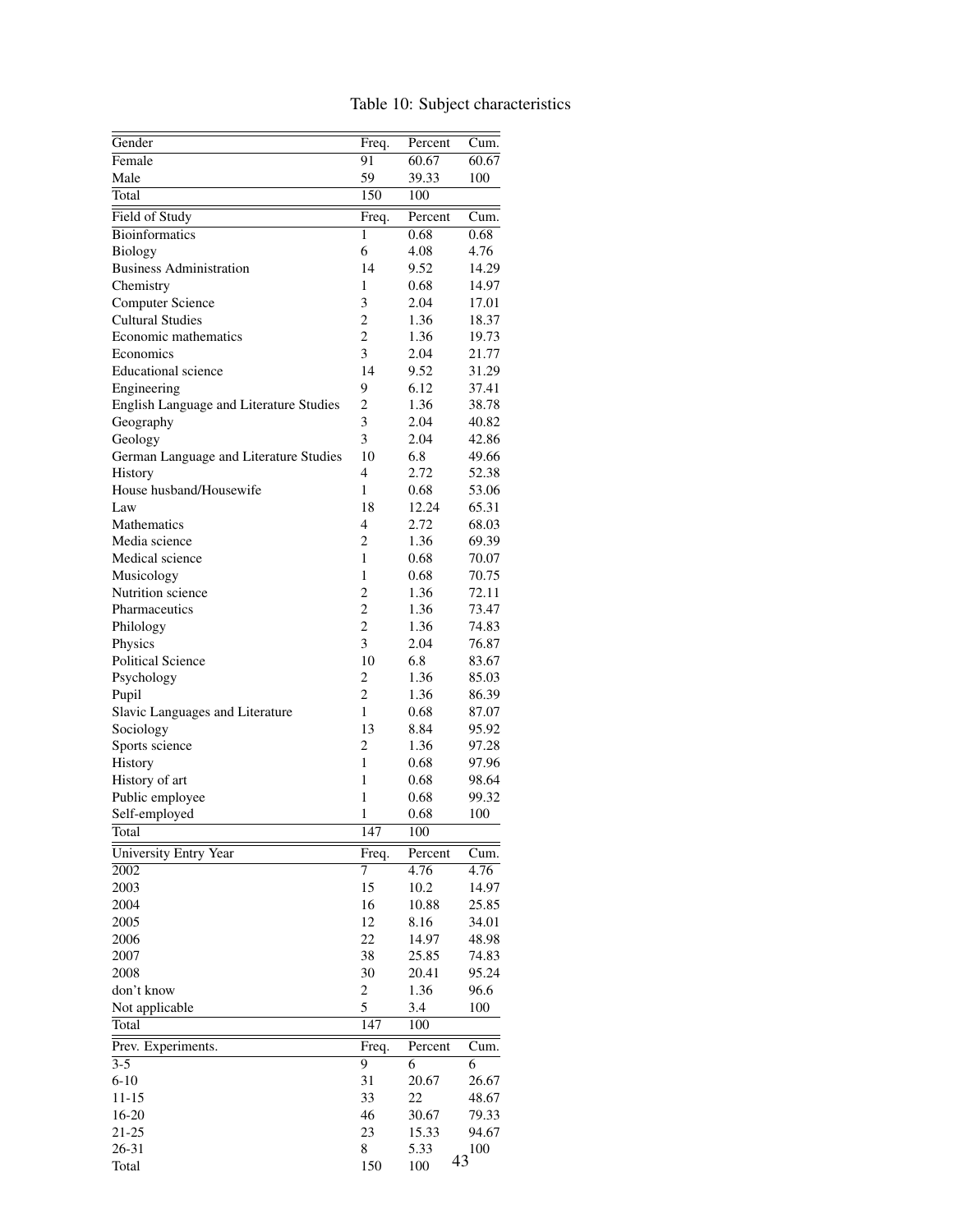#### Votes to exclude as predictors of stage 2 contributions

Additional result: *Votes to exclude a subject were poor predictors of this subject's stage 2 contribution choice in the Revealed treatment. As a result, these targeted exclusions did not directly increase stage 2 payoffs for the remaining subjects.*

This is a natural consequence of the previous results; in the Revealed case, exclusion votes were strongly correlated to a leader's stage 1 contribution, but these stage 1 contributions were poor predictors of stage 2 contributions. This result is shown in Table 11, which reports regressions of stage 2 contribution behavior on the probability that a subject is excluded, plus controls. Columns 1 and 2 show a significant negative relationship between stage 2 contribution and the probability of exclusion in the Anonymous treatment only. In other words, in the Anonymous treatment, exclusions tend to be applied against (groups of) leaders who actually would contribute less in stage 2. In the first column the negative coefficient on "Prob. Excluded (simulated)" shows that excluded leaders tend to contribute less than non-excluded leaders. (The negative but insignificant coefficient in column 2 suggests that they tend to contribute less than all other non-excluded subjects, whether leaders or followers.) In contrast, as the small and insignificant summed coefficients show, exclusions in the Revealed treatment were ineffective at removing leaders who would contribute less in stage 2. To address the possibility that this different stage 2 behavior was driven by leaders' beliefs that they were likely to be excluded, in the final column we use the subject's average stage 2 contribution in *previous* repetitions as the dependent variable, finding similar results.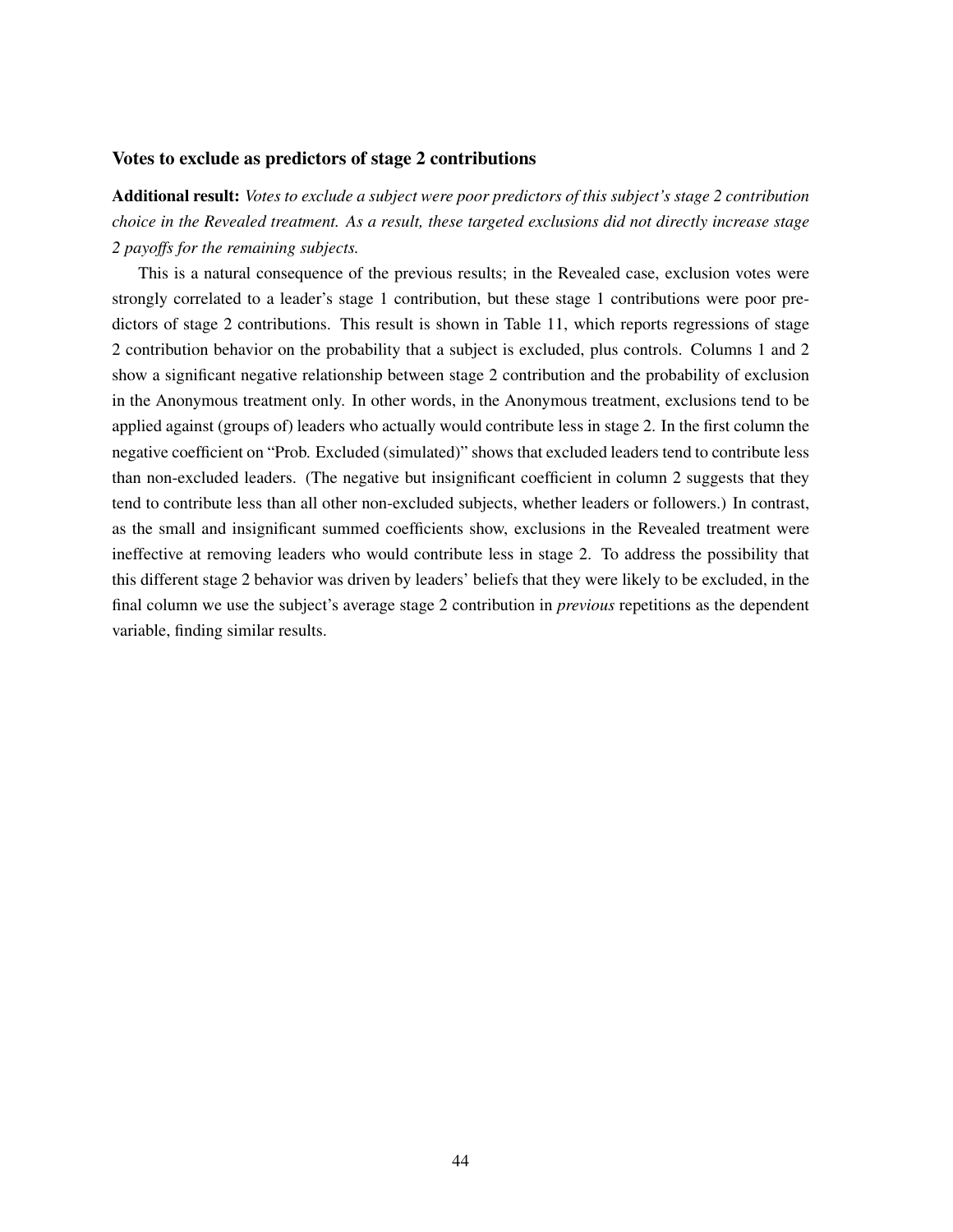|                                                        | (1)         | (2)         | (3)                    |
|--------------------------------------------------------|-------------|-------------|------------------------|
|                                                        | St.2 Contr. | St.2 Contr. | Avg. Prev. St.2 Contr. |
| Leader                                                 | $0.85**$    |             |                        |
|                                                        | (0.18)      |             |                        |
| Leader $\times$ Ryld Trtmt                             | $-1.04**$   |             |                        |
|                                                        | (0.23)      |             |                        |
| Prob. Excluded $(\text{simulated})^{[1]}$              | $-3.59**$   | $-1.18$     | $-2.15*$               |
|                                                        | (1.25)      | (0.96)      | (0.95)                 |
| Prob. Excluded $\times$ Ryld Trtmt                     | $3.49**$    | 0.96        | $2.00*$                |
|                                                        | (1.31)      | (1.02)      | (1.01)                 |
| Avg (others') St.1 Contr.                              | 0.031       | 0.086       | $-0.24+$               |
|                                                        | (0.15)      | (0.15)      | (0.13)                 |
| Avg (others') St.1 Contr. (others) $\times$ Rvld Trtmt | 0.27        | 0.23        | $0.40*$                |
|                                                        | (0.17)      | (0.18)      | (0.17)                 |
| Additional controls                                    | Yes.        | <b>Yes</b>  | Yes                    |
| <b>Observations</b>                                    | 1950        | 1950        | 1800                   |
| Sum coef.: Prob. excl. in ryld trtmt                   | $-0.095$    | $-0.22$     | $-0.15$                |

Table 11: Leaders' stage 2 contributions by conditional probability of exclusion

Abbreviations: St.=Stage, Prev. = Previous, Rvld= Revealed, Contr.=Contribution, Trtmt=Treatment, Excl.=Excluded Robust (clustered by subject) standard errors in parentheses.

[1] Conditional expectation simulated for anonymous case; see notes after Table 1.

Additional controls: Session/treatment dummies, dummy: high example donation in instructions,

high example  $\times$  revealed treatment, repetition, revealed  $\times$  repetition, last repetition, revealed  $\times$  last repetition.

+ p<0.10, \* p<0.05, \*\* p<0.01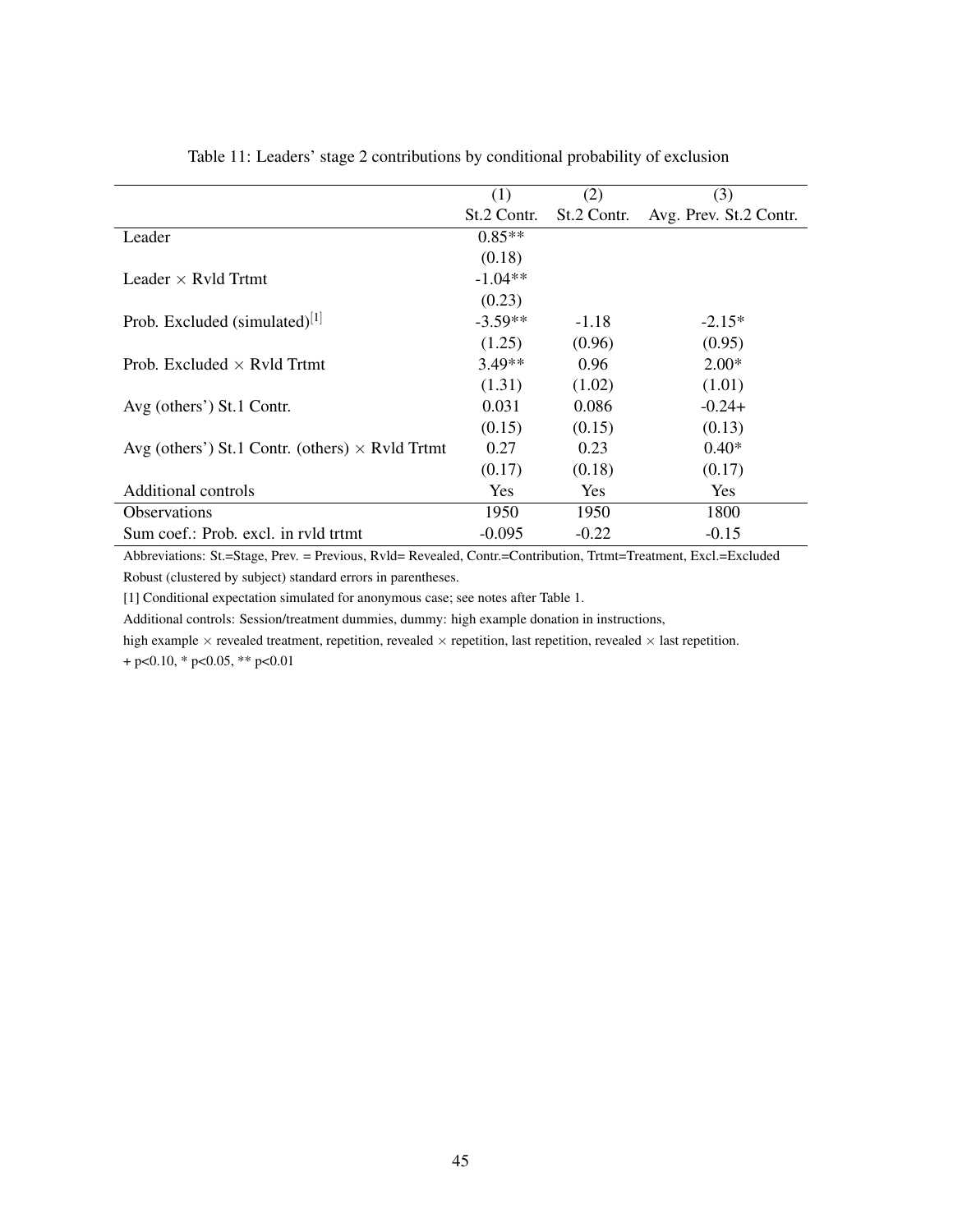## The effect of the instructional example [Available by request, not online, as we may use this as part of a subsequent paper]

|              | Stage 1 contribution |           | Stage 2 contribution |           |
|--------------|----------------------|-----------|----------------------|-----------|
|              | T-test               | Rank sum  | T-test               | Rank sum  |
| Overall      | $-1.84+$             | $0.427**$ | $3.95**$             | $0.631**$ |
|              | (0.068)              | (0.000)   | (0.000)              | (0.000)   |
| High example | $-0.03$              | 0.497     | $2.02**$             | $0.684**$ |
|              | (0.976)              | (0.881)   | (0.00)               | (0.000)   |
| Low example  | $-2.67**$            | $0.347**$ | 1.37                 | $0.568**$ |
|              | (0.009)              | (0.000)   | (0.173)              | (0.000)   |

Table 12: T-test and Wilcoxon rank sum test: effect of treatment by example

Columns contain t-values and P(anon > revealed), respectively. P values in parentheses T-tests from univariate regressions, on "Anon" dummy, std. errors clustered by id.

+ *p* < 0.10 , \* *p* < 0.05 , \*\* *p* < 0.01



Figure 6: Mean stage 1 contribution by repetition, treatment, and instructional example